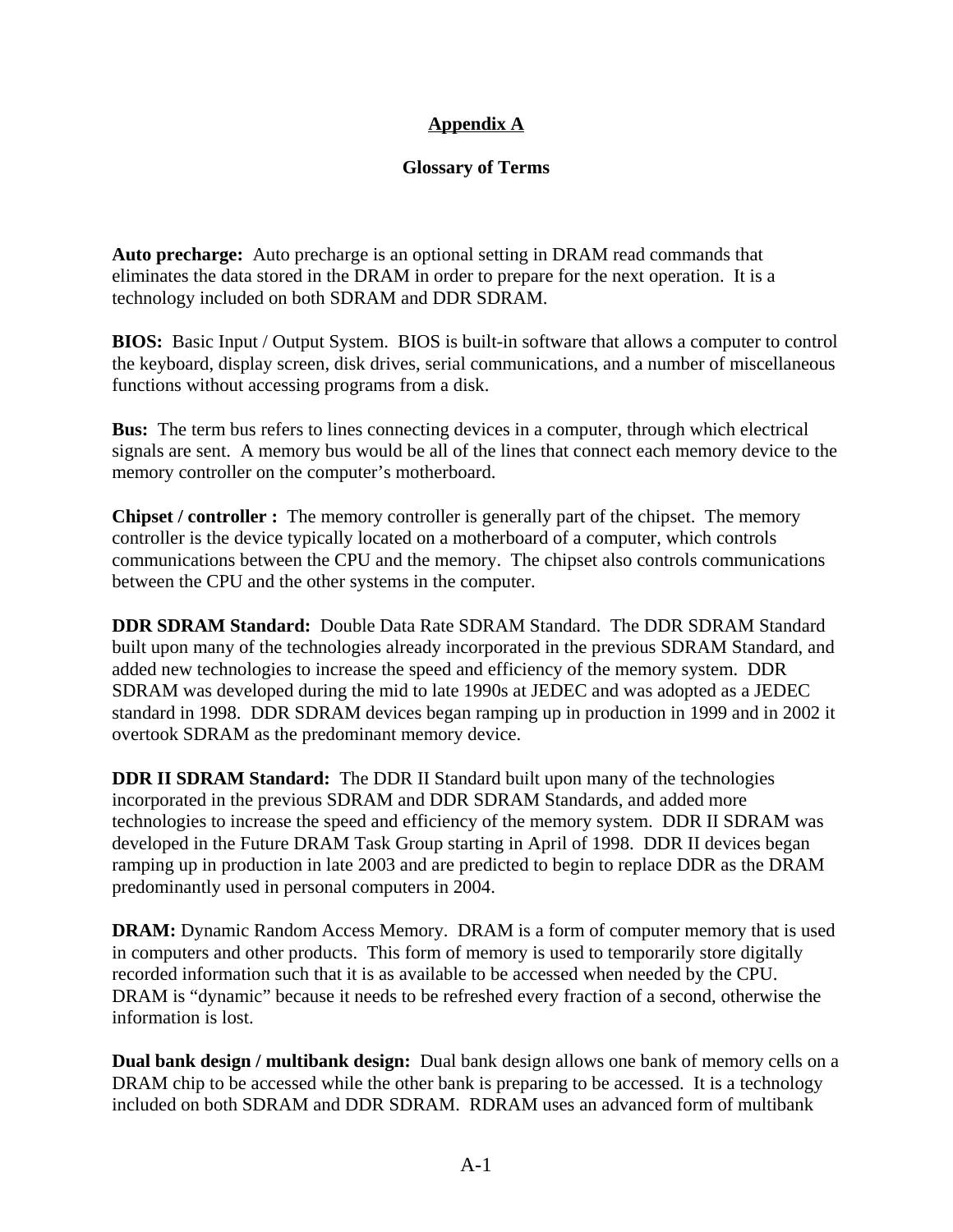design with many more banks than JEDEC-compliant SDRAM or DDR SDRAM.

**Dual edge clocking:** Dual edge clocking means capturing data off both the rising and falling edges of the clock. This allows for twice the amount of data to be sent in each clock cycle compared to single edge clocking, where data is only sent on one edge of the clock. Dual edge clocking is a technology included on DDR SDRAM and on RDRAM.

**EIA:** The Electronic Industries Alliance ("EIA") is a national trade association that represents all areas of the electronics industry. EIA is affiliated with JEDEC as well as with other associations.

**Externally supplied reference voltage:** Externally supplied reference voltage is the baseline voltage which is used to determine if a voltage signal is positive (one) or neutral (zero). If the voltage is higher than the reference voltage then the signal would be considered a one. If lower, it would be considered a zero. The advantage to externally supplied reference voltage is that it may provide a more accurate reference point for the signals transmitted. It is a technology included on RDRAM, SDRAM, and DDR SDRAM.

**IEEE:** The Institute of Electrical and Electronics Engineers ("IEEE") is an organization that seeks to advance the theory and application of electrotechnology and allied sciences, serves as a catalyst for technological innovation and supports the needs of its members through a wide variety of programs and services since 1963. IEEE working groups sometimes work in conjunction with JEDEC subcommittees in developing certain standards.

**JEDEC:** The JEDEC Solid State Technology Association (once known as the Joint Electron Device Engineering Council), is the semiconductor engineering standardization body of the Electronic Industries Alliance (EIA). JEDEC has existed since 1960 and is the primary standard- setting organization at issue in the Rambus matter.

**JC-42 Committee:** The JC-42 Committee is a JEDEC committee, which focuses on Memory Devices. Jim Townsend was the chairman of this committee for the operative period.

**JC-42.3 Subcommittee:** The JC-42.3 Subcommittee is a JEDEC subcommittee of the JC-42 Committee, which focuses on RAM Memories. Gordon Kelley was the chairman of this subcommittee for the operative period.

**Memory module:** Memory module refers to the component which includes the DRAM chips and the small printed circuit board upon which the chips are placed. Memory modules are plugged directly into computers and memory upgrades to personal computers are performed by adding new memory modules to the computer.

**MOST / Mosys:** Mosys was a company that developed the MOST DRAM in the mid 1990s. The MOST DRAM was proposed proprietary memory solution, but it never achieved significant market penetration.

**Motherboard:** The motherboard is the printed circuit board upon which almost all important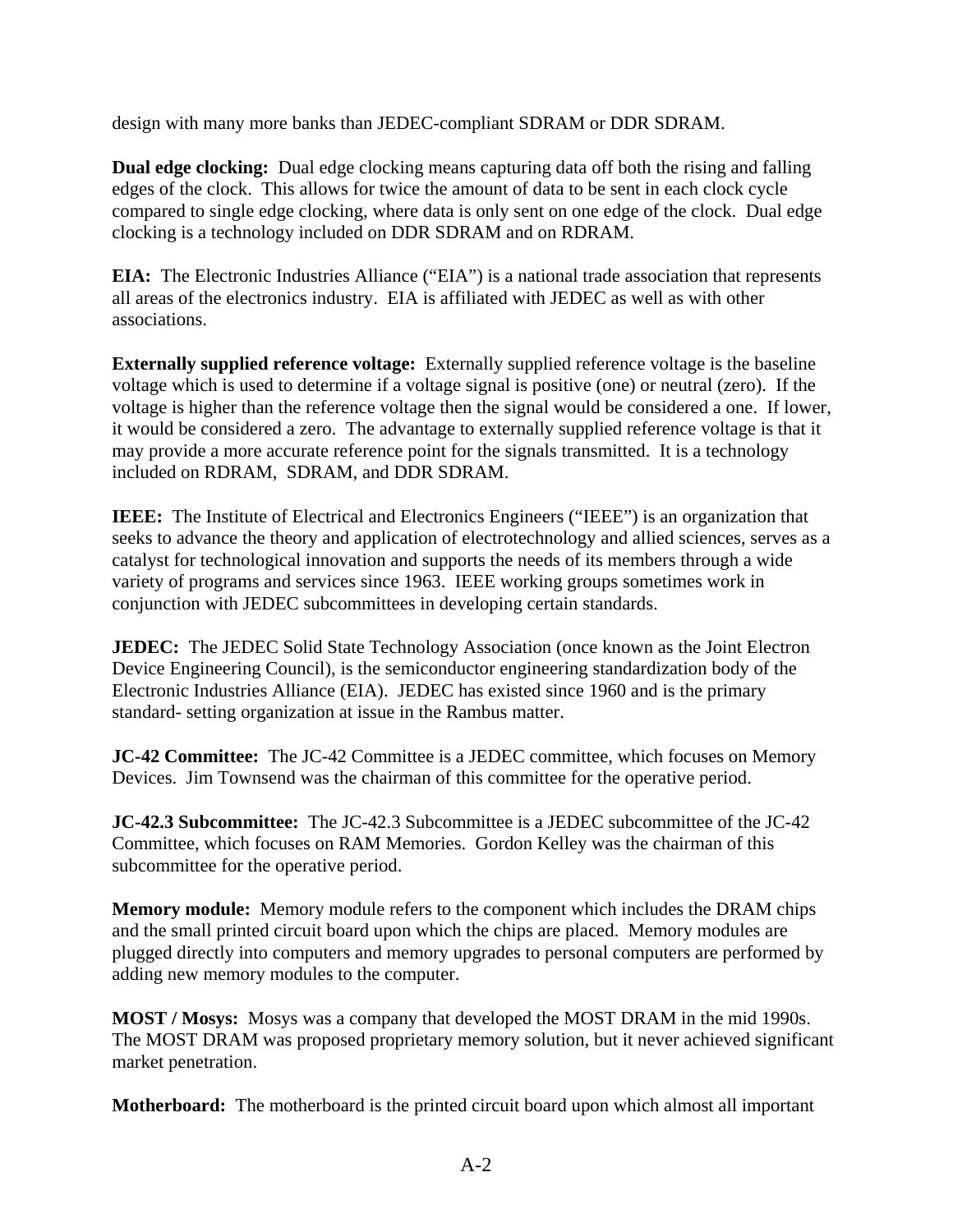components of a computer are fastened. Memory modules, CPUs, and video cards, among other components, are plugged in to the motherboards in personal computers.

**Multiplexed bus:** A multiplexed bus is a bus, whose lines are used for more than one function, during an operation. For example, each multiplexed bus line might carry address, command, and data information between the memory and the controller during a read or write operation.

**Narrow / wide bus:** A narrow bus refers to a bus that contains few lines relative to a wide bus. A traditional wide bus contains dedicated bus lines used to transmit only certain types of information. For example, there typically are dedicated lines for address, command, and data information. By contrast, a narrow bus may use shared or multiplexed bus lines to transmit different types of information (for example both address information and control information) on the same lines.

**Packetized / packet-based operation:** A packetized bus carries packets of information. A packet of information is a set of related signals carried on a bus over multiple clock lines that has a distinguishable beginning and ending point. Within that packet can be multiple different types of information regarding a transaction like a read or write request. For example, a packet could include address, command, and data information. This technology characterized each of the various forms of RDRAM and was proposed for some forms of SyncLink and RamLink DRAM. This technology is not used in either SDRAM or DDR SDRAM.

**Phase lock loops / Delay lock loops:** Phase lock loops ("PLLs") and delay lock loops ("DLLs") are circuits used to adjust the timing of the clock on each DRAM in a computer to bring that clock into closer alignment with a system clock. It is a technology included on DDR SDRAM and on RDRAM, although each used the circuits in different ways. Neither the original version of SyncLink nor SDRAM made use of either PLLs or DLLs to align the clock on the DRAM with the system clock.

**Processor / CPU:** Central processing unit. The processor / CPU is the central brain of the computer. The processor / CPU makes decisions based on the information that it receives from memory devices, including the DRAM chips. Examples of current processor / CPUs are Intel's Pentium 4 or Intel's Pentium M.

**Programmable burst length:** Programmable burst length refers to a method of determining the number of cycles of data to be transmitted to the memory controller in response to a single command. It is a technology included on both SDRAM and DDR SDRAM. RDRAM uses a similar technology it refers to as programmable block size.

**Programmable CAS latency:** Programmable CAS latency refers to a method of controlling data output timing by determining the number of clock cycles to pass after the memory controller sends the column access strobe, or CAS, before valid data appears on the bus lines. It is a technology included on both SDRAM and DDR SDRAM. RDRAM uses a similar technology it refers to as programmable access time.

**Quad CAS:** Quad CAS is a technology that was incorporated in JEDEC DRAM standards in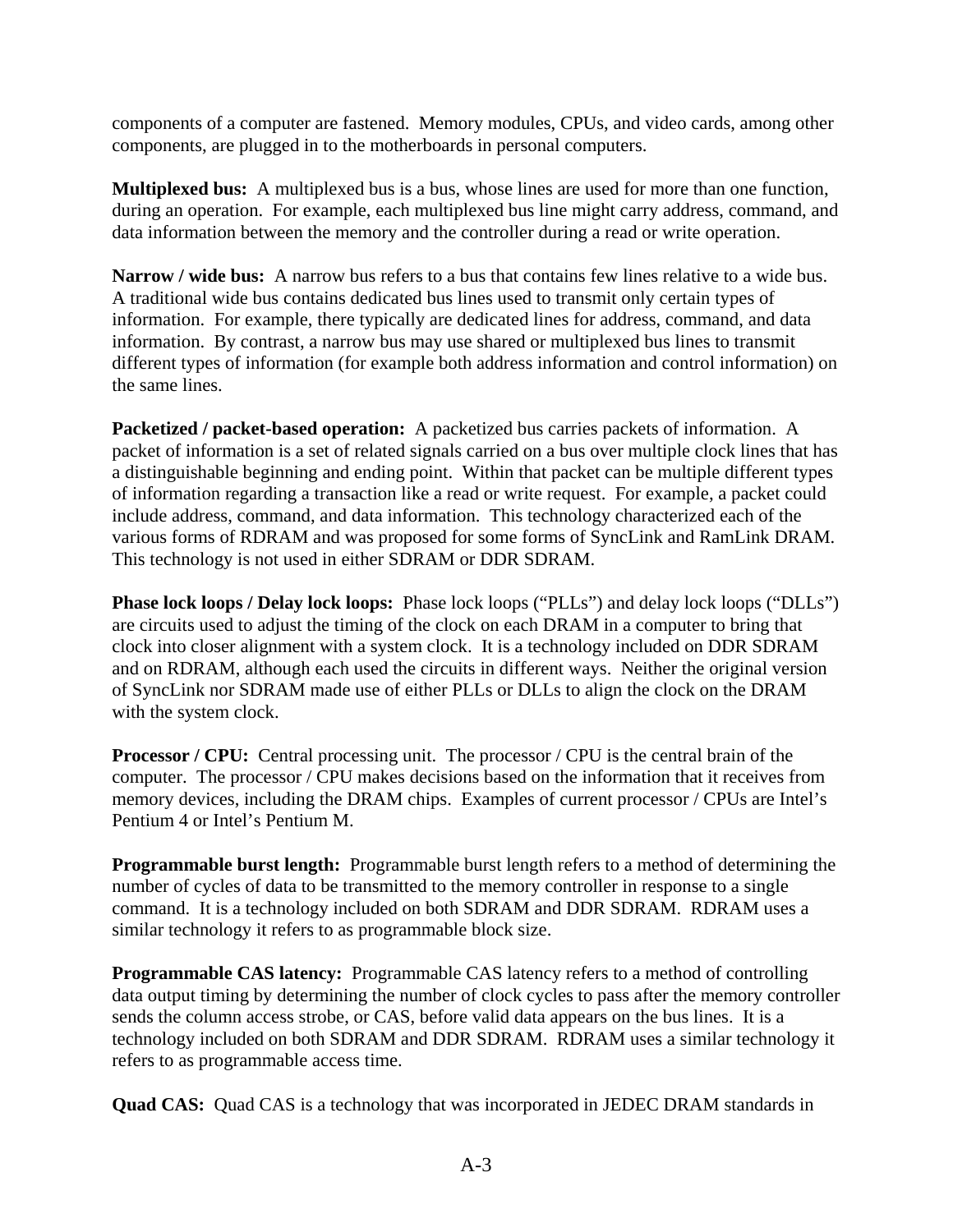the early 1990s. This technology allowed the DRAM industry to use standard DRAMs with four data lines in combination with the error detection technology (parity checking) used at the time. Without quad CAS or a comparable technology, only specialized DRAMs with single data lines could take advantage of that error detection technology.

**RamLink:** RamLink was a specification for a packet-based memory that was developed at an IEEE working group in the 1990s. RamLink was developed with a triply multiplexed, packetized bus. Although it was standardized, it never achieved significant market penetration. RamLink was a forerunner of SyncLink.

**RDRAM:** Rambus Dynamic Random Access Memory. RDRAM is a proprietary type of DRAM that was designed by Rambus founders Horowitz and Farmwald in 1989 through the early 1990s. The initial RDRAM design, as described in Rambus's patents, was characterized by its narrow bus–only 14 lines in its preferred implementation–and triply multiplexed, triply packetized bus architecture. The basic notion of RDRAM was to use a narrow, high-speed bus to carry data in packets between memory chips. The narrow bus connecting the memory chips to the memory controller would carry all address, data, and control information to each of the memory chips in the system, where device identifier information in each packet would be used to identify which DRAM in the system would use each packet.

There have been a number of different versions of RDRAM, starting with the original version described in the April 1990 patent application, followed by Basic, Concurrent, and Direct RDRAM in sequence. Direct RDRAM is the version developed for, and currently being used in, personal computers. The main differences between the different versions of RDRAM is that the original version used and a very small number of lines in the bus to carry substantially all of the information transmitted between the chipset and the DRAMs, and did not use dedicated lines, while later versions of RDRAM increased the number of lines in the memory bus overall and started to use lines dedicated for specific types of data (e.g., address lines). Even with the additional lines, the RDRAM memory bus has substantially fewer lines than JEDEC standardcompliant systems. For this reason, RDRAM memory is often referred to as having a narrowbus architecture.

**SDRAM:** Synchronous Dynamic Random Access Memory. SDRAM is a type of DRAM that was designed by members of JEDEC in the early 1990s. SDRAM is synchronous, i.e., each DRAM's internal clock, which governs its behavior, is linked to a system clock, allowing for more rapid sequencing of communications between the CPU and memory. The typical SDRAM uses a number of dedicated lines to carry control, address, and data signals between the memory controller and each memory chip. As a result the number of bus lines is large relative to the number of lines in an RDRAM system, often ranging from 100 to 200 parallel bus lines. For this reason, SDRAM memory is often referred to as having a wide-bus architecture.

**SDRAM Lite:** SDRAM Lite was a proposal for a simpler, cheaper version of the SDRAM Standard that was discussed at JEDEC during the mid 1990s. It did not include all of the features of SDRAM. In some proposals for SDRAM Lite, both burst length and CAS latency were to be fixed and not programmable.

**SDRAM Standard:** The SDRAM Standard was developed during the early 1990s at JEDEC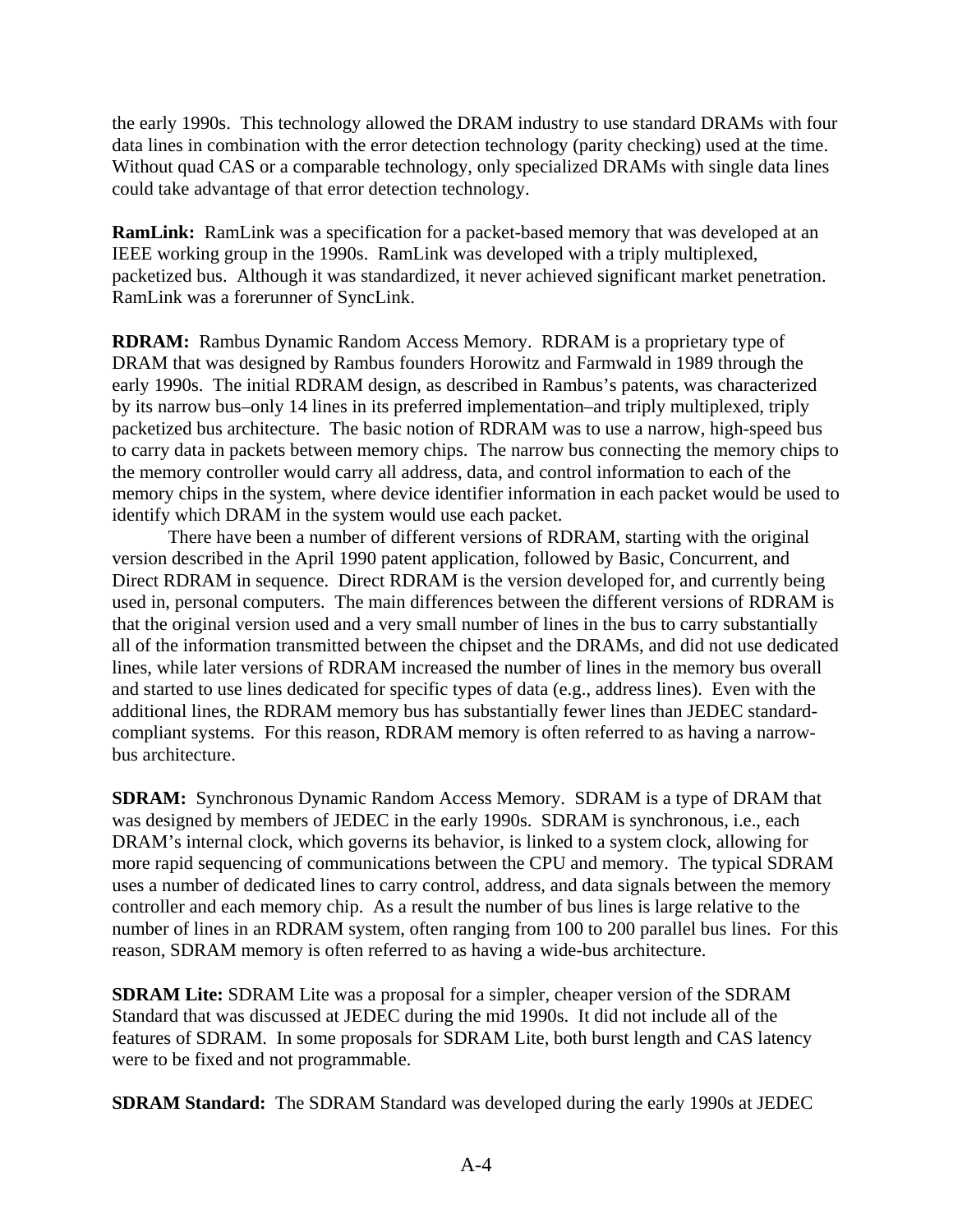and was adopted as a JEDEC standard in October 1993. Memory devices conforming to the SDRAM Standard began ramping up in production in the mid-1990s and by 1998, SDRAMs accounted for approximately 60% of DRAM revenue share.

**SyncLink:** SyncLink was a specification for another form of packet-based memory that was first proposed at the IEEE during the mid 1990s and later developed in the privately formed SyncLink Consortium. Later proposals were doubly multiplexed and packetized; they had shared command and address lines and separate, dedicated data lines. SyncLink never achieved significant market penetration.

**System clock:** A system clock in a computer consists of a series of electrical impulses that resemble sine waves. A system clock is used to ensure that the behavior of each component in the system (e.g., DRAMs and memory controllers) maintain their operations in an appropriate timing to all of the other components in the system.

**Source Synchronous clocking:** Source synchronous clocking is a technology where a clock signal travels with the data and is used to capture the data off of the bus. Because both the data signals and the clock signals come from the same source, the clock and data have a fixed, known (synchronous) relationship to each other, thereby allowing for increased data rates. It is a technology included on DDR SDRAM, but not on SDRAM.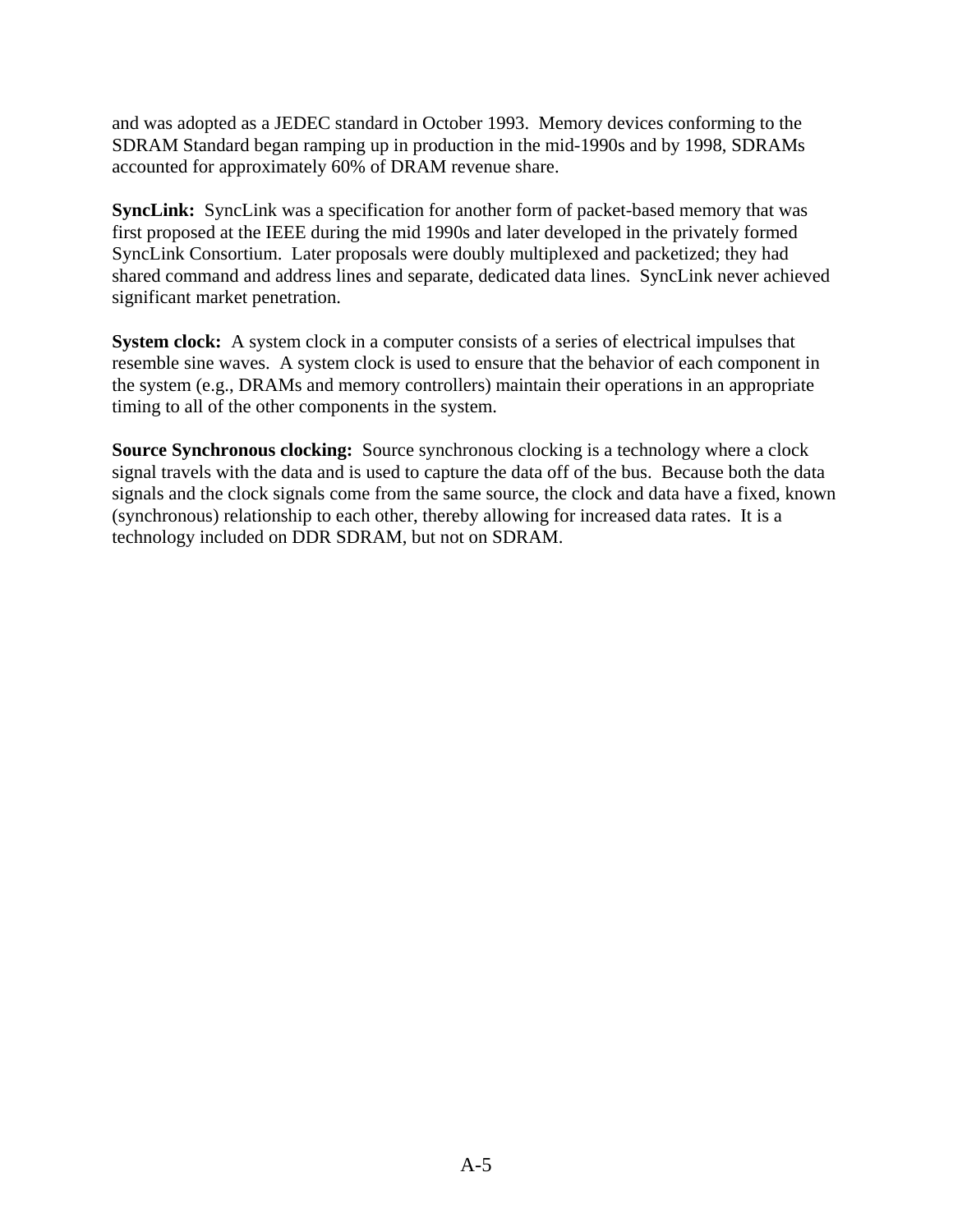# **Appendix B**

## **Witness Index1**

**Steven Appleton:** Chairman of the Board of Directors, Chief Executive Officer and President of Micron Technology, Inc. Mr. Appleton has been at Micron since 1991.

**Andreas Bechtolsheim:** Vice President and General Manager of Gigabit Systems at Cisco Systems, Inc. He co-founded Sun Microsystems, a company that builds UNIX servers and workstations and was Vice President of Technology. He also founded Granite Systems, a developer of gigabit switching products.

**Henry Becker:** Vice President and Managing Director of Infineon Technologies Richmond. Mr. Becker is in charge of the operations of Infineon's DRAM manufacturing plant in Richmond.

**Reese Brown:** Retired engineer who attended JEDEC meetings as a consultant to JEDEC in the 1990's.

**Sam Calvin:** Former Senior Staff Electrical Engineer at Intel Corporation. Mr. Calvin was a representative for Intel at JEDEC meetings from 1992-1997.

**Samuel Chen:** Mitsubishi's JEDEC representative throughout the 1990's.

**Richard Crisp:** Engineer who was Technology and Business Development Manager of the Asia-Pacific Region at Rambus. Mr. Crisp was the primary Rambus representative at JEDEC JC 42.3 meetings from May 1992 until Rambus withdrew from JEDEC.

**William Davidow:** Chairman of the Board of Directors at Rambus.

**Anthony Diepenbrock:** Patent attorney who joined Rambus as an in-house lawyer in September 1995 and remained until May 1999. He is now Of Counsel at Dechert LLP.

**Mike Farmwald:** Co-founder of Rambus and member of its Board of Directors.

**Martin Fliesler:** Founding partner of the intellectual property law firm of Fliesler, Dubb, Meyer & Lovejoy LLP in San Francisco, California.

**Michael Geilhufe:** Consultant and retired Intel executive.

<sup>&</sup>lt;sup>1</sup> The information in this Witness Summary Index is substantially similar to the information found in the Joint Witness Index, which was filed pursuant to 16 C.F.R. § 3.46 on September 5, 2003.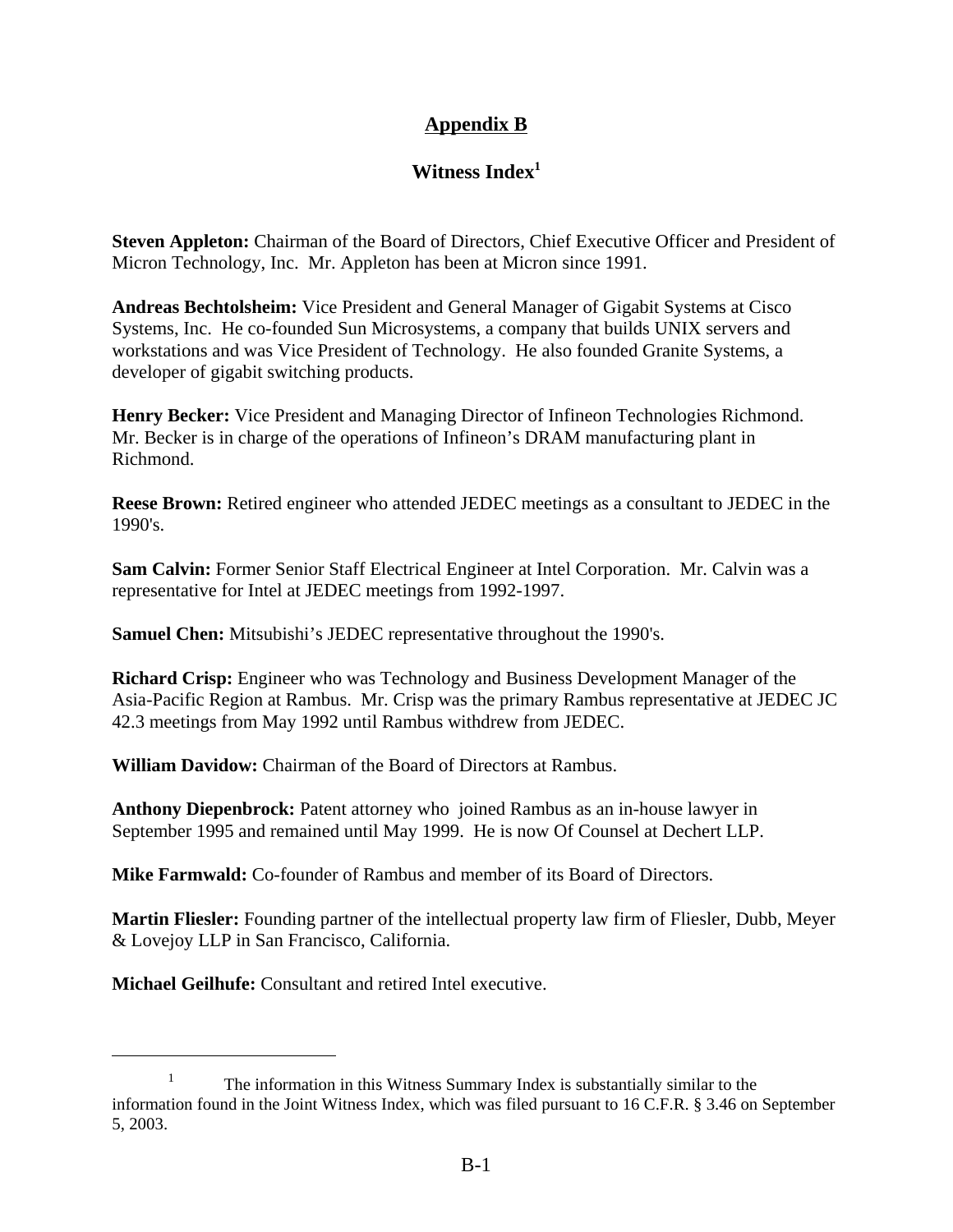**Bob Goodman:** Chief Executive Officer of Kentron Technologies, Inc, a company that provides memory solutions.

**Jackie Gross:** Director of Memory Central Direct Procurement at Hewlett-Packard Company. Ms. Gross was formerly the head of memory procurement, including DRAM, at Compaq. She supervised Compaq's JEDEC representative and is currently the supervisor of Hewlett-Packard's JEDEC representative.

**Alan Grossmeier:** Engineer at Cray, Inc, who has served as Cray's JEDEC representative since 1989.

**David Gustavson:** Secretary of the SyncLink Consortium in the mid-1990's who attended and took minutes of numerous SyncLink meetings.

**Craig Hampel:** Technical Director at Rambus.

**Gary Harmon:** Former Chief Financial Officer at Rambus.

**Richard Heye:** Vice President and General Manager of Platform Engineering & Infrastructure at Advanced Micro Devices, Inc, a company that makes and sells microprocessors and flash memory.

**Mark Horowitz:** Co-founder of Rambus and member of its Board of Directors.

**Bruce L. Jacob:** Associate Professor of Department of Electrical & Computer Engineering at the University of Maryland.

**Joel Karp:** Former Vice-President of Intellectual Property at Rambus in the late 1990's. Mr. Karp was a JEDEC representative for Samsung in the early to mid 1990's.

**Gordon Kelley:** Senior Engineer at IBM Corporation. Mr. Kelley was chairman of JEDEC subcommittee JC-42.3, served as Chair of the JEDEC Council, and represented IBM at JEDEC from 1984-1998.

**John Kelly:** Executive Vice President and General Counsel of the Electronic Industries Alliance and President of the JEDEC Solid State Technology Association. He has been the EIA General Counsel since September of 1990 and the JEDEC President since 2000.

**Mark Kellogg:** Distinguished Engineer at IBM Corporation with responsibilities associated with definition of the memory used in IBM's servers. Mr. Kellogg has been a participant and/or representative in JEDEC meetings since 1989.

**Ilan Krashinsky:** Memory Technology Expert at Hewlett-Packard Company. Mr. Krashinsky has represented Hewlett-Packard in JEDEC meetings.

**Thomas Landgraf:** Commodity Manager for Semiconductor Memories at Cisco Systems, Inc.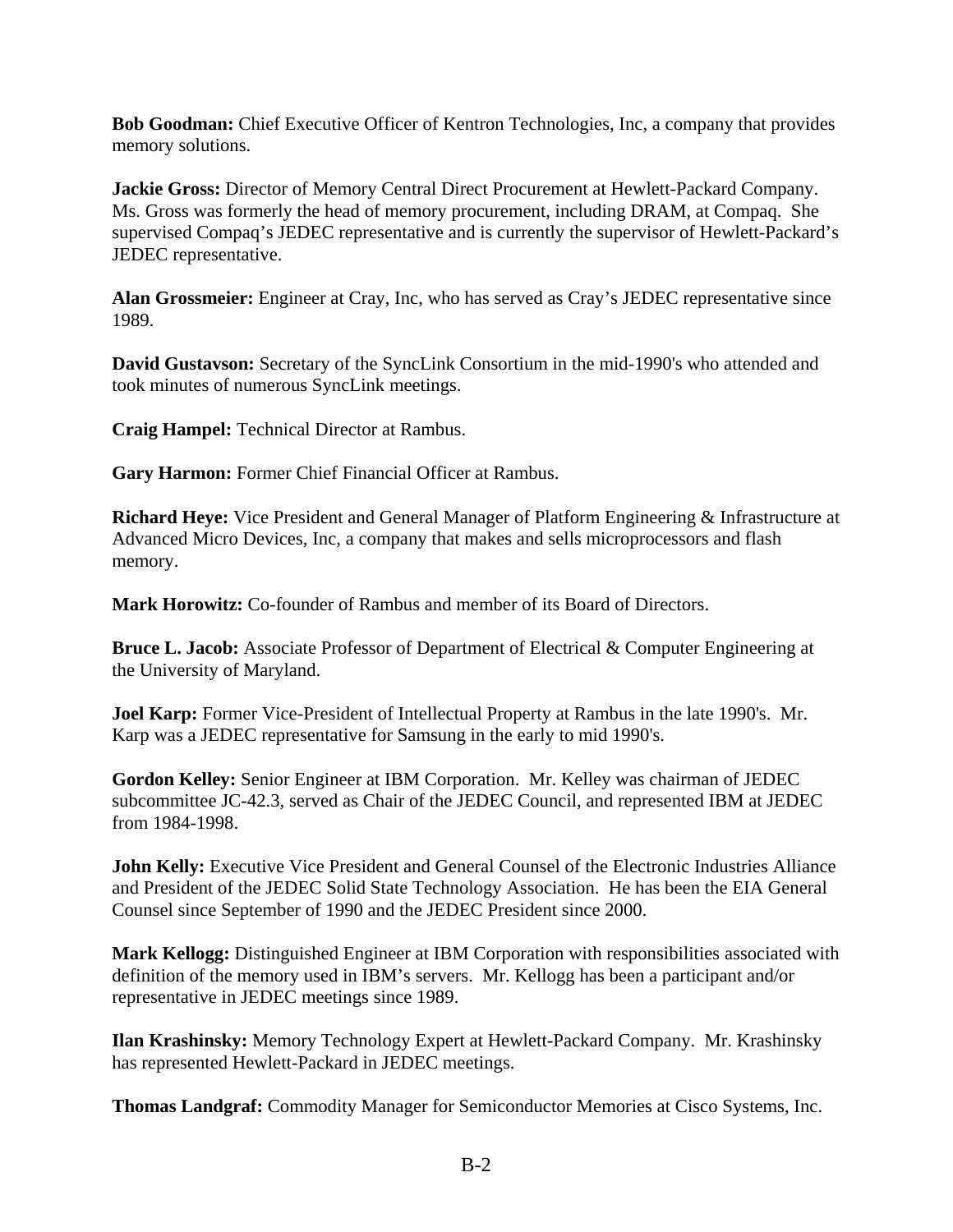Mr. Landgraf formerly was a DRAM Senior Procurement Engineer at Hewlett-Packard Company. Mr. Landgraf attended JC-42.3 subcommittee meetings on behalf of Hewlett-Packard from 1994-1999 and served on the JEDEC Council from 1998-1999.

**Terry Lee:** Executive Director of Advanced Technology and Strategic Marketing at Micron Technology, Inc. He was also a JEDEC participant for Micron from 1994-2002.

**Joe Macri:** Director of Technology at ATI Technologies, Inc, a company that provides graphics design to the computer industry. Mr. Macri has been a representative to JEDEC since 1997, presided as the former Chairman of the Future DRAM Task Group, and is the current chairman of JEDEC subcommittee JC-42.3.

**Pete MacWilliams:** Senior Fellow at Intel Corporation, and is also Director of Platform Architecture.

**Jeffrey Mailloux:** Executive at Micron Technology, Inc.

**Preston McAfee:** Murray Johnson Professor of Economics at the University of Texas, Austin.

**Jim McGrath:** Director of Strategic Product Development at Molex Connector Corporation. He has been a JEDEC representative on behalf of Molex since 1992.

**Willi Meyer:** Manager of Technical Marketing for Memory Products at Infineon AG. He was a JEDEC representative for Siemens, then later for Infineon since 1985 and acted as the primary representative for many years.

**David Mooring:** President Rambus and member of its Board of Directors.

**Mark E. Nusbaum:** Examiner in Chief at the Patent and Trademark Office and is currently a patent attorney with Nixon and Vanderhye, P.C. law firm, resident in the firm's Arlington, Virginia office.

**K. H. Oh:** Professor at the Korea Advanced Institute of Science and Technology. He was formerly a Senior Vice President at Hyundai, now Hynix, overseeing Hyundai's semiconductor operation.

**Martin Peisl:** Senior Director for Specialty DRAM Marketing for Infineon Technologies North America Corp.

**Steven Polzin:** Senior AMD Fellow and Chief Platform Architect at Advanced Micro Devices, Inc.

**Betty Prince:** DRAM industry consultant with her own firm, Memory Strategies International. While at Texas Instruments in the early 1990's, she served as a JEDEC representative.

**Richard Rapp:** President of National Economics Research Associates ("NERA"), which is an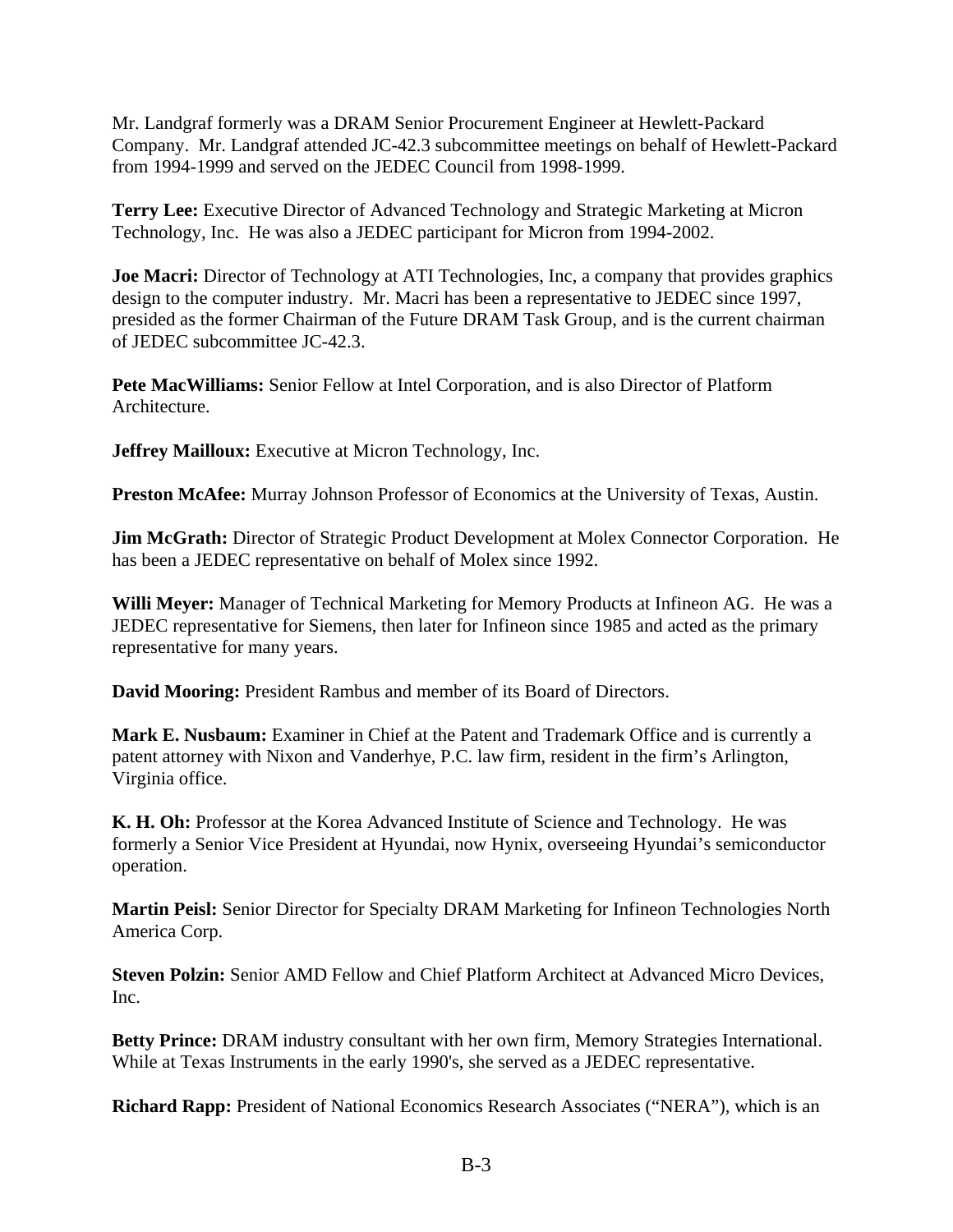economics consulting firm that specializes in the economics of competition. Prior to joining NERA, Dr. Rapp was a professor at the State University of New York at Stony Brook.

**Werner Reczek:** Vice President and Managing Director at Infineon Technologies Austria AG in Villach, Austria.

**Desi Rhoden:** President and Chief Executive Officer of Advanced Memory International, Inc. Mr. Rhoden formerly worked at Hewlett-Packard, and VLSI, a chipset manufacturer, and represented both companies at JEDEC. Mr. Rhoden has been a JEDEC member since the late 1980s. He was the Chairman of the JEDEC Council in 1998 and is the current Chairman of the Board of JEDEC. He also serves as Chairman of the JC-42 committee.

**Brian Shirley:** Design Operations Manager for the Computing and Consumer Group at Micron Technology, Inc.

**Donald Soderman:** Consultant and retired executive in the semiconductor industry.

**Howard Sussman:** Senior Manager of Marketing & Development at Sanyo Semiconductor Corporation. Mr. Sussman has served as a participant of Mostek, NEC and Sanyo in JEDEC meetings since 1979. Mr. Sussman is a member of the Board of Directors of JEDEC.

**Farhad Tabrizi:** Vice President of Worldwide Marketing of Memory Products at Hynix Semiconductor Inc. Mr. Tabrizi was a representative of Hynix (and its predecessors) in JEDEC meetings. Mr. Tabrizi was chairman of the SyncLink Consortium.

**Geoffrey Tate:** Chief Executive Officer of Rambus and member of its Board of Directors.

**David Teece:** Chairman of LECG, an economic consulting firm, who is also a Professor at the Haas School of Business at the University of California, Berkeley.

**Lester Vincent:** Partner at Blakely, Sokoloff, Taylor & Zafman, resident in the firm's Sunnyvale, California office. He served as Rambus's outside patent counsel for much of the 1990s.

**Barry Wagner:** Manager of Technical Marketing at nVIDIA Corporation, a designer and manufacturer of graphics processors and chipsets. Mr. Wager has been a representative of nVIDIA in JEDEC meetings.

**Fred Ware:** Principal Engineer at Rambus.

**Hans Wiggers:** JEDEC representative on behalf of Hewlett-Packard during much of the 1990's. He was also a member of the JEDEC Council.

**Brett Williams:** Strategic Marketing Manager for Desktop Systems at Micron Technology, Inc. Mr. Williams was a representative of Micron in JEDEC meetings from 1991-1993.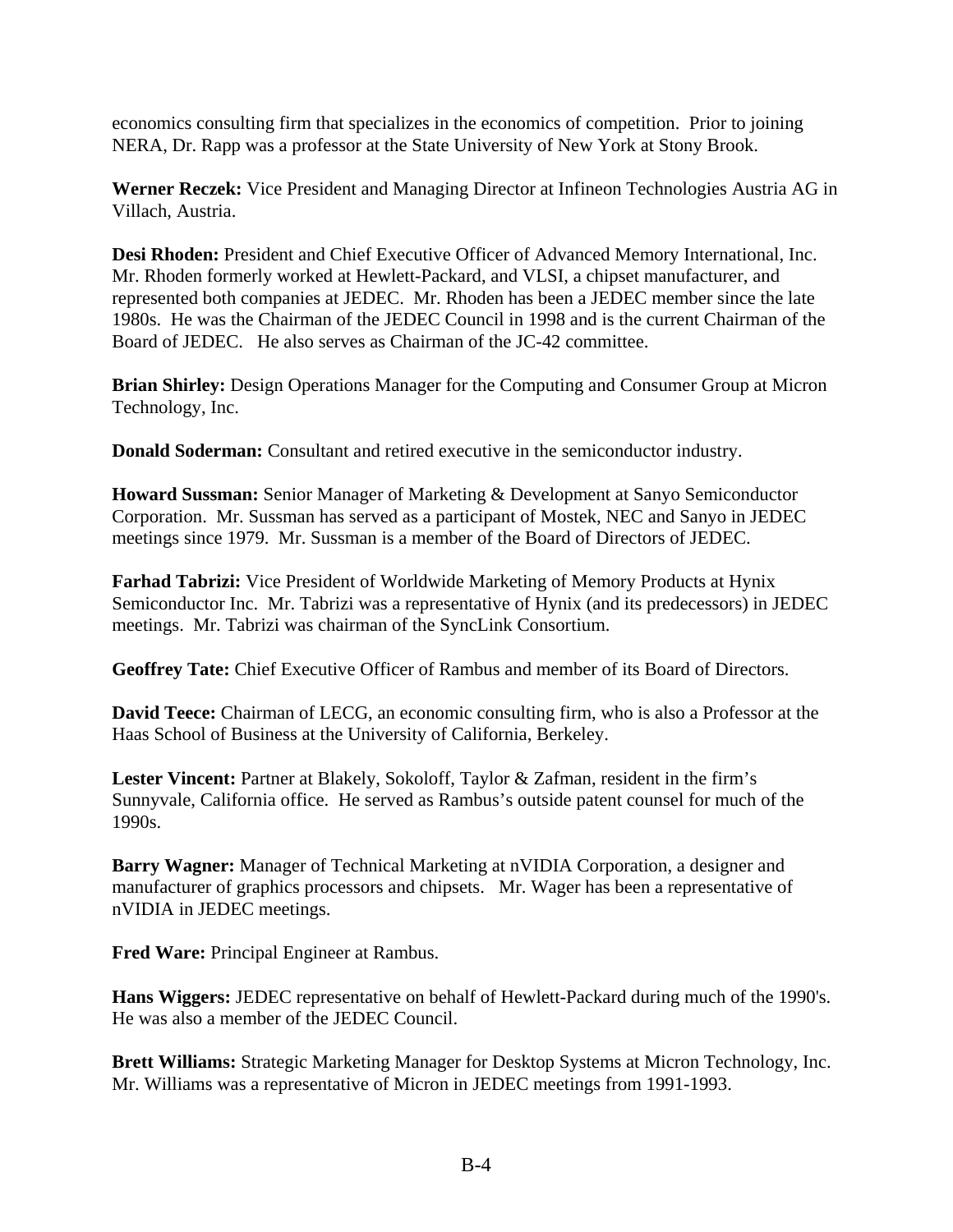## **Appendix C**

## **Cross-Reference of Findings Of Fact**

| <b>ALJ Finding</b> | <b>Based on</b>         | <b>Corresponding</b><br><b>Reply Finding (if</b><br>applicable) |
|--------------------|-------------------------|-----------------------------------------------------------------|
| 1                  | CCFF <sub>10</sub>      | RRFF <sub>10</sub>                                              |
| $\overline{2}$     | CCFF <sub>11</sub>      | RRFF <sub>11</sub>                                              |
| 3                  | CCFF <sub>12</sub>      | RRFF <sub>12</sub>                                              |
| 4                  | <b>CCFF 14; RRFF 14</b> |                                                                 |
| 5                  | CCFF <sub>17</sub>      | RRFF <sub>17</sub>                                              |
| 6                  | CCFF <sub>27</sub>      | RRFF <sub>27</sub>                                              |
| 7                  | CCFF <sub>35</sub>      | RRFF 35                                                         |
| 8                  | CCFF <sub>36</sub>      | RRFF 36                                                         |
| 9                  | <b>CCFF 37-38</b>       | <b>RRFF 37-38</b>                                               |
| 10                 | <b>CCFF 39; RRFF 39</b> |                                                                 |
| 11                 | <b>CCFF 40-41</b>       | <b>RRFF 40-41</b>                                               |
| 12                 | CCFF <sub>42</sub>      | RRFF <sub>42</sub>                                              |
| 13                 | CCFF 44*                | RRFF <sub>44</sub>                                              |
| 14                 | <b>RFF 795</b>          | <b>CCRF 795</b>                                                 |
| 15                 | <b>RFF 796</b>          | <b>CCRF 796</b>                                                 |
| 16                 | CCFF <sub>46</sub>      | RRFF <sub>46</sub>                                              |
| 17                 | CCFF <sub>48</sub>      | RRFF <sub>48</sub>                                              |
| 18                 | CCFF <sub>49</sub>      | RRFF <sub>49</sub>                                              |
| 19                 | CCFF <sub>50</sub>      | RRFF <sub>50</sub>                                              |
| 20                 | CCFF <sub>51</sub>      | RRFF <sub>51</sub>                                              |
| 21                 | CCFF <sub>52</sub>      | <b>RRFF 52</b>                                                  |
| 22                 | CCFF <sub>53</sub>      | <b>RRFF 53</b>                                                  |
| 23                 | CCFF <sub>54</sub>      | RRFF <sub>54</sub>                                              |
| 24                 | CCFF <sub>56</sub>      | <b>RRFF 56</b>                                                  |
| 25                 | CCFF <sub>57</sub>      | RRFF <sub>57</sub>                                              |
| 26                 | RFF 1278*, RFF<br>1291* | CCRF 1278, CCRF<br>1291                                         |
| 27                 | <b>RFF 27</b>           | CCRF <sub>27</sub>                                              |
| 28                 | <b>RFF 28</b>           | CCRF <sub>28</sub>                                              |
| 29                 | <b>RFF 29</b>           | CCRF <sub>29</sub>                                              |
| 30                 | <b>RFF 30*</b>          | CCRF <sub>30</sub>                                              |
| 31                 | <b>RFF 31</b>           | CCRF <sub>31</sub>                                              |

Key

CCFF: Complaint Counsel Proposed Findings of Fact

CCRF: Complaint Counsel Reply Findings of Fact

RFF: Respondant Proposed Finding of Fact

RRFF: Respondant Reply Finding of Fact

~: does not clearly correspond to proposed finding from either party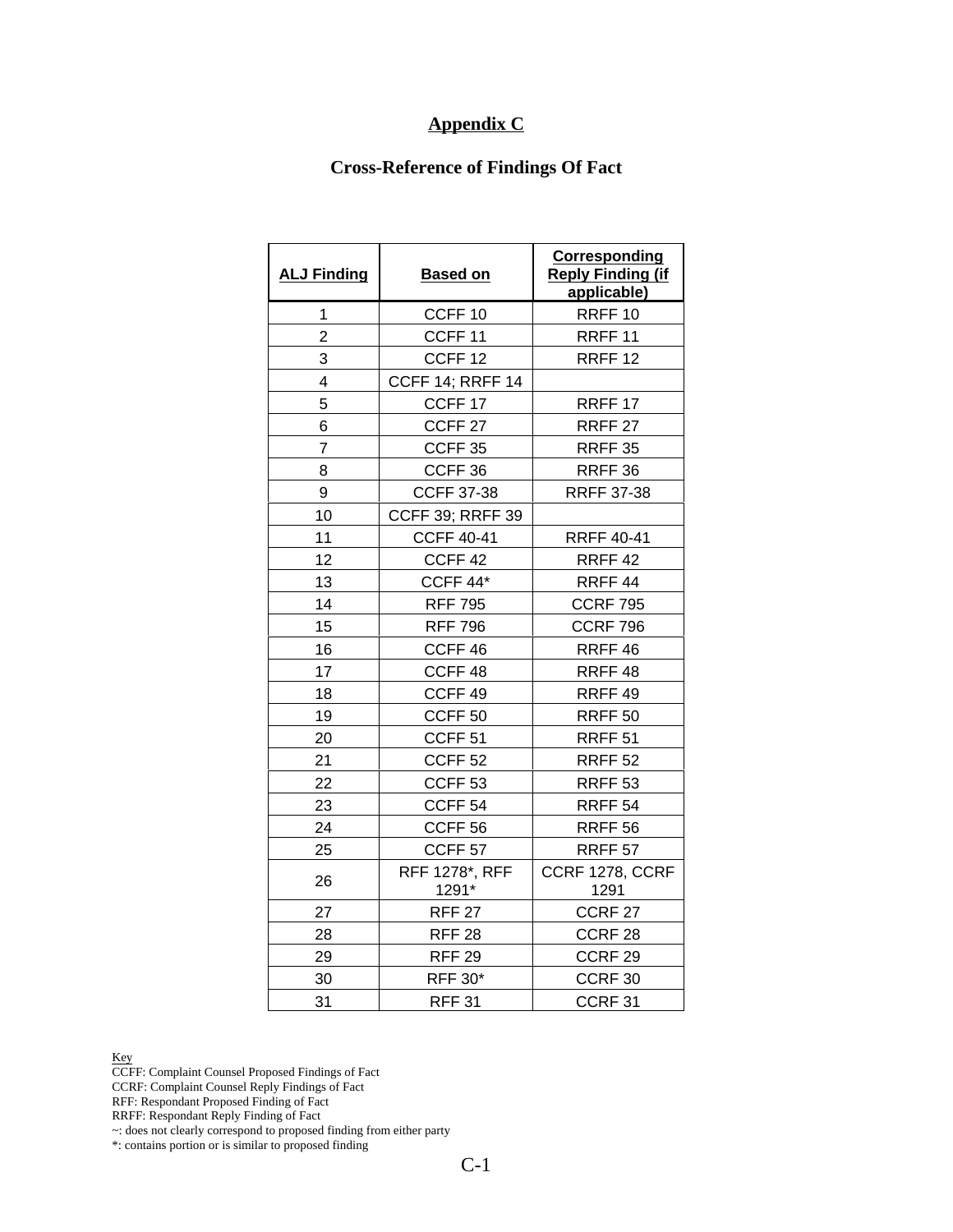| <b>ALJ Finding</b> | <b>Based on</b>              | Corresponding<br><b>Reply Finding (if</b><br><u>applicable)</u> |
|--------------------|------------------------------|-----------------------------------------------------------------|
| 32                 | <b>RFF 32</b>                | CCRF <sub>32</sub>                                              |
| 33                 | RFF 33*                      | CCRF <sub>33</sub>                                              |
| 34                 | <b>RFF 33*</b>               | CCRF <sub>33</sub>                                              |
| 35                 | <b>RFF 34</b>                | CCRF 34                                                         |
| 36                 | <b>RFF 35</b>                | CCRF 35                                                         |
| 37                 | <b>RFF 36</b>                | CCRF 36                                                         |
| 38                 | <b>RFF 37</b>                | CCRF 37                                                         |
| 39                 | <b>RFF 38</b>                | CCRF38                                                          |
| 40                 | <b>RFF 39</b>                | CCRF 39                                                         |
| 41                 | <b>RFF 41</b>                | CCRF 41                                                         |
| 42                 | <b>RFF 42</b>                | CCRF 42                                                         |
| 43                 | <b>RFF 43</b>                | CCRF 43                                                         |
| 44                 | <b>RFF 44</b>                | CCRF 44                                                         |
| 45                 | <b>RFF 45</b>                | CCRF 45                                                         |
| 46                 | <b>RFF 59</b>                | CCRF <sub>59</sub>                                              |
| 47                 | <b>RFF 60</b>                | CCRF <sub>60</sub>                                              |
| 48                 | <b>RFF 61</b>                | CCRF <sub>61</sub>                                              |
| 49                 | <b>RFF 62</b>                | CCRF <sub>62</sub>                                              |
| 50                 | <b>RFF 63</b>                | CCRF <sub>63</sub>                                              |
| 51                 | <b>RFF 64</b>                | CCRF <sub>64</sub>                                              |
| 52                 | <b>RFF 65</b>                | CCRF <sub>65</sub>                                              |
| 53                 | <b>RFF 66</b>                | CCRF <sub>66</sub>                                              |
| 54                 | <b>RFF 67</b>                | CCRF <sub>67</sub>                                              |
| 55                 | <b>RFF 68</b>                | CCRF <sub>68</sub>                                              |
| 56                 | <b>RFF 69</b>                | CCRF <sub>69</sub>                                              |
| 57                 | <b>RFF 70</b>                | CCRF70                                                          |
| 58                 | <b>CCFF 700*</b>             | <b>RRFF 700</b>                                                 |
| 59                 | <b>CCFF 701</b>              | <b>RRFF 701</b>                                                 |
| 60                 | RFF 1194*                    | <b>CCRF 1194</b>                                                |
| 61                 |                              |                                                                 |
| 62                 | <b>RRFF 703</b>              |                                                                 |
| 63                 | CCFF 704; RRFF<br>704        |                                                                 |
| 64                 | <b>CCFF 705; RRFF</b><br>705 |                                                                 |
| 65                 | <b>RRFF 706*</b>             |                                                                 |
| 66                 | <b>RRFF 706*</b>             |                                                                 |
| 67                 | <b>RRFF 706*</b>             |                                                                 |

CCFF: Complaint Counsel Proposed Findings of Fact

CCRF: Complaint Counsel Reply Findings of Fact

RFF: Respondant Proposed Finding of Fact

RRFF: Respondant Reply Finding of Fact

~: does not clearly correspond to proposed finding from either party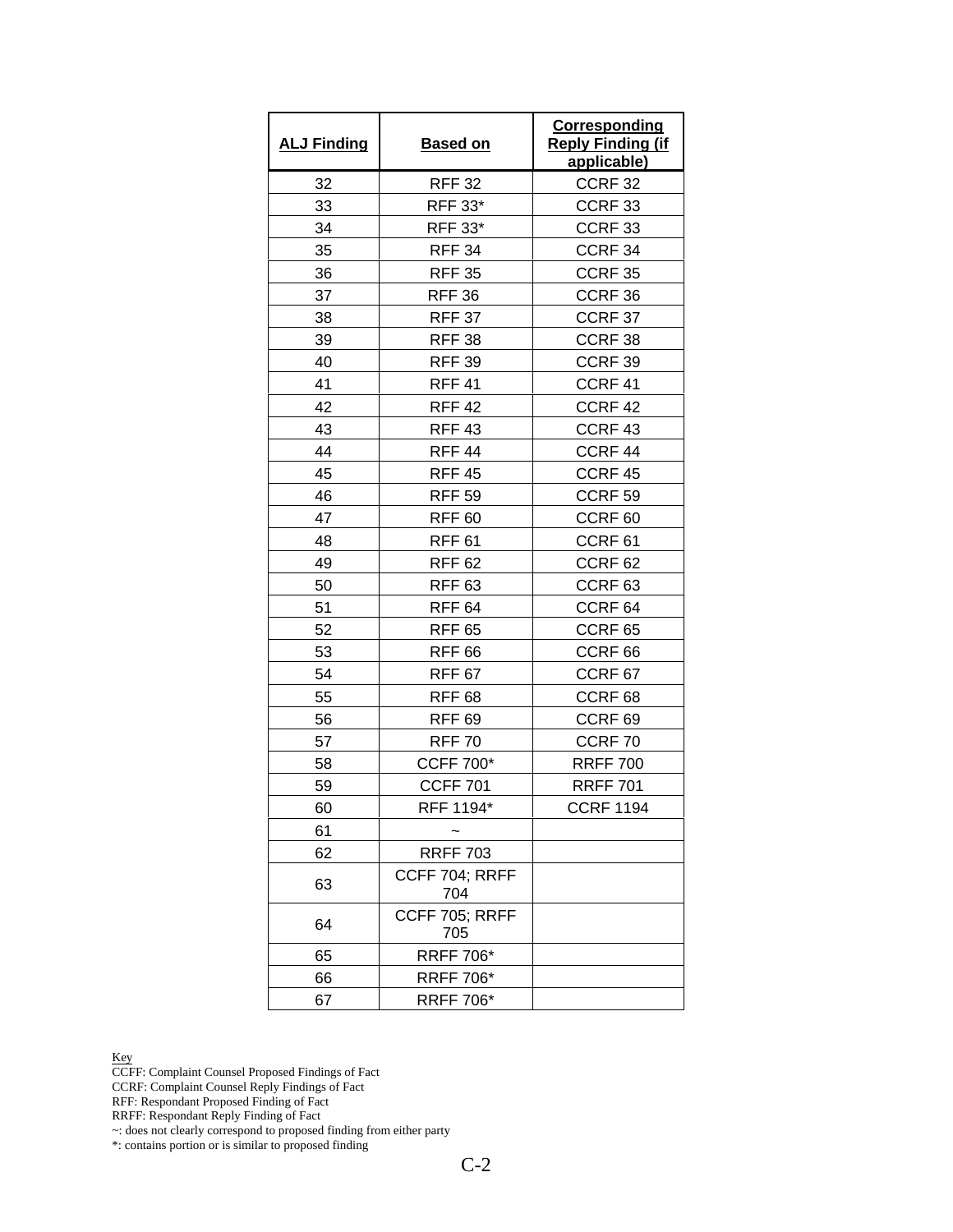| <b>ALJ Finding</b> | <b>Based on</b>         | <b>Corresponding</b><br><b>Reply Finding (if</b><br>applicable) |
|--------------------|-------------------------|-----------------------------------------------------------------|
| 68                 | CCFF 707; RRFF<br>707   |                                                                 |
| 69                 | <b>CCFF 710</b>         | <b>RRFF 710</b>                                                 |
| 70                 | <b>CCFF 711</b>         | <b>RRFF 711</b>                                                 |
| 71                 | <b>CCFF 713</b>         | <b>RRFF 713</b>                                                 |
| 72                 | <b>RFF 50*</b>          | CCRF <sub>50</sub>                                              |
| 73                 | <b>RFF 50*</b>          | CCRF <sub>50</sub>                                              |
| 74                 | CCRF <sub>50</sub>      |                                                                 |
| 75                 | <b>RFF 51*</b>          | CCRF <sub>51</sub>                                              |
| 76                 | <b>RFF 51*</b>          | CCRF <sub>51</sub>                                              |
| 77                 | <b>RFF 51*</b>          | CCRF <sub>51</sub>                                              |
| 78                 | CCRF <sub>51</sub>      |                                                                 |
| 79                 | <b>RFF 52</b>           | CCRF <sub>52</sub>                                              |
| 80                 | <b>RFF 53</b>           | CCRF <sub>53</sub>                                              |
| 81                 | <b>RFF 56*</b>          | CCRF <sub>56</sub>                                              |
| 82                 | <b>RFF 57</b>           | CCRF <sub>57</sub>                                              |
| 83                 | <b>CCFF 714</b>         | <b>RRFF 714</b>                                                 |
| 84                 | <b>CCFF 715</b>         | <b>RRFF 715</b>                                                 |
| 85                 | <b>CCFF 716</b>         | <b>RRFF 716</b>                                                 |
| 86                 | <b>RRFF 717</b>         |                                                                 |
| 87                 | <b>CCFF 720</b>         | <b>RRFF 720</b>                                                 |
| 88                 | <b>CCFF 721</b>         | <b>RRFF 721</b>                                                 |
| 89                 | <b>CCFF 722</b>         | <b>RRFF 722</b>                                                 |
| 90                 | <b>CCFF 723</b>         | <b>RRFF 723</b>                                                 |
| 91                 | <b>CCFF 724</b>         | <b>RRFF 724</b>                                                 |
| 92                 | <b>CCFF 732*</b>        | <b>RRFF 732</b>                                                 |
| 93                 | <b>RRFF 732*</b>        |                                                                 |
| 94                 | <b>CCFF 733</b>         | <b>RRFF 733</b>                                                 |
| 95                 | <b>RRFF 733</b>         |                                                                 |
| 96                 | <b>CCFF 735*</b>        | <b>RRFF 735</b>                                                 |
| 97                 | <b>CCFF 739</b>         | <b>RRFF 739</b>                                                 |
| 98                 | CCFF 740; RRFF<br>740 * |                                                                 |
| 99                 | CCFF 741; RRFF<br>741*  |                                                                 |
| 100                | <b>CCFF 744</b>         | <b>RRFF 744</b>                                                 |
| 101                | <b>RRFF 744</b>         |                                                                 |
| 102                | <b>RFF 606</b>          | <b>CCRF 606</b>                                                 |
| 103                | <b>RFF 607</b>          | <b>CCRF 607</b>                                                 |

CCFF: Complaint Counsel Proposed Findings of Fact

CCRF: Complaint Counsel Reply Findings of Fact

RFF: Respondant Proposed Finding of Fact

RRFF: Respondant Reply Finding of Fact

~: does not clearly correspond to proposed finding from either party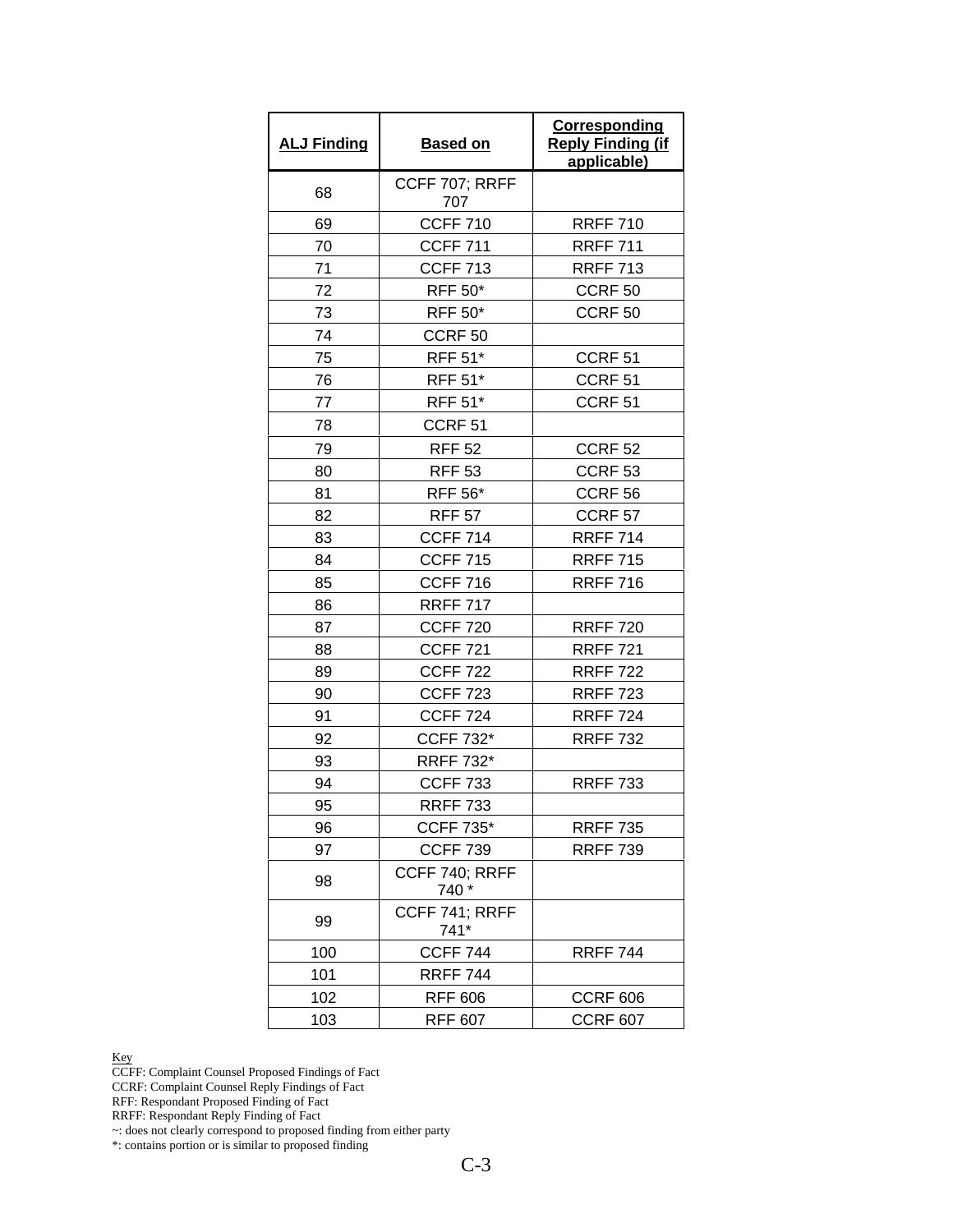| <b>ALJ Finding</b> | <b>Based on</b> | Corresponding<br><b>Reply Finding (if</b><br>applicable) |
|--------------------|-----------------|----------------------------------------------------------|
| 104                | <b>RFF 608</b>  | <b>CCRF 608</b>                                          |
| 105                | <b>RFF 609</b>  | <b>CCRF 609</b>                                          |
| 106                | <b>RFF 610</b>  | <b>CCRF 610</b>                                          |
| 107                | <b>RFF 611</b>  | <b>CCRF 611</b>                                          |
| 108                | <b>RFF 612</b>  | <b>CCRF 612</b>                                          |
| 109                | RFF 613*        | <b>CCRF 613</b>                                          |
| 110                | <b>RFF 614</b>  | <b>CCRF 614</b>                                          |
| 111                | RFF 616*        | <b>CCRF 616</b>                                          |
| 112                | RFF 616*        | <b>CCRF 616</b>                                          |
| 113                | <b>RFF 617</b>  | <b>CCRF 617</b>                                          |
| 114                | <b>RFF 618</b>  | <b>CCRF 618</b>                                          |
| 115                | RFF 619*        | <b>CCRF 619</b>                                          |
| 116                | <b>RFF 620</b>  | <b>CCRF 620</b>                                          |
| 117                | <b>RFF 621</b>  | <b>CCRF 621</b>                                          |
| 118                | RFF 622*        | <b>CCRF 622</b>                                          |
| 119                | RFF 623*        | <b>CCRF 623</b>                                          |
| 120                | RFF 624*        | <b>CCRF 624</b>                                          |
| 121                | RFF 625*        | <b>CCRF 625</b>                                          |
| 122                | <b>RFF 626</b>  | <b>CCRF 626</b>                                          |
| 123                | <b>RFF 627</b>  | <b>CCRF 627</b>                                          |
| 124                | <b>RFF 628</b>  | <b>CCRF 628</b>                                          |
| 125                | RFF 629*        | <b>CCRF 629</b>                                          |
| 126                | RFF 629*        | <b>CCRF 629</b>                                          |
| 127                | RFF 630         | <b>CCRF 630</b>                                          |
| 128                | <b>RFF 631</b>  | <b>CCRF 631</b>                                          |
| 129                | <b>RFF 632</b>  | <b>CCRF 632</b>                                          |
| 130                | <b>RFF 633</b>  | <b>CCRF 633</b>                                          |
| 131                | <b>RFF 634</b>  | <b>CCRF 634</b>                                          |
| 132                | <b>RFF 635</b>  | <b>CCRF 635</b>                                          |
| 133                | RFF 636         | <b>CCRF 636</b>                                          |
| 134                | <b>RFF 637</b>  | <b>CCRF 637</b>                                          |
| 135                | <b>RFF 597</b>  | <b>CCRF 597</b>                                          |
| 136                | <b>RFF 598</b>  | <b>CCRF 598</b>                                          |
| 137                | <b>RFF 599</b>  | <b>CCRF 599</b>                                          |
| 138                | <b>RFF 600</b>  | <b>CCRF 600</b>                                          |
| 139                | <b>RFF 601</b>  | <b>CCRF 601</b>                                          |
| 140                | RFF 602         | <b>CCRF 602</b>                                          |
| 141                | <b>RFF 603</b>  | <b>CCRF 603</b>                                          |

CCFF: Complaint Counsel Proposed Findings of Fact

CCRF: Complaint Counsel Reply Findings of Fact

RFF: Respondant Proposed Finding of Fact

RRFF: Respondant Reply Finding of Fact

~: does not clearly correspond to proposed finding from either party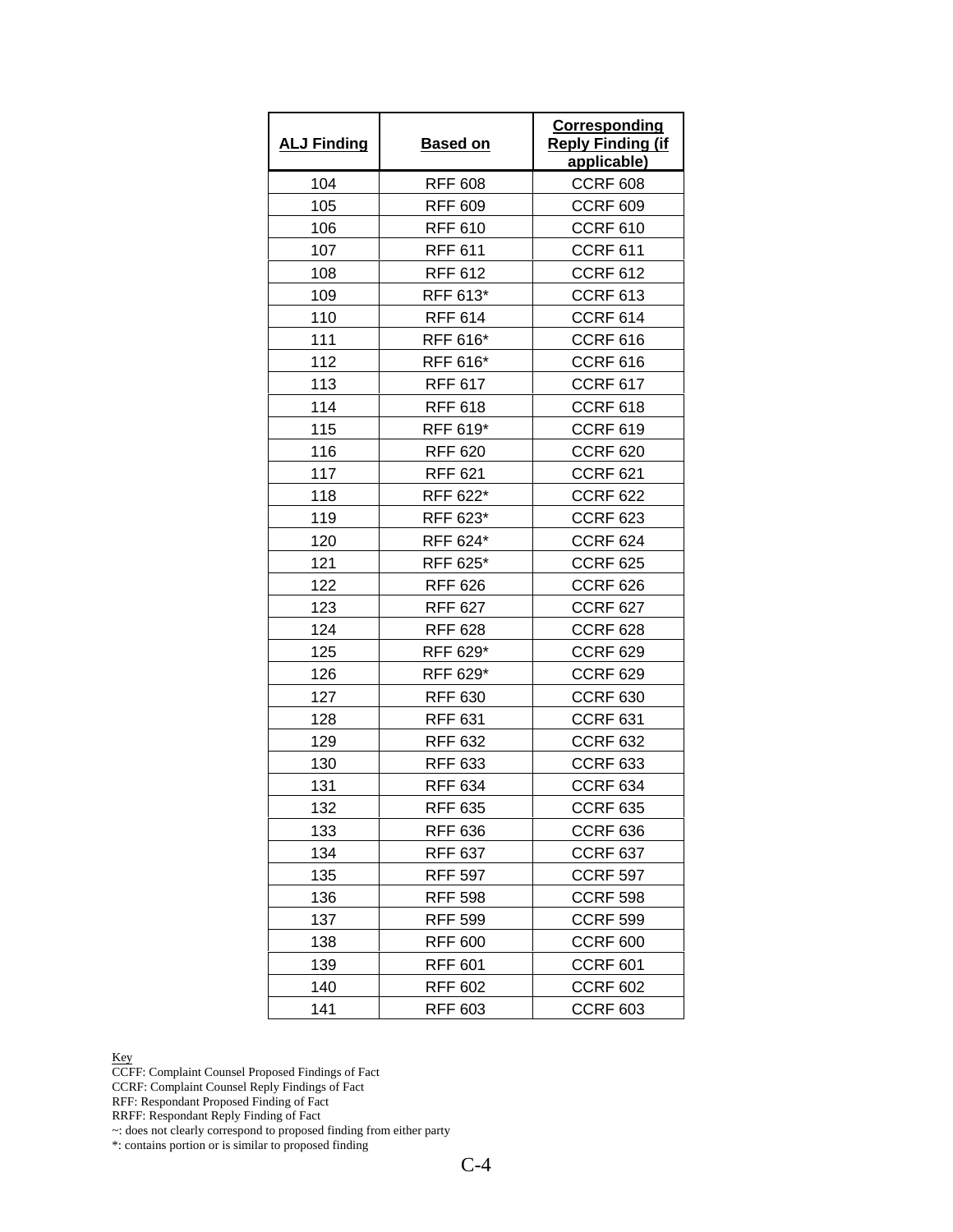| <b>ALJ Finding</b> | <b>Based on</b>                | <b>Corresponding</b><br><b>Reply Finding (if</b><br>applicable) |
|--------------------|--------------------------------|-----------------------------------------------------------------|
| 142                | <b>RFF 604</b>                 | <b>CCRF 604</b>                                                 |
| 143                | <b>RFF 605</b>                 | <b>CCRF 605</b>                                                 |
| 144                | <b>RFF 648</b>                 | <b>CCRF 648</b>                                                 |
| 145                | RFF 649-50                     | <b>CCRF 649-50</b>                                              |
| 146                | <b>RFF 651</b>                 | <b>CCRF 651</b>                                                 |
| 147                | <b>RFF 653</b>                 | <b>CCRF 653</b>                                                 |
| 148                | <b>RFF 654</b>                 | <b>CCRF 654</b>                                                 |
| 149                | <b>RFF 638</b>                 | <b>CCRF 638</b>                                                 |
| 150                | <b>RFF 639</b>                 | <b>CCRF 639</b>                                                 |
| 151                | <b>RFF 640</b>                 | <b>CCRF 640</b>                                                 |
| 152                | <b>RFF 641</b>                 | <b>CCRF 641</b>                                                 |
| 153                | <b>RFF 642</b>                 | <b>CCRF 642</b>                                                 |
| 154                | <b>RFF 643</b>                 | <b>CCRF 643</b>                                                 |
| 155                | <b>RFF 644</b>                 | <b>CCRF 644</b>                                                 |
| 156                | <b>RFF 645</b>                 | <b>CCRF 645</b>                                                 |
| 157                | <b>RFF 646</b>                 | CCRF 646                                                        |
| 158                | <b>RFF 647</b>                 | <b>CCRF 647</b>                                                 |
| 159                | CCFF 746; RRFF<br>746          |                                                                 |
| 160                | <b>CCFF 747</b>                | <b>RRFF 747</b>                                                 |
| 161                | CCFF 747; RRFF<br>747          |                                                                 |
| 162                | <b>CCFF 1246*</b>              | <b>RRFF 1248</b>                                                |
| 163                | CCFF 1249*                     | <b>RRFF 1249</b>                                                |
| 164                | <b>CCFF 1250; RRFF</b><br>1250 |                                                                 |
| 165                | <b>CCFF 1252*</b>              | <b>RRFF 1252</b>                                                |
| 166                | CCFF 756; RRFF<br>756          |                                                                 |
| 167                | CCFF 763; RRFF<br>763          |                                                                 |
| 168                | <b>CCFF 725</b>                | <b>RRFF 725</b>                                                 |
| 169                | <b>CCFF 729*</b>               | <b>RRFF 729</b>                                                 |
| 170                | <b>CCFF 729*</b>               | <b>RRFF 729</b>                                                 |
| 171                | <b>CCFF 729*</b>               | <b>RRFF 729</b>                                                 |
| 172                | <b>CCFF 730*</b>               | <b>RRFF 730</b>                                                 |
| 173                | <b>CCFF 730*</b>               | <b>RRFF 730</b>                                                 |
| 174                | <b>CCFF 730*</b>               | <b>RRFF 730</b>                                                 |
| 175                | <b>CCFF 730*</b>               | <b>RRFF 730</b>                                                 |

CCFF: Complaint Counsel Proposed Findings of Fact

CCRF: Complaint Counsel Reply Findings of Fact

RFF: Respondant Proposed Finding of Fact

RRFF: Respondant Reply Finding of Fact

~: does not clearly correspond to proposed finding from either party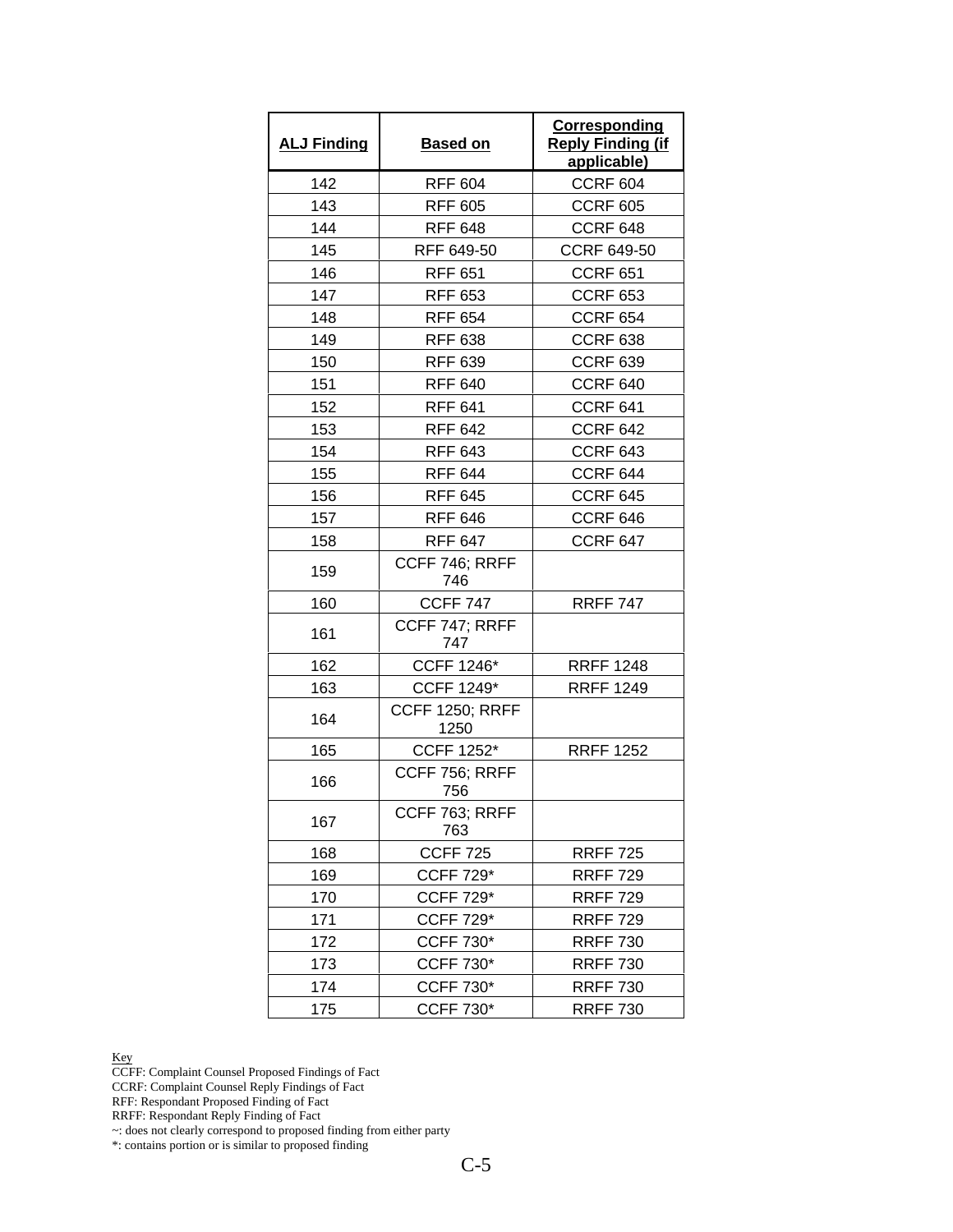| <b>ALJ Finding</b> | <b>Based on</b> | Corresponding<br><b>Reply Finding (if</b><br>applicable) |
|--------------------|-----------------|----------------------------------------------------------|
| 176                | <b>CCFF 731</b> | <b>RRFF 731</b>                                          |
| 177                | <b>RFF 657</b>  | <b>CCRF 657</b>                                          |
| 178                | <b>RFF 658</b>  | <b>CCRF 658</b>                                          |
| 179                | <b>RFF 714</b>  | <b>CCRF 714</b>                                          |
| 180                | <b>RFF 715</b>  | <b>CCRF 715</b>                                          |
| 181                | <b>RFF 716</b>  | <b>CCRF 716</b>                                          |
| 182                | RFF 717*        | <b>CCRF 717</b>                                          |
| 183                | <b>RFF 659</b>  | <b>CCRF 659</b>                                          |
| 184                | <b>RFF 660</b>  | <b>CCRF 660</b>                                          |
| 185                | <b>RFF 661</b>  | <b>CCRF 661</b>                                          |
| 186                | <b>RFF 662</b>  | <b>CCRF 662</b>                                          |
| 187                | <b>RFF 663</b>  | <b>CCRF 663</b>                                          |
| 188                | <b>RFF 665</b>  | <b>CCRF 665</b>                                          |
| 189                | <b>RFF 667</b>  | <b>CCRF 667</b>                                          |
| 190                | <b>RFF 664</b>  | <b>CCRF 664</b>                                          |
| 191                | <b>RFF 668</b>  | <b>CCRF 668</b>                                          |
| 192                | <b>RFF 669</b>  | <b>CCRF 669</b>                                          |
| 193                | <b>RFF 671</b>  | <b>CCRF 671</b>                                          |
| 194                | RFF 672         | <b>CCRF 672</b>                                          |
| 195                | <b>RFF 673</b>  | <b>CCRF 673</b>                                          |
| 196                | <b>RFF 674</b>  | <b>CCRF 674</b>                                          |
| 197                | <b>RFF 676</b>  | <b>CCRF 676</b>                                          |
| 198                | <b>RFF 677</b>  | <b>CCRF 677</b>                                          |
| 199                | RFF 678         | <b>CCRF 678</b>                                          |
| 200                | <b>RFF 679</b>  | <b>CCRF 679</b>                                          |
| 201                | <b>RFF 681</b>  | <b>CCRF 681</b>                                          |
| 202                | <b>RFF 682</b>  | <b>CCRF 682</b>                                          |
| 203                | <b>RFF 683</b>  | <b>CCRF 683</b>                                          |
| 204                | RFF 685*        | <b>CCRF 685</b>                                          |
| 205                | <b>RFF 687</b>  | <b>CCRF 687</b>                                          |
| 206                | <b>RFF 688</b>  | <b>CCRF 688</b>                                          |
| 207                | <b>RFF 689</b>  | <b>CCRF 689</b>                                          |
| 208                | <b>RFF 690</b>  | <b>CCRF 690</b>                                          |
| 209                | RFF 691*        | <b>CCRF 691</b>                                          |
| 210                | <b>RFF 692</b>  | <b>CCRF 692</b>                                          |
| 211                | <b>RFF 693</b>  | <b>CCRF 693</b>                                          |
| 212                | RFF 694         | <b>CCRF 694</b>                                          |
| 213                | <b>RFF 696</b>  | <b>CCRF 696</b>                                          |

CCFF: Complaint Counsel Proposed Findings of Fact

CCRF: Complaint Counsel Reply Findings of Fact

RFF: Respondant Proposed Finding of Fact

RRFF: Respondant Reply Finding of Fact

~: does not clearly correspond to proposed finding from either party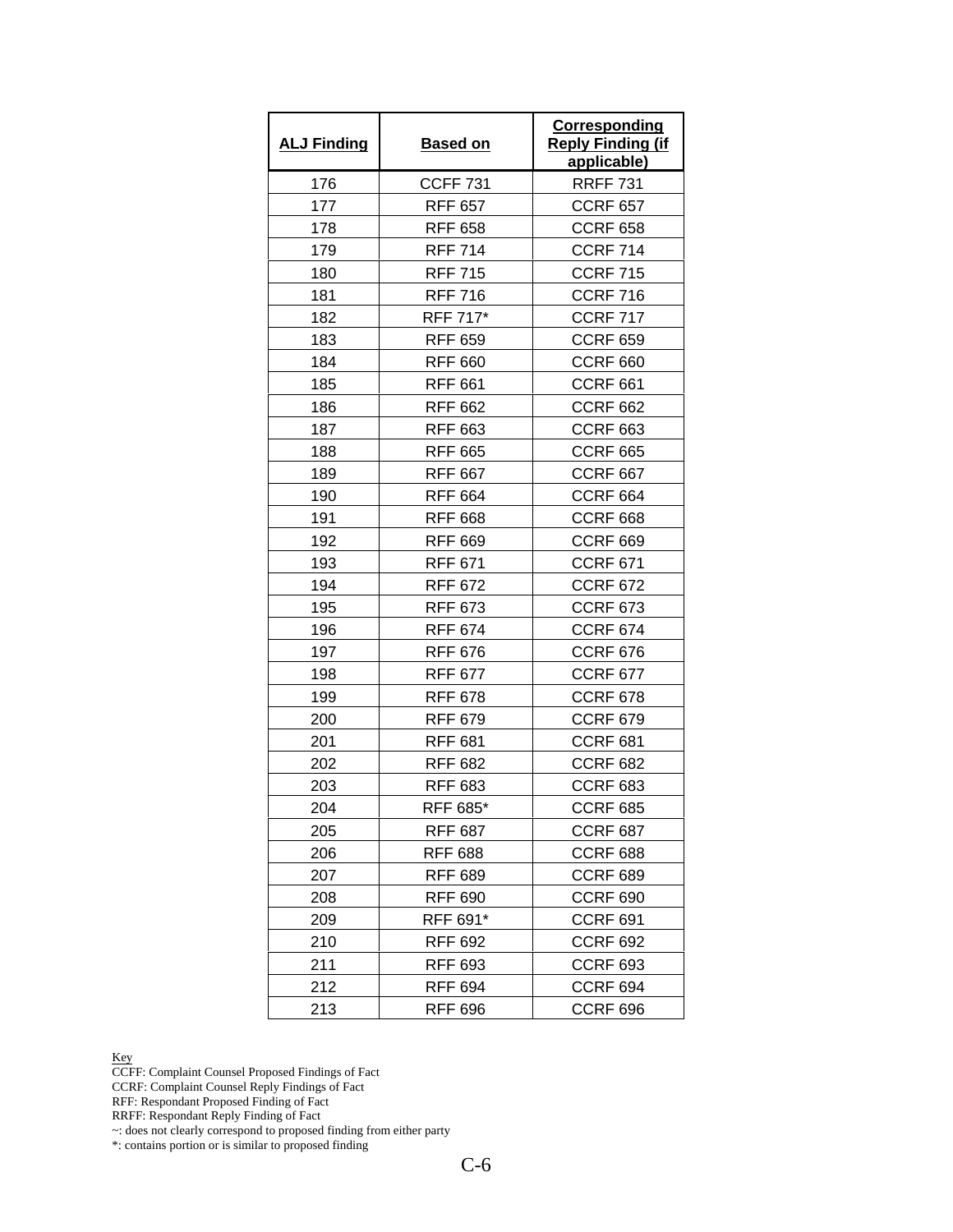| <b>ALJ Finding</b> | <b>Based on</b>               | Corresponding<br><b>Reply Finding (if</b><br>applicable) |
|--------------------|-------------------------------|----------------------------------------------------------|
| 214                | RFF 697*                      | <b>CCRF 697</b>                                          |
| 215                | <b>RFF 698</b>                | <b>CCRF 698</b>                                          |
| 216                | <b>RFF 699</b>                | <b>CCRF 699</b>                                          |
| 217                | <b>RFF 700</b>                | <b>CCRF 700</b>                                          |
| 218                | RFF 701*                      | <b>CCRF 701</b>                                          |
| 219                | <b>RFF 703</b>                | <b>CCRF 703</b>                                          |
| 220                | <b>CCFF 201</b>               | <b>RRFF 201</b>                                          |
| 221                | <b>CCFF 200</b>               | <b>RRFF 200</b>                                          |
| 222                | <b>CCFF 202*; RRFF</b><br>202 |                                                          |
| 223                | <b>CCFF 202*</b>              | <b>RRFF 202</b>                                          |
| 224                | <b>CCFF 203</b>               | <b>RRFF 203</b>                                          |
| 225                | <b>CCFF 204</b>               | <b>RRFF 204</b>                                          |
| 226                | CCFF 206; RRFF<br>206         |                                                          |
| 227                | <b>CCFF 209*</b>              | <b>RRFF 209</b>                                          |
| 228                | <b>RRFF 209*</b>              |                                                          |
| 229                | <b>RRFF 209*</b>              |                                                          |
| 230                | <b>CCFF 210</b>               | <b>RRFF 210</b>                                          |
| 231                | <b>RRFF 211</b>               |                                                          |
| 232                | <b>CCFF 213</b>               | <b>RRFF 213</b>                                          |
| 233                | <b>CCFF 214*</b>              | <b>RRFF 214</b>                                          |
| 234                | <b>RRFF 214*</b>              |                                                          |
| 235                | CCFF 215; RRFF<br>215         |                                                          |
| 236                | <b>RRFF 216</b>               |                                                          |
| 237                | CCFF 219; RRFF<br>219         |                                                          |
| 238                | <b>RRFF 219</b>               |                                                          |
| 239                | <b>CCFF 221*</b>              | <b>RRFF 221</b>                                          |
| 240                | <b>CCFF 221*</b>              | <b>RRFF 221</b>                                          |
| 241                | <b>CCFF 222</b>               | <b>RRFF 222</b>                                          |
| 242                | <b>CCFF 224</b>               | <b>RRFF 224</b>                                          |
| 243                | <b>CCFF 227</b>               | <b>RRFF 227</b>                                          |
| 244                | <b>CCFF 225-26</b>            | RRFF 225-26                                              |
| 245                | <b>RRFF 226</b>               |                                                          |
| 246                | CCFF 228                      | <b>RRFF 228</b>                                          |
| 247                | <b>CCFF 230*</b>              | <b>RRFF 230</b>                                          |
| 248                | CCFF 230*                     | <b>RRFF 230</b>                                          |

CCFF: Complaint Counsel Proposed Findings of Fact

CCRF: Complaint Counsel Reply Findings of Fact

RFF: Respondant Proposed Finding of Fact

RRFF: Respondant Reply Finding of Fact

~: does not clearly correspond to proposed finding from either party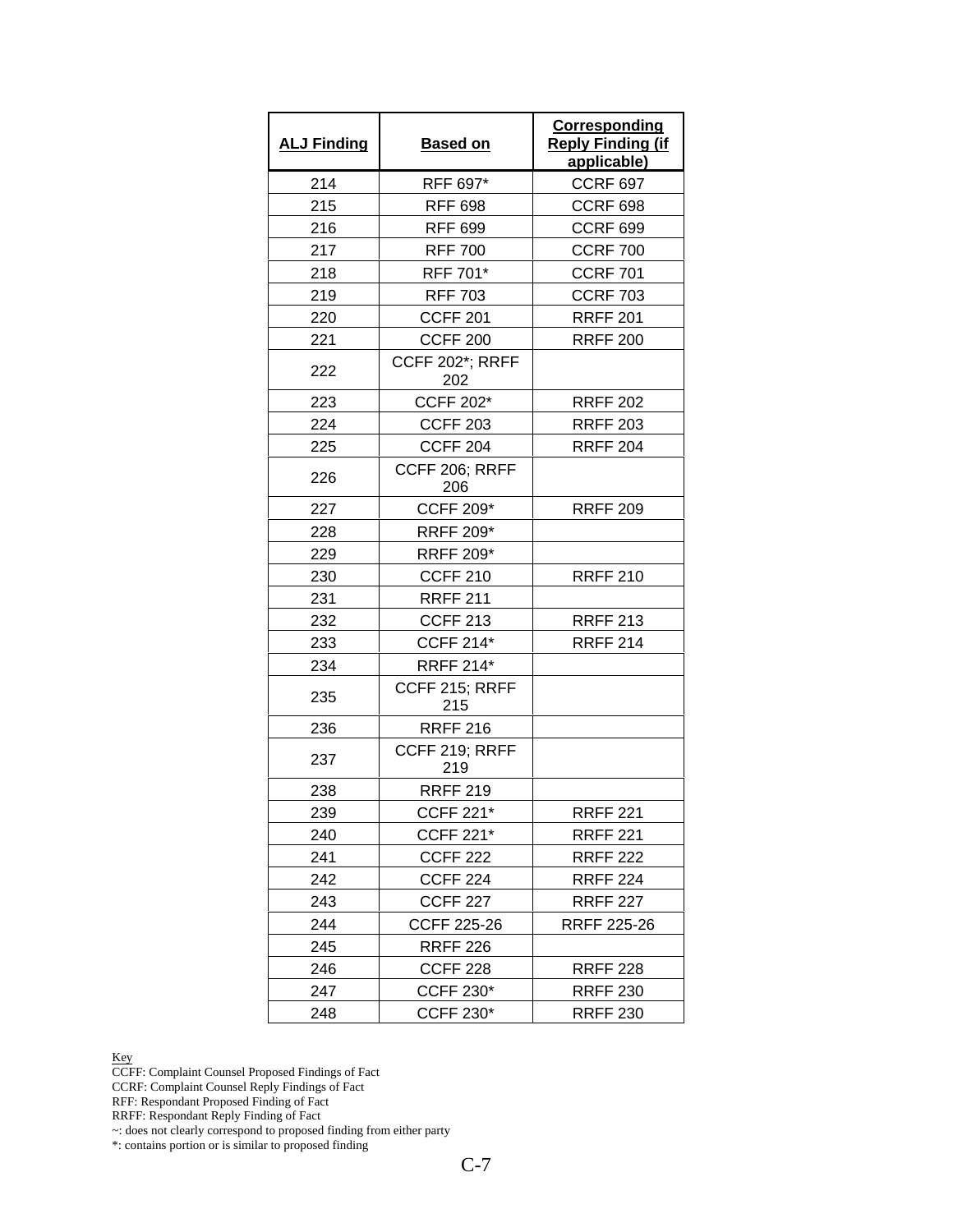| <b>ALJ Finding</b> | <b>Based on</b>                             | <b>Corresponding</b><br><b>Reply Finding (if</b><br>applicable) |
|--------------------|---------------------------------------------|-----------------------------------------------------------------|
| 249                | <b>CCFF 231</b>                             | <b>RRFF 231</b>                                                 |
| 250                | <b>CCFF 232</b>                             | <b>RRFF 232</b>                                                 |
| 251                | <b>CCFF 233</b>                             | <b>RRFF 233</b>                                                 |
| 252                | CCFF 234; RRFF<br>234                       |                                                                 |
| 253                | <b>CCFF 235</b>                             | <b>RRFF 235</b>                                                 |
| 254                | <b>CCFF 236</b>                             | <b>RRFF 236</b>                                                 |
| 255                | CCFF 237; RRFF<br>237                       |                                                                 |
| 256                | CCFF 238; RRFF<br>238                       |                                                                 |
| 257                | <b>CCFF 239</b>                             | <b>RRFF 239</b>                                                 |
| 258                | <b>CCFF 243</b>                             | <b>RRFF 243</b>                                                 |
| 259                | <b>CCFF 506</b>                             | <b>RRFF 506</b>                                                 |
| 260                | <b>CCFF 241</b>                             | <b>RRFF 241</b>                                                 |
| 261                | <b>CCFF 245</b>                             | <b>RRFF 245</b>                                                 |
| 262                | <b>CCFF 247</b>                             | <b>RRFF 247</b>                                                 |
| 263                | CCFF <sub>248</sub>                         | <b>RRFF 248</b>                                                 |
| 264                | <b>CCFF 249</b>                             | <b>RRFF 249</b>                                                 |
| 265                | <b>CCFF 252</b>                             | <b>RRFF 252</b>                                                 |
| 266                | <b>CCFF 254*</b>                            | <b>RRFF 254</b>                                                 |
| 267                | <b>CCFF 254*</b>                            | <b>RRFF 254</b>                                                 |
| 268                | <b>CCFF 255</b>                             | <b>RRFF 255</b>                                                 |
| 269                | <b>CCFF 257</b>                             | <b>RRFF 257</b>                                                 |
| 270                | <b>CCFF 258</b>                             | <b>RRFF 258</b>                                                 |
| 271                | <b>CCFF 260</b>                             | <b>RRFF 260</b>                                                 |
| 272                | <b>CCFF 867</b>                             | <b>RRFF 867</b>                                                 |
| 273                | CCFF 982*; CCFF<br>1039*                    | RRFF 982; RRFF<br>1039                                          |
| 274                | <b>RRFF 867</b>                             |                                                                 |
| 275                | CCFF 871*, 880*,<br>902 <sup>*</sup> , etc. | RRFF 871, 880, 902,<br>etc.                                     |
| 276                | <b>RRFF 902</b>                             |                                                                 |
| 277                | CCFF 968; RRFF<br>968                       |                                                                 |
| 278                | RRFF 1626*                                  |                                                                 |
| 279                | CCFF 1626*                                  | <b>RRFF 1626</b>                                                |
| 280                | CCFF 1626*                                  | <b>RRFF 1626</b>                                                |
| 281                | RRFF 1626*                                  |                                                                 |

CCFF: Complaint Counsel Proposed Findings of Fact

CCRF: Complaint Counsel Reply Findings of Fact

RFF: Respondant Proposed Finding of Fact

RRFF: Respondant Reply Finding of Fact

~: does not clearly correspond to proposed finding from either party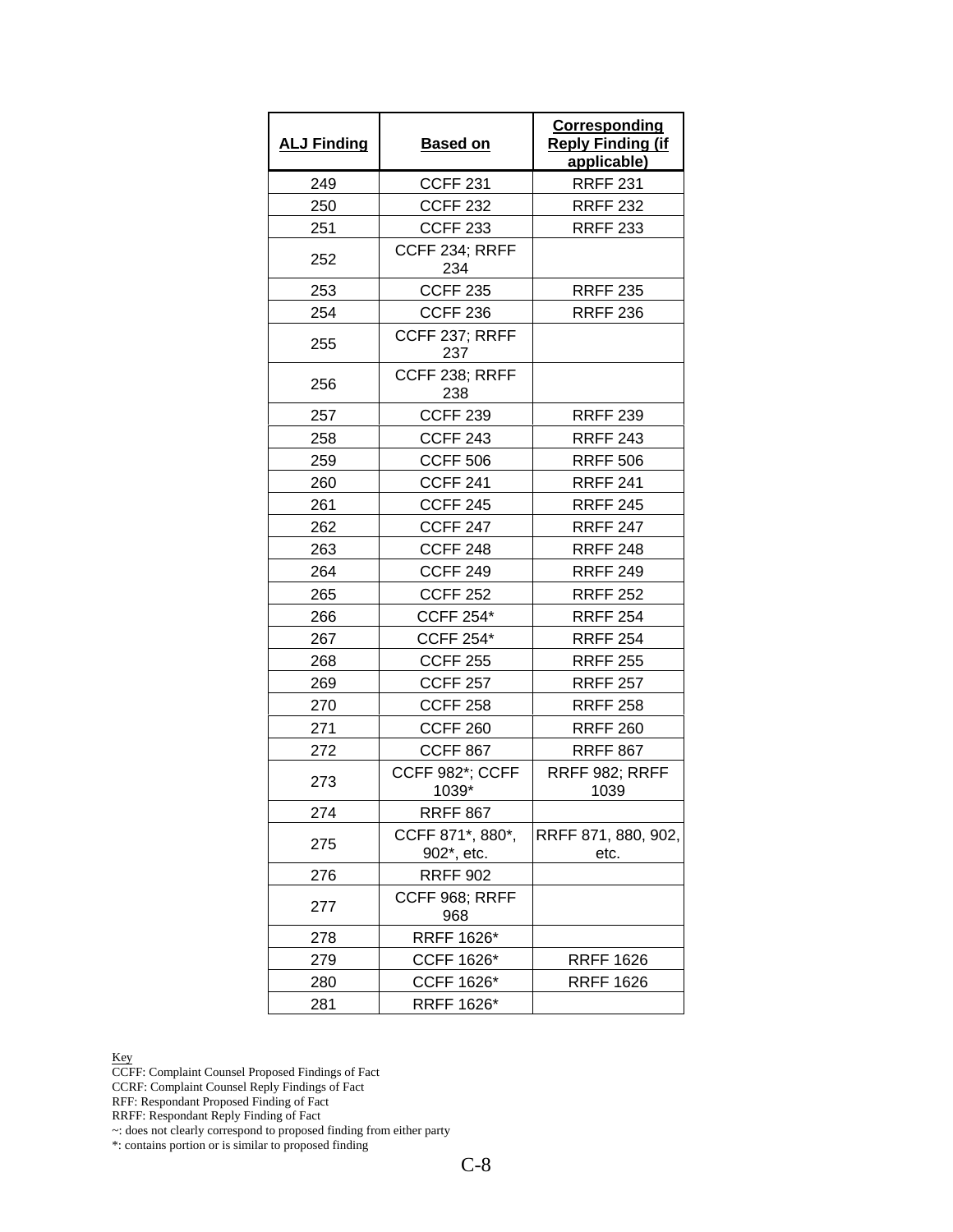| <b>ALJ Finding</b> | <b>Based on</b>          | <b>Corresponding</b><br><b>Reply Finding (if</b><br>applicable) |
|--------------------|--------------------------|-----------------------------------------------------------------|
| 282                | <b>CCFF 1627</b>         | <b>RRFF 1627</b>                                                |
| 283                | <b>CCFF 1629</b>         | <b>RRFF 1629</b>                                                |
| 284                | <b>RFF 338</b>           | <b>CCRF 338</b>                                                 |
| 285                |                          |                                                                 |
| 286                | <b>CCFF 503</b>          | <b>RRFF 503</b>                                                 |
| 287                | <b>RRFF 503</b>          |                                                                 |
| 288                | <b>CCFF 504</b>          | <b>RRFF 504</b>                                                 |
| 289                | <b>CCFF 2229</b>         | <b>RRFF 2229</b>                                                |
| 290                | RRFF 2229*               |                                                                 |
| 291                | RRFF 2229*               |                                                                 |
| 292                | <b>CCFF 508</b>          | <b>RRFF 508</b>                                                 |
| 293                | <b>RRFF 509</b>          |                                                                 |
| 294                | CCFF 510; RRFF<br>510    |                                                                 |
| 295                | <b>CCFF 511</b>          | <b>RRFF 511</b>                                                 |
| 296                | <b>CCFF 512</b>          | <b>RRFF 512</b>                                                 |
| 297                | <b>CCFF 513</b>          | <b>RRFF 513</b>                                                 |
| 298                | <b>RRFF 514*</b>         |                                                                 |
| 299                | <b>RRFF 514*</b>         |                                                                 |
| 300                | <b>CCFF 515</b>          | <b>RRFF 515</b>                                                 |
| 301                | <b>CCFF 516*</b>         | <b>RRFF 516</b>                                                 |
| 302                | <b>CCFF 516*</b>         | <b>RRFF 516</b>                                                 |
| 303                | <b>RRFF 514*</b>         |                                                                 |
| 304                | <b>RRFF 514*</b>         |                                                                 |
| 305                | <b>RRFF 514*</b>         |                                                                 |
| 306                | <b>CCFF 516</b>          | <b>RRFF 516</b>                                                 |
| 307                | <b>CCFF 518</b>          | <b>RRFF 518</b>                                                 |
| 308                | <b>CCFF 519</b>          | <b>RRFF 519</b>                                                 |
| 309                | CCFF 519; RRFF<br>519    |                                                                 |
| 310                | <b>CCFF 520</b>          | <b>RRFF 520</b>                                                 |
| 311                | <b>CCFF 521</b>          | <b>RRFF 521</b>                                                 |
| 312                | CCFF 522; RRFF<br>$522*$ |                                                                 |
| 313                | CCFF 523; RRFF<br>523    |                                                                 |
| 314                | <b>RRFF 524*</b>         |                                                                 |
| 315                | <b>RRFF 524*</b>         |                                                                 |
| 316                | <b>CCFF 527*</b>         | <b>RRFF 527</b>                                                 |

CCFF: Complaint Counsel Proposed Findings of Fact

CCRF: Complaint Counsel Reply Findings of Fact

RFF: Respondant Proposed Finding of Fact

RRFF: Respondant Reply Finding of Fact

~: does not clearly correspond to proposed finding from either party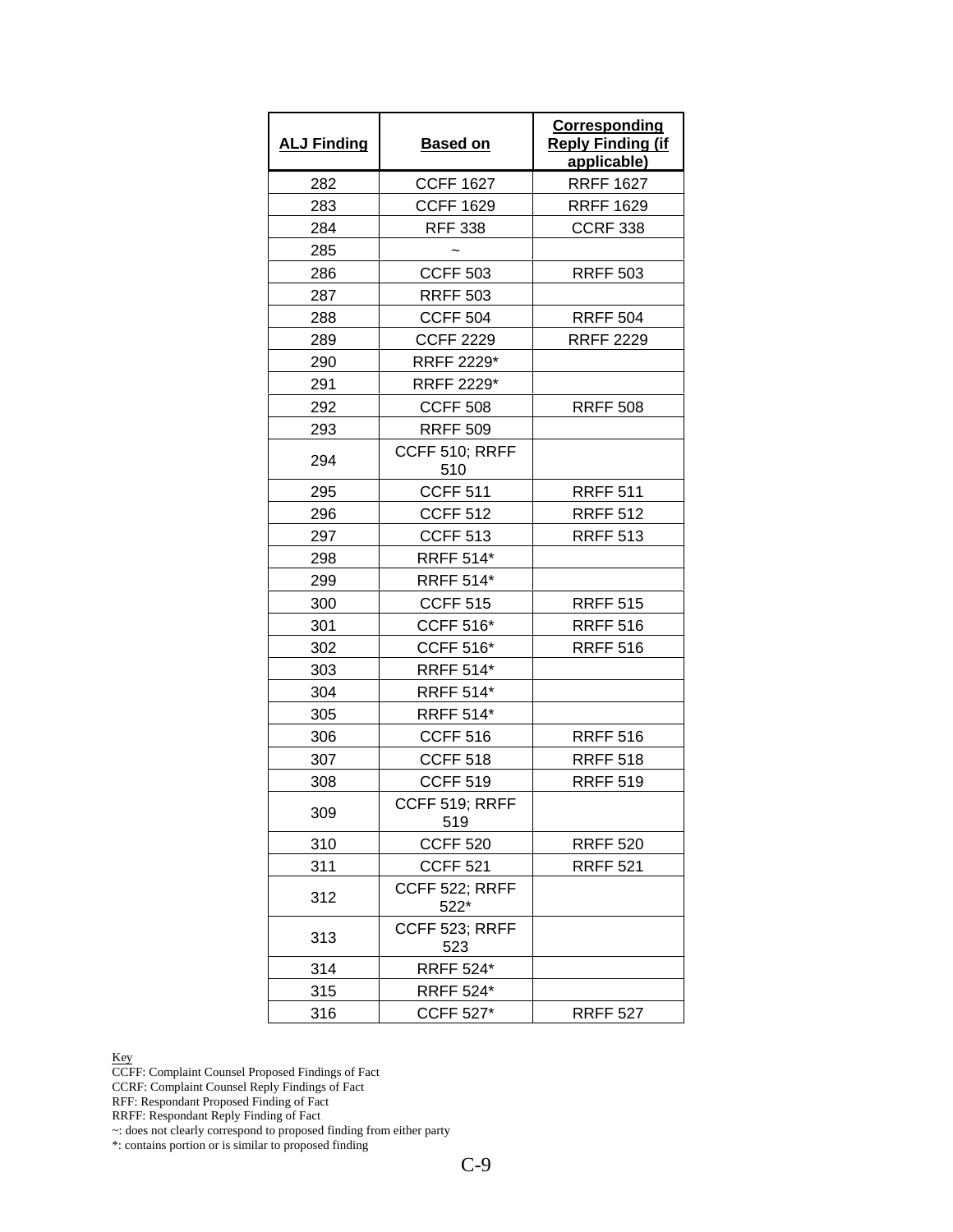| <b>ALJ Finding</b> | <b>Based on</b>       | <b>Corresponding</b><br><b>Reply Finding (if</b><br>applicable) |
|--------------------|-----------------------|-----------------------------------------------------------------|
| 317                | <b>CCFF 527*</b>      | <b>RRFF 527</b>                                                 |
| 318                | CCFF 527; RRFF<br>527 |                                                                 |
| 319                | CCFF 528; RRFF<br>528 |                                                                 |
| 320                | CCFF 529-30           | RRFF 529-30                                                     |
| 321                | <b>CCFF 531</b>       | <b>RRFF 531</b>                                                 |
| 322                | <b>CCFF 532*</b>      | <b>RRFF 532</b>                                                 |
| 323                | <b>CCFF 532*</b>      | <b>RRFF 532</b>                                                 |
| 324                | <b>CCFF 535</b>       | <b>RRFF 535</b>                                                 |
| 325                | <b>CCFF 536</b>       | <b>RRFF 536</b>                                                 |
| 326                | <b>CCFF 537</b>       | <b>RRFF 537</b>                                                 |
| 327                | <b>CCFF 538</b>       | <b>RRFF 538</b>                                                 |
| 328                | <b>CCFF 539</b>       | <b>RRFF 539</b>                                                 |
| 329                | <b>CCFF 540</b>       | <b>RRFF 540</b>                                                 |
| 330                | <b>CCFF 925</b>       | <b>RRFF 925</b>                                                 |
| 331                | <b>CCFF 542</b>       | <b>RRFF 542</b>                                                 |
| 332                | <b>CCFF 543</b>       | <b>RRFF 543</b>                                                 |
| 333                | <b>CCFF 544</b>       | <b>RRFF 544</b>                                                 |
| 334                | <b>CCFF 545</b>       | <b>RRFF 545</b>                                                 |
| 335                | <b>CCFF 546</b>       | <b>RRFF 546</b>                                                 |
| 336                | <b>CCFF 547</b>       | <b>RRFF 547</b>                                                 |
| 337                | <b>CCFF 548</b>       | <b>RRFF 548</b>                                                 |
| 338                | <b>RRFF 545</b>       |                                                                 |
| 339                | <b>CCFF 549</b>       | <b>RRFF 549</b>                                                 |
| 340                | <b>CCFF 550*</b>      | <b>RRFF 550</b>                                                 |
| 341                | <b>CCFF 550*</b>      | <b>RRFF 550</b>                                                 |
| 342                | <b>CCFF 551</b>       | <b>RRFF 551</b>                                                 |
| 343                | <b>RRFF 549</b>       |                                                                 |
| 344                | <b>CCFF 552</b>       | <b>RRFF 552</b>                                                 |
| 345                | <b>CCFF 553</b>       | <b>RRFF 553</b>                                                 |
| 346                | <b>RRFF 552</b>       |                                                                 |
| 347                | <b>CCFF 554</b>       | <b>RRFF 554</b>                                                 |
| 348                | <b>RRFF 554</b>       |                                                                 |
| 349                | <b>CCFF 555</b>       | <b>RRFF 555</b>                                                 |
| 350                | <b>RRFF 555</b>       |                                                                 |
| 351                | <b>CCFF 558</b>       | <b>RRFF 558</b>                                                 |
| 352                | <b>CCFF 559</b>       | <b>RRFF 559</b>                                                 |

CCFF: Complaint Counsel Proposed Findings of Fact

CCRF: Complaint Counsel Reply Findings of Fact

RFF: Respondant Proposed Finding of Fact

RRFF: Respondant Reply Finding of Fact

~: does not clearly correspond to proposed finding from either party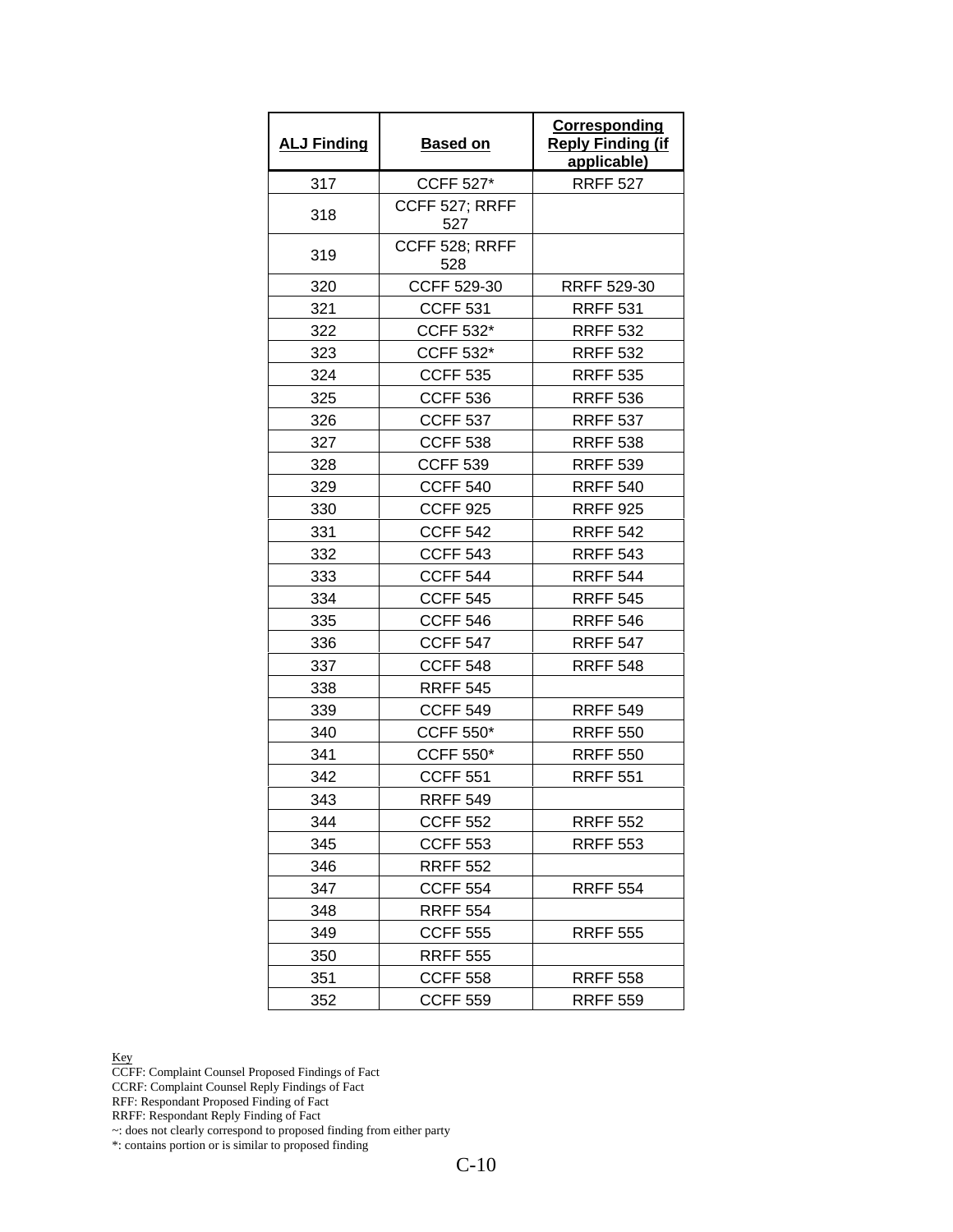| <b>ALJ Finding</b> | <b>Based on</b>       | <b>Corresponding</b><br><b>Reply Finding (if</b><br>applicable) |
|--------------------|-----------------------|-----------------------------------------------------------------|
| 353                | <b>CCFF 560</b>       | <b>RRFF 560</b>                                                 |
| 354                | <b>CCFF 561</b>       | <b>RRFF 561</b>                                                 |
| 355                | <b>CCFF 562</b>       | <b>RRFF 562</b>                                                 |
| 356                | <b>CCFF 977</b>       | <b>RRFF 977</b>                                                 |
| 357                | <b>CCFF 563</b>       | <b>RRFF 563</b>                                                 |
| 358                | <b>RRFF 718</b>       |                                                                 |
| 359                | <b>CCFF 566</b>       | <b>RRFF 566</b>                                                 |
| 360                | <b>CCFF 567</b>       | <b>RRFF 567</b>                                                 |
| 361                | <b>CCFF 568</b>       | <b>RRFF 568</b>                                                 |
| 362                | <b>RRFF 569</b>       |                                                                 |
| 363                | <b>CCFF 570</b>       | <b>RRFF 570</b>                                                 |
| 364                | <b>CCFF 571</b>       | <b>RRFF 571</b>                                                 |
| 365                | CCFF 572; RRFF<br>572 |                                                                 |
| 366                | <b>CCFF 573</b>       | <b>RRFF 573</b>                                                 |
| 367                | CCFF 574; RRFF<br>574 |                                                                 |
| 368                | <b>CCFF 575</b>       | <b>RRFF 575</b>                                                 |
| 369                | <b>CCFF 576</b>       | <b>RRFF 576</b>                                                 |
| 370                | <b>CCFF 577</b>       | <b>RRFF 577</b>                                                 |
| 371                | <b>RRFF 580*</b>      |                                                                 |
| 372                | <b>RFF 410</b>        | <b>CCRF 410</b>                                                 |
| 373                | <b>RFF 403</b>        | <b>CCRF 403</b>                                                 |
| 374                | <b>RFF 405</b>        | <b>CCRF 405</b>                                                 |
| 375                | <b>RFF 404</b>        | <b>CCRF 404</b>                                                 |
| 376                | RFF 407; RFF 411      | CCRF 407; CCRF<br>411                                           |
| 377                | <b>RFF 411</b>        | <b>CCRF 411</b>                                                 |
| 378                | <b>RFF 412</b>        | <b>CCRF 412</b>                                                 |
| 379                | <b>RFF 413</b>        | <b>CCRF 413</b>                                                 |
| 380                | <b>RFF 399</b>        | <b>CCRF 399</b>                                                 |
| 381                | <b>RFF 400</b>        | <b>CCRF 400</b>                                                 |
| 382                | <b>RFF 401</b>        | <b>CCRF 401</b>                                                 |
| 383                | <b>RRFF 579*</b>      |                                                                 |
| 384                | <b>RRFF 579*</b>      |                                                                 |
| 385                | <b>RRFF 579*</b>      |                                                                 |
| 386                | <b>RRFF 579*</b>      |                                                                 |
| 387                | <b>CCFF 588</b>       | <b>RRFF 588</b>                                                 |
| 388                | <b>CCFF 589</b>       | <b>RRFF 589</b>                                                 |

CCFF: Complaint Counsel Proposed Findings of Fact

CCRF: Complaint Counsel Reply Findings of Fact

RFF: Respondant Proposed Finding of Fact

RRFF: Respondant Reply Finding of Fact

~: does not clearly correspond to proposed finding from either party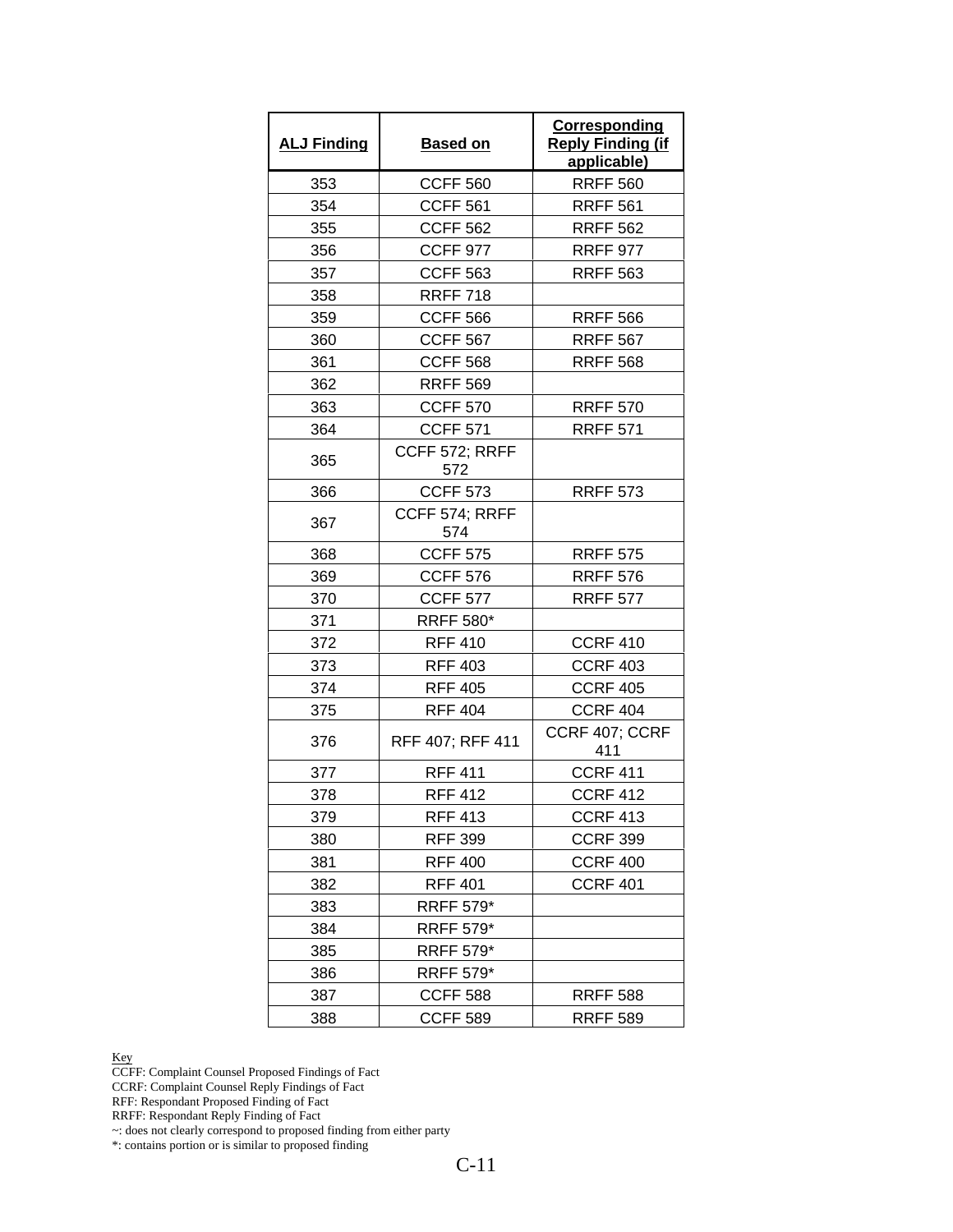| <b>ALJ Finding</b> | <b>Based on</b>                 | Corresponding<br><b>Reply Finding (if</b><br>applicable) |
|--------------------|---------------------------------|----------------------------------------------------------|
| 389                | <b>CCFF 590</b>                 | <b>RRFF 590</b>                                          |
| 390                | CCFF 591; RRFF<br>591           |                                                          |
| 391                | <b>CCFF 592</b>                 | <b>RRFF 592</b>                                          |
| 392                | <b>CCFF 593</b>                 | <b>RRFF 593</b>                                          |
| 393                | <b>RRFF 2369</b>                |                                                          |
| 394                | <b>RRFF 2370</b>                |                                                          |
| 395                |                                 |                                                          |
| 396                | <b>RRFF 2379</b>                |                                                          |
| 397                | <b>CCFF 604</b>                 | <b>RRFF 604</b>                                          |
| 398                | <b>CCFF 2370; RRFF</b><br>2370  |                                                          |
| 399                | <b>CCFF 610</b>                 | <b>RRFF 610</b>                                          |
| 400                | <b>CCFF 611</b>                 | <b>RRFF 611</b>                                          |
| 401                | <b>CCFF 612</b>                 | <b>RRFF 612</b>                                          |
| 402                | <b>CCFF 613</b>                 | <b>RRFF 613</b>                                          |
| 403                | CCFF 614; RRFF<br>614           |                                                          |
| 404                | <b>CCFF 615</b>                 | <b>RRFF 615</b>                                          |
| 405                | <b>CCFF 617</b>                 | <b>RRFF 617</b>                                          |
| 406                | CCFF 618; RRFF<br>618           |                                                          |
| 407                | <b>CCFF 619</b>                 | <b>RRFF 619</b>                                          |
| 408                | <b>RRFF 620</b>                 |                                                          |
| 409                | <b>RRFF 621</b>                 |                                                          |
| 410                | CCFF 622; RRFF<br>622           |                                                          |
| 411                | CCFF 623; RRFF<br>623; RRFF 578 |                                                          |
| 412                | CCFF 628                        | RRFF 628                                                 |
| 413                | <b>RRFF 628</b>                 |                                                          |
| 414                | CCFF 629; RRFF<br>629           |                                                          |
| 415                | <b>CCFF 633</b>                 | <b>RRFF 633</b>                                          |
| 416                | <b>CCFF 637</b>                 | <b>RRFF 637</b>                                          |
| 417                | <b>CCFF 638</b>                 | <b>RRFF 638</b>                                          |
| 418                | CCFF 639; RRFF<br>639           |                                                          |
| 419                | <b>CCFF 2332</b>                | <b>RRFF 2332</b>                                         |
| 420                | <b>CCFF 642</b>                 | <b>RRFF 642</b>                                          |

CCFF: Complaint Counsel Proposed Findings of Fact

CCRF: Complaint Counsel Reply Findings of Fact

RFF: Respondant Proposed Finding of Fact

RRFF: Respondant Reply Finding of Fact

~: does not clearly correspond to proposed finding from either party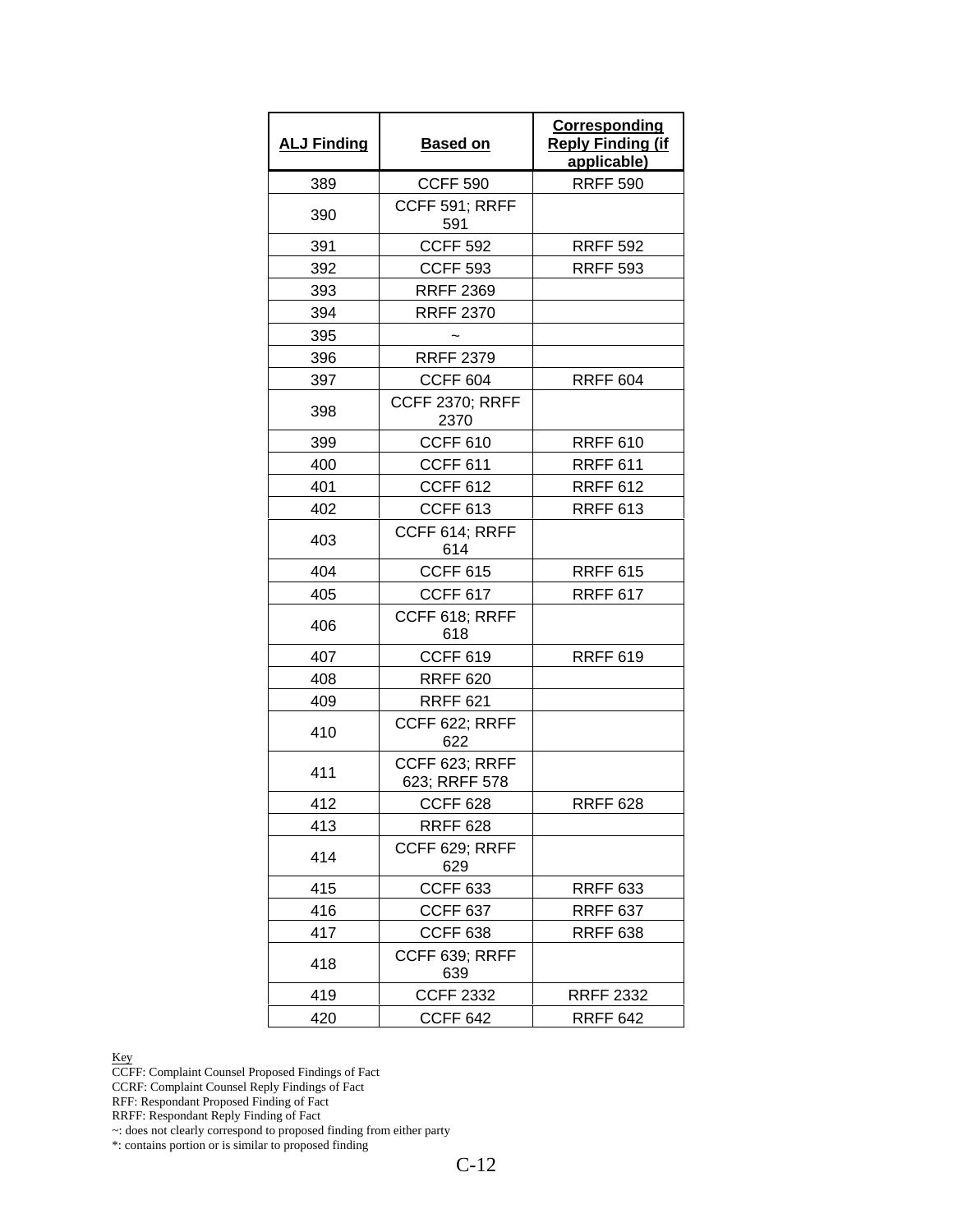| <b>ALJ Finding</b> | <b>Based on</b>                 | <b>Corresponding</b><br><b>Reply Finding (if</b><br>applicable) |
|--------------------|---------------------------------|-----------------------------------------------------------------|
| 421                | CCFF <sub>643</sub>             | <b>RRFF 643</b>                                                 |
| 422                | <b>CCFF 644</b>                 | <b>RRFF 644</b>                                                 |
| 423                | <b>CCFF 645</b>                 | <b>RRFF 645</b>                                                 |
| 424                | <b>RRFF 646</b>                 | <b>RRFF 646</b>                                                 |
| 425                | <b>CCFF 647</b>                 | <b>RRFF 647</b>                                                 |
| 426                | CCFF 648; RRFF<br>648           |                                                                 |
| 427                | <b>CCFF 649</b>                 | <b>RRFF 649</b>                                                 |
| 428                | <b>CCFF 651</b>                 | <b>RRFF 651</b>                                                 |
| 429                | <b>CCFF 652</b>                 | <b>RRFF 652</b>                                                 |
| 430                | <b>CCFF 653</b>                 | <b>RRFF 653</b>                                                 |
| 431                | <b>CCFF 655</b>                 | <b>RRFF 655</b>                                                 |
| 432                | <b>RRFF 656</b>                 |                                                                 |
| 433                | CCFF 657; RRFF<br>657           |                                                                 |
| 434                | <b>CCFF 658</b>                 | <b>RRFF 658</b>                                                 |
| 434                | <b>RRFF 658</b>                 |                                                                 |
| 435                |                                 |                                                                 |
| 437                | <b>CCFF 1501</b>                | <b>RRFF 1501</b>                                                |
| 438                | <b>CCFF 1502</b>                | <b>RRFF 1502</b>                                                |
| 439                | <b>CCFF 1503</b>                | <b>RRFF 1503</b>                                                |
| 440                | <b>CCFF 1504*; RRFF</b><br>1504 |                                                                 |
| 441                | <b>CCFF 1505*</b>               | <b>RRFF 1505</b>                                                |
| 442                | <b>CCFF 1512</b>                | <b>RRFF 1512</b>                                                |
| 443                | <b>CCFF 1513</b>                | <b>RRFF 1513</b>                                                |
| 444                | <b>CCFF 1517</b>                | <b>RRFF 1517</b>                                                |
| 445                | <b>CCFF 1507</b>                | <b>RRFF 1507</b>                                                |
| 446                | <b>CCFF 1511</b>                | <b>RRFF 1511</b>                                                |
| 447                | <b>CCFF 1521</b>                | <b>RRFF 1521</b>                                                |
| 448                | CCFF 1522 *                     | <b>RRFF 1522</b>                                                |
| 449                | CCFF 1522 *                     | <b>RRFF 1522</b>                                                |
| 450                | <b>CCFF 1523</b>                | <b>RRFF 1523</b>                                                |
| 451                | <b>CCFF 1525</b>                | <b>RRFF 1525</b>                                                |
| 452                | <b>CCFF 1526*; CCFF</b><br>1527 | RRFF 1526-27                                                    |
| 453                | <b>CCFF 1528</b>                | <b>RRFF 1528</b>                                                |
| 454                | <b>CCFF 1529; RRFF</b><br>1529  |                                                                 |

CCFF: Complaint Counsel Proposed Findings of Fact

CCRF: Complaint Counsel Reply Findings of Fact

RFF: Respondant Proposed Finding of Fact

RRFF: Respondant Reply Finding of Fact

~: does not clearly correspond to proposed finding from either party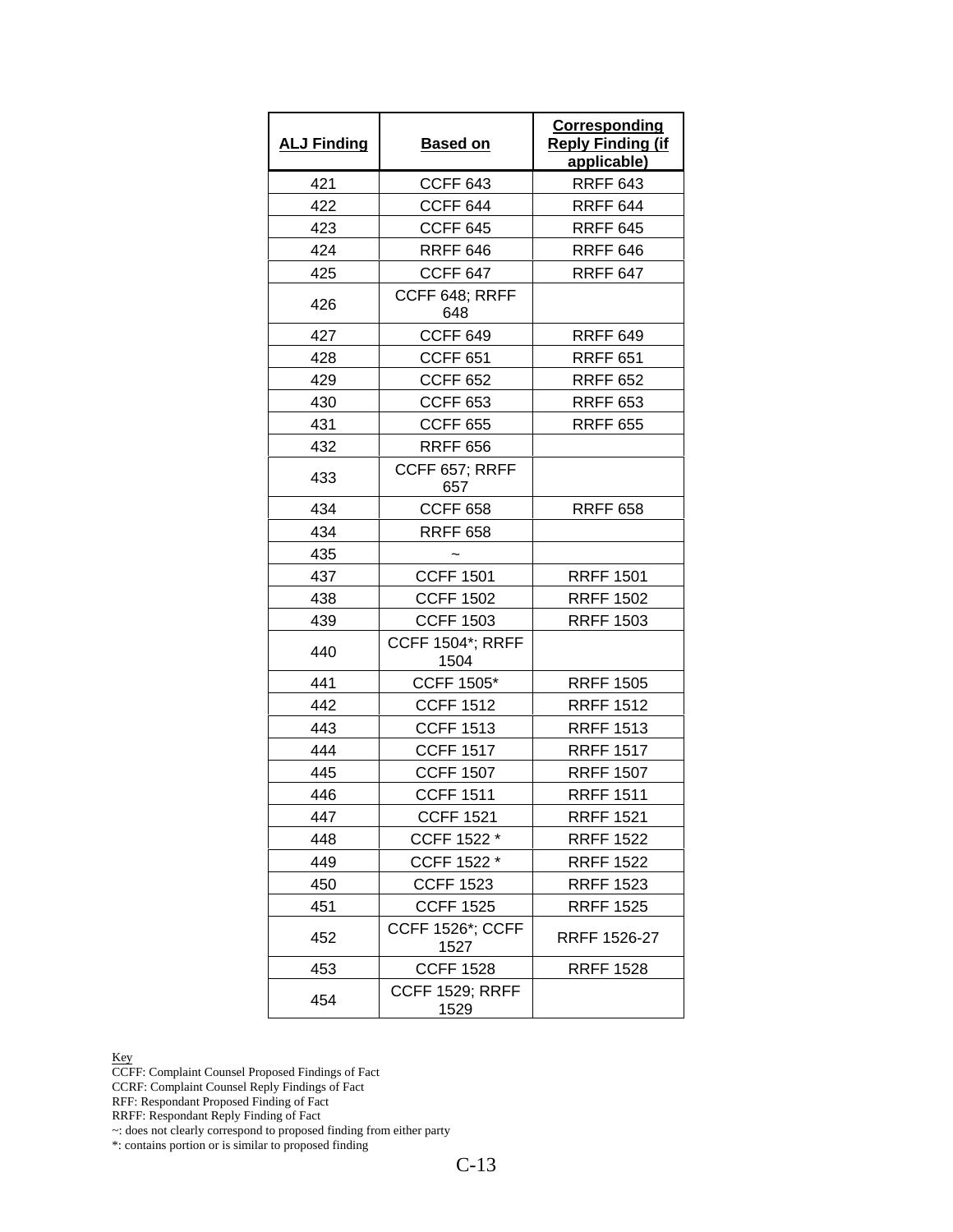| <b>ALJ Finding</b> | <b>Based on</b>                | Corresponding<br><b>Reply Finding (if</b><br>applicable) |
|--------------------|--------------------------------|----------------------------------------------------------|
| 455                | CCFF 1531*                     | <b>RRFF 1531</b>                                         |
| 456                | CCFF 1532*                     | <b>RRFF 1532</b>                                         |
| 457                |                                |                                                          |
| 458                | <b>CCFF 1540</b>               | <b>RRFF 1540</b>                                         |
| 459                | <b>CCFF 1541</b>               | <b>RRFF 1541</b>                                         |
| 460                | <b>RRFF 1542</b>               |                                                          |
| 461                | <b>CCFF 1543</b>               | <b>RRFF 1543</b>                                         |
| 462                | <b>CCFF 1544; RRFF</b><br>1544 |                                                          |
| 463                | <b>CCFF 1550</b>               | <b>RRFF 1550</b>                                         |
| 464                | <b>CCFF 1555*</b>              | <b>RRFF 1555</b>                                         |
| 465                | <b>CCFF 1556</b>               | <b>RRFF 1556</b>                                         |
| 466                | <b>RRFF 1556</b>               |                                                          |
| 467                | <b>RRFF 1514</b>               |                                                          |
| 468                | <b>RRFF 1514</b>               |                                                          |
| 469                | <b>RRFF 1514</b>               |                                                          |
| 470                | <b>CCFF 1557</b>               | <b>RRFF 1557</b>                                         |
| 471                | <b>CCFF 1563</b>               | <b>RRFF 1563</b>                                         |
| 472                | <b>CCFF 1565</b>               | <b>RRFF 1565</b>                                         |
| 473                | <b>CCFF 1567</b>               | <b>RRFF 1567</b>                                         |
| 474                | <b>RRFF 1568</b>               |                                                          |
| 475                | <b>CCFF 1569</b>               | <b>RRFF 1569</b>                                         |
| 476                | <b>RRFF 1570</b>               |                                                          |
| 477                | <b>RRFF 1570</b>               |                                                          |
| 478                | <b>RRFF 1570</b>               |                                                          |
| 479                | <b>CCFF 1577</b>               | <b>RRFF 1577</b>                                         |
| 480                | <b>CCFF 1579*</b>              | <b>RRFF 1579</b>                                         |
| 481                | CCFF 1579*                     | <b>RRFF 1579</b>                                         |
| 482                | <b>CCFF 1583</b>               | <b>RRFF 1583</b>                                         |
| 483                | <b>CCFF 1585</b>               | <b>RRFF 1585</b>                                         |
| 484                | <b>RRFF 1586</b>               |                                                          |
| 485                | <b>RRFF 1586</b>               |                                                          |
| 486                | <b>CCFF 1587</b>               | <b>RRFF 1587</b>                                         |
| 487                | <b>CCFF 1600; RRFF</b><br>1600 |                                                          |
| 488                | <b>RRFF 1600</b>               |                                                          |
| 489                | <b>CCFF 1604; RRFF</b><br>1604 |                                                          |
| 490                | <b>CCFF 1605</b>               | <b>RRFF 1605</b>                                         |

CCFF: Complaint Counsel Proposed Findings of Fact

CCRF: Complaint Counsel Reply Findings of Fact

RFF: Respondant Proposed Finding of Fact

RRFF: Respondant Reply Finding of Fact

~: does not clearly correspond to proposed finding from either party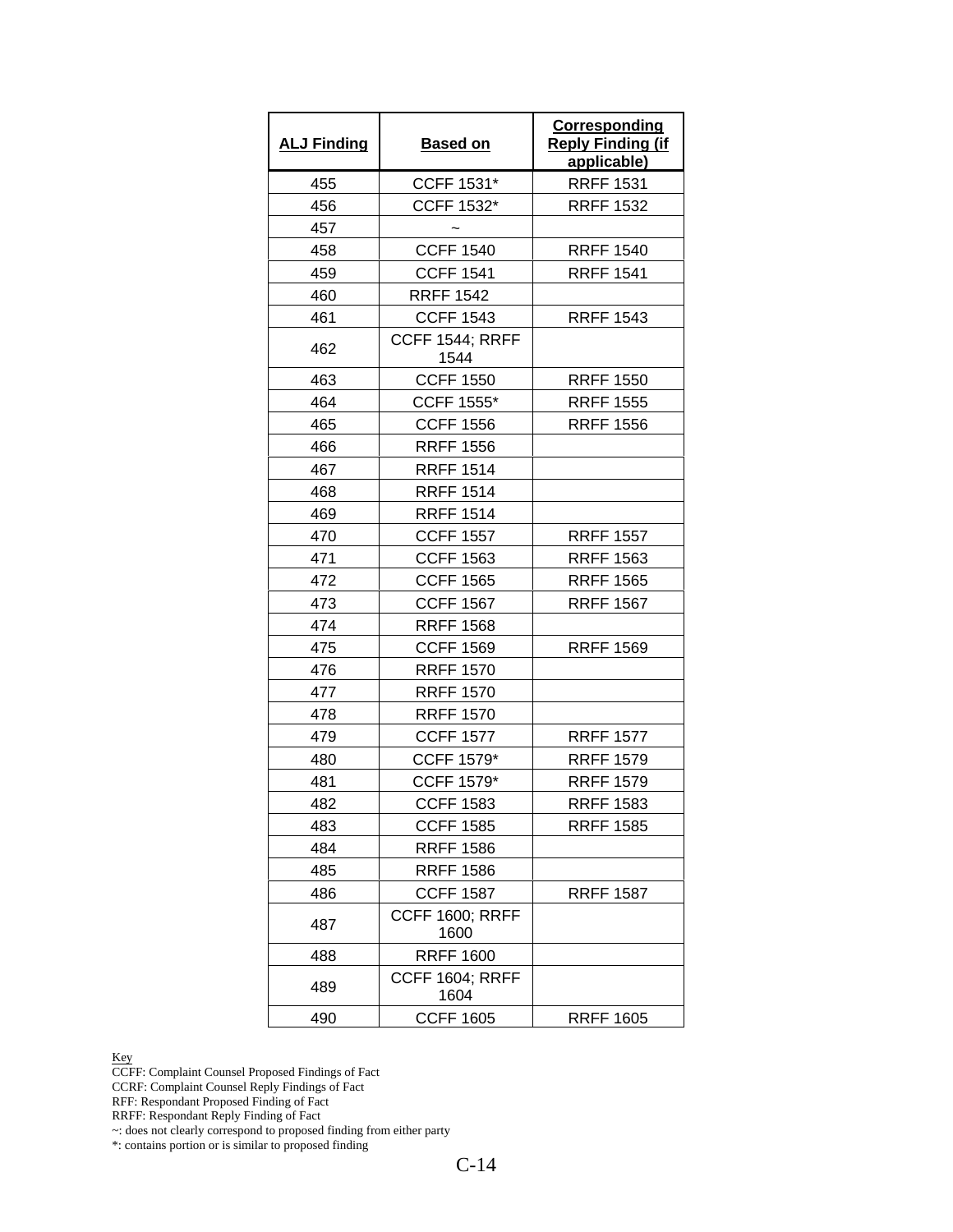| <b>ALJ Finding</b> | <b>Based on</b>                | Corresponding<br><b>Reply Finding (if</b><br>applicable) |
|--------------------|--------------------------------|----------------------------------------------------------|
| 491                | <b>RRFF 1603</b>               |                                                          |
| 492                | <b>RRFF 1606</b>               |                                                          |
| 493                | <b>CCFF 1606</b>               | <b>RRFF 1606</b>                                         |
| 494                | <b>CCFF 1607</b>               | <b>RRFF 1607</b>                                         |
| 495                | <b>CCFF 1610</b>               | <b>RRFF 1610</b>                                         |
| 496                | <b>CCFF 1611</b>               | <b>RRFF 1611</b>                                         |
| 497                | <b>CCFF 1612</b>               | <b>RRFF 1612</b>                                         |
| 498                | <b>CCFF 1613</b>               | <b>RRFF 1613</b>                                         |
| 499                | <b>CCFF 1614; RRFF</b><br>1614 |                                                          |
| 500                | <b>CCFF 1615</b>               | <b>RRFF 1615</b>                                         |
| 501                | <b>CCFF 1825</b>               | <b>RRFF 1825</b>                                         |
| 502                | <b>CCFF 1827</b>               | <b>RRFF 1827</b>                                         |
| 503                | <b>CCFF 1828</b>               | <b>RRFF 1828</b>                                         |
| 504                | <b>CCFF 1830</b>               | <b>RRFF 1830</b>                                         |
| 505                | <b>CCFF 1832</b>               | <b>RRFF 1832</b>                                         |
| 506                | <b>CCFF 1833</b>               | <b>RRFF 1833</b>                                         |
| 507                | <b>RRFF 1836</b>               |                                                          |
| 508                | <b>CCFF 1801; RRFF</b><br>1801 |                                                          |
| 509                | <b>RRFF 1806</b>               |                                                          |
| 510                | <b>CCFF 1807*</b>              | <b>RRFF 1807</b>                                         |
| 511                | <b>CCFF 1808</b>               | <b>RRFF 1808</b>                                         |
| 512                | <b>CCFF 1809</b>               | <b>RRFF 1809</b>                                         |
| 513                | <b>RFF 1592</b>                | <b>CCRF 1592</b>                                         |
| 514                | <b>CCFF 1811; RRFF</b><br>1811 |                                                          |
| 515                | <b>RRFF 1813</b>               |                                                          |
| 516                | <b>RRFF 1813</b>               |                                                          |
| 517                | <b>CCFF 1840; RRFF</b><br>1840 |                                                          |
| 518                | <b>RFF 1581</b>                | <b>CCRF 1581</b>                                         |
| 519                | <b>RFF 1597</b>                | <b>CCRF 1597</b>                                         |
| 520                | <b>CCFF 1841; RRFF</b><br>1841 |                                                          |
| 521                | <b>RRFF 1845</b>               |                                                          |
| 522                | <b>CCFF 1849</b>               | <b>RRFF 1849</b>                                         |
| 523                | <b>RRFF 1850</b>               |                                                          |

CCFF: Complaint Counsel Proposed Findings of Fact

CCRF: Complaint Counsel Reply Findings of Fact

RFF: Respondant Proposed Finding of Fact

RRFF: Respondant Reply Finding of Fact

~: does not clearly correspond to proposed finding from either party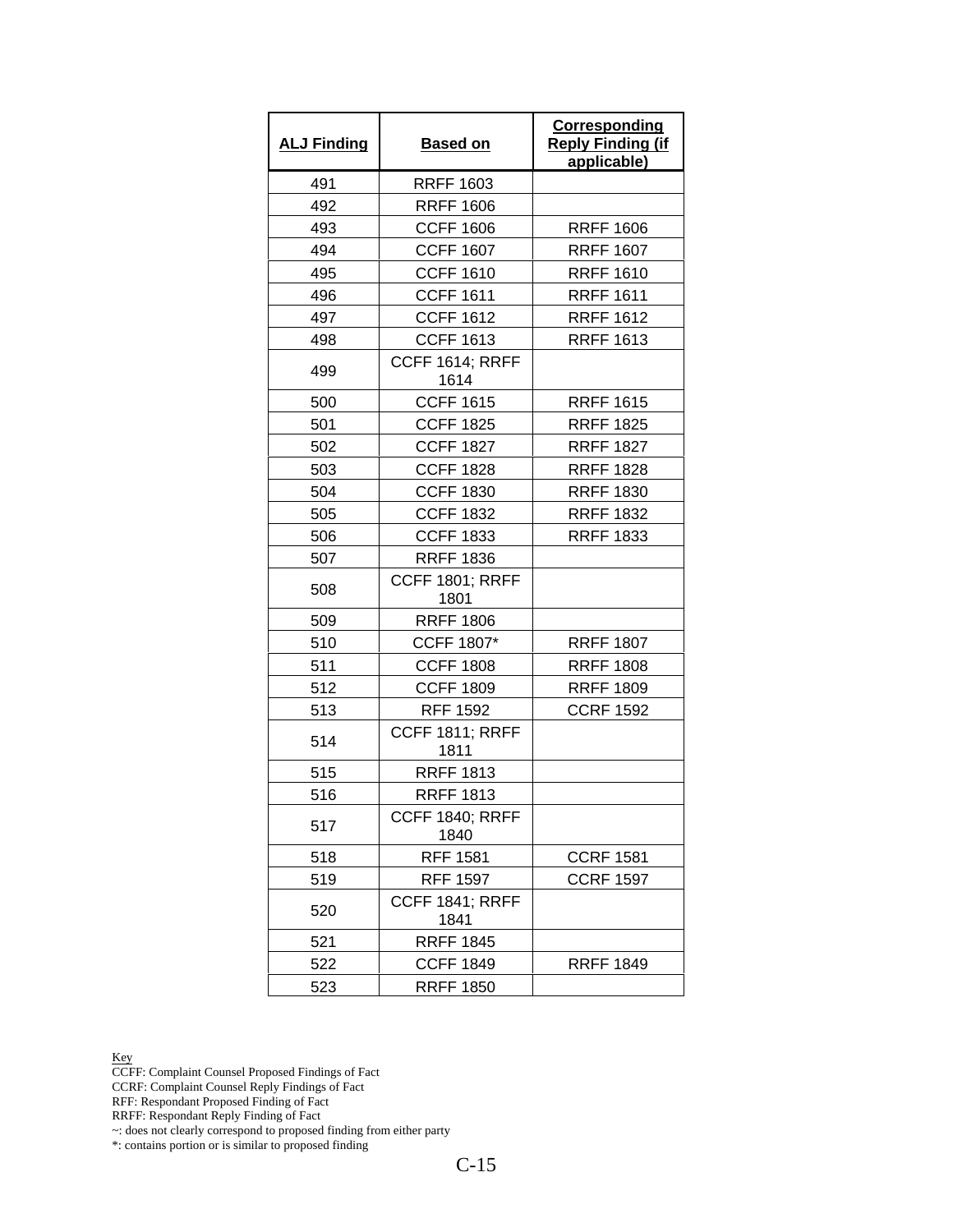| <b>ALJ Finding</b> | <b>Based on</b>                  | Corresponding<br><b>Reply Finding (if</b><br>applicable) |
|--------------------|----------------------------------|----------------------------------------------------------|
| 524                | <b>CCFF 1851*; CCFF</b><br>1853* | <b>RRFF 1851; RRFF</b><br>1853                           |
| 525                | <b>RRFF 1861</b>                 |                                                          |
| 526                | RFF 1555-56                      | CCRF 1555-56                                             |
| 527                | <b>RFF 1557; CCRF</b><br>1557    |                                                          |
| 528                | <b>RFF 1558</b>                  | <b>CCRF 1558</b>                                         |
| 529                | <b>RFF 1559</b>                  | <b>CCRF 1559</b>                                         |
| 530                | <b>RFF 1561</b>                  | <b>CCRF 1561</b>                                         |
| 531                | <b>RFF 1562</b>                  | <b>CCRF 1562</b>                                         |
| 532                | <b>RFF 1563</b>                  | <b>CCRF 1563</b>                                         |
| 533                | <b>RFF 1565</b>                  | <b>CCRF 1565</b>                                         |
| 534                | <b>RFF 1566</b>                  | <b>CCRF 1566</b>                                         |
| 535                | <b>RFF 1567</b>                  | <b>CCRF 1567</b>                                         |
| 536                | <b>RFF 1568</b>                  | <b>CCRF 1568</b>                                         |
| 537                | <b>RFF 1569</b>                  | <b>CCRF 1569</b>                                         |
| 538                | <b>RFF 1570</b>                  | <b>CCRF 1570</b>                                         |
| 539                | <b>RFF 1571</b>                  | <b>CCRF 1571</b>                                         |
| 540                | <b>RFF 1572</b>                  | <b>CCRF 1572</b>                                         |
| 541                | <b>RFF 1573</b>                  | <b>CCRF 1573</b>                                         |
| 542                | <b>RFF 1574</b>                  | <b>CCRF 1574</b>                                         |
| 543                | <b>RFF 1575</b>                  | <b>CCRF 1575</b>                                         |
| 544                | RFF 1576*                        | <b>CCRF 1576</b>                                         |
| 545                | <b>RFF 1577</b>                  | <b>CCRF 1577</b>                                         |
| 546                | <b>RFF 1578</b>                  | <b>CCRF 1578</b>                                         |
| 547                | RFF 1579*                        | <b>CCRF 1579</b>                                         |
| 548                | <b>RFF 1580</b>                  | <b>CCRF 1580</b>                                         |
| 549                | RFF 1583*                        | <b>CCRF 1583</b>                                         |
| 550                | RFF 1585*                        | <b>CCRF 1585</b>                                         |
| 551                | RFF 1593*                        | <b>CCRF 1593</b>                                         |
| 552                | RFF 1593*                        | <b>CCRF 1593</b>                                         |
| 553                | <b>RFF 1594</b>                  | <b>CCRF 1594</b>                                         |
| 554                | <b>RFF 1595</b>                  | <b>CCRF 1595</b>                                         |
| 555                | <b>RFF 1596</b>                  | <b>CCRF 1596</b>                                         |
| 556                | <b>RFF 1598</b>                  | <b>CCRF 1598</b>                                         |
| 557                | <b>RFF 1599</b>                  | <b>CCRF 1599</b>                                         |
| 558                | RFF 1600*                        | <b>CCRF 1600</b>                                         |
| 559                | <b>RFF 1601</b>                  | <b>CCRF 1601</b>                                         |

CCFF: Complaint Counsel Proposed Findings of Fact

CCRF: Complaint Counsel Reply Findings of Fact

RFF: Respondant Proposed Finding of Fact

RRFF: Respondant Reply Finding of Fact

~: does not clearly correspond to proposed finding from either party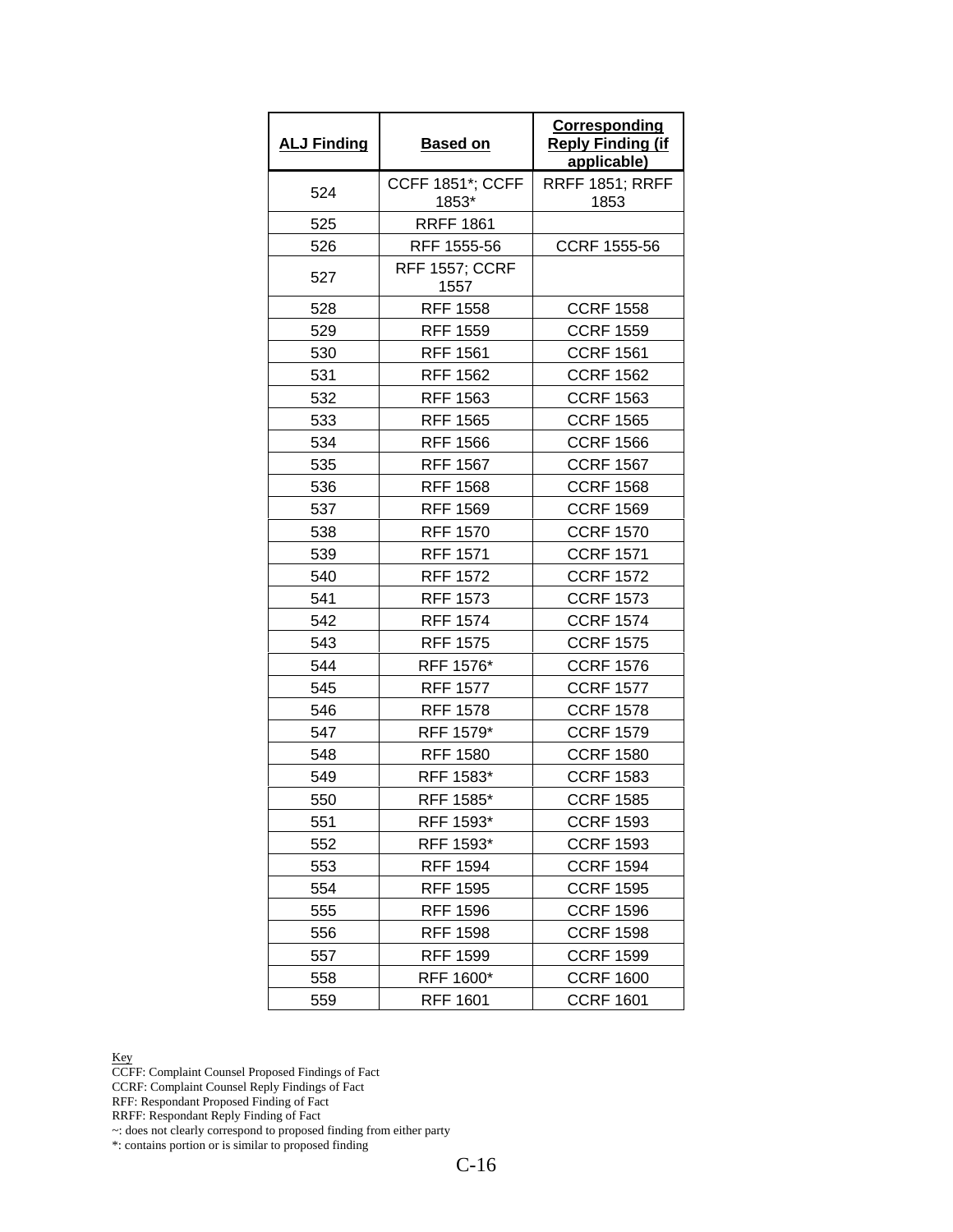| <b>ALJ Finding</b> | <b>Based on</b>                | <b>Corresponding</b><br><b>Reply Finding (if</b><br>applicable) |
|--------------------|--------------------------------|-----------------------------------------------------------------|
| 560                | <b>CCFF 1864</b>               | <b>RRFF 1864</b>                                                |
| 561                | <b>CCFF 1865</b>               | <b>RRFF 1865</b>                                                |
| 562                | <b>CCFF 1866</b>               | <b>RRFF 1866</b>                                                |
| 563                | <b>CCFF 1869</b>               | <b>RRFF 1869</b>                                                |
| 564                | <b>CCFF 1872</b>               | <b>RRFF 1872</b>                                                |
| 565                | <b>CCFF 1874; RRFF</b><br>1874 |                                                                 |
| 566                | <b>CCFF 1875</b>               | <b>RRFF 1875</b>                                                |
| 567                | <b>CCFF 1878</b>               | <b>RRFF 1878</b>                                                |
| 568                | CCFF 1880-81                   | RRFF 1880-81                                                    |
| 569                | <b>RRFF 1882</b>               | <b>RRFF 1882</b>                                                |
| 570                | <b>CCFF 1884; RRFF</b><br>1884 |                                                                 |
| 571                | <b>CCFF 1885</b>               | <b>RRFF 1885</b>                                                |
| 572                | <b>CCFF 1886</b>               | <b>RRFF 1886</b>                                                |
| 573                | <b>CCFF 1914</b>               | <b>RRFF 1914</b>                                                |
| 574                | <b>CCFF 1915</b>               | <b>RRFF 1915</b>                                                |
| 575                | <b>CCFF 1917</b>               | <b>RRFF 1917</b>                                                |
| 576                | <b>CCFF 1895*</b>              | <b>RRFF 1895</b>                                                |
| 577                | <b>CCFF 1895*</b>              | <b>RRFF 1895</b>                                                |
| 578                | <b>CCFF 1896</b>               | <b>RRFF 1896</b>                                                |
| 579                | <b>CCFF 1897</b>               | <b>RRFF 1897</b>                                                |
| 580                | <b>CCFF 1898</b>               | <b>RRFF 1898</b>                                                |
| 581                | <b>CCFF 1899</b>               | <b>RRFF 1899</b>                                                |
| 582                | <b>CCFF 1906*</b>              | <b>RRFF 1906</b>                                                |
| 583                | <b>RRFF 1808</b>               |                                                                 |
| 584                | <b>RRFF 1910</b>               |                                                                 |
| 585                | <b>CCFF 1908</b>               | <b>RRFF 1908</b>                                                |
| 586                | <b>RRFF 1914</b>               |                                                                 |
| 587                | <b>CCFF 310*</b>               | <b>RRFF 310</b>                                                 |
| 588                | <b>RRFF 310*</b>               |                                                                 |
| 589                |                                |                                                                 |
| 590                | <b>RRFF 315*</b>               |                                                                 |
| 591                | <b>RRFF 310*</b>               |                                                                 |
| 592                | <b>CCFF 310*</b>               | <b>RRFF 310</b>                                                 |
| 593                | <b>RRFF 311*</b>               |                                                                 |
| 594                | <b>RRFF 312*</b>               |                                                                 |
| 595                | <b>CCFF 312*</b>               | <b>RRFF 312</b>                                                 |

CCFF: Complaint Counsel Proposed Findings of Fact

CCRF: Complaint Counsel Reply Findings of Fact

RFF: Respondant Proposed Finding of Fact

RRFF: Respondant Reply Finding of Fact

~: does not clearly correspond to proposed finding from either party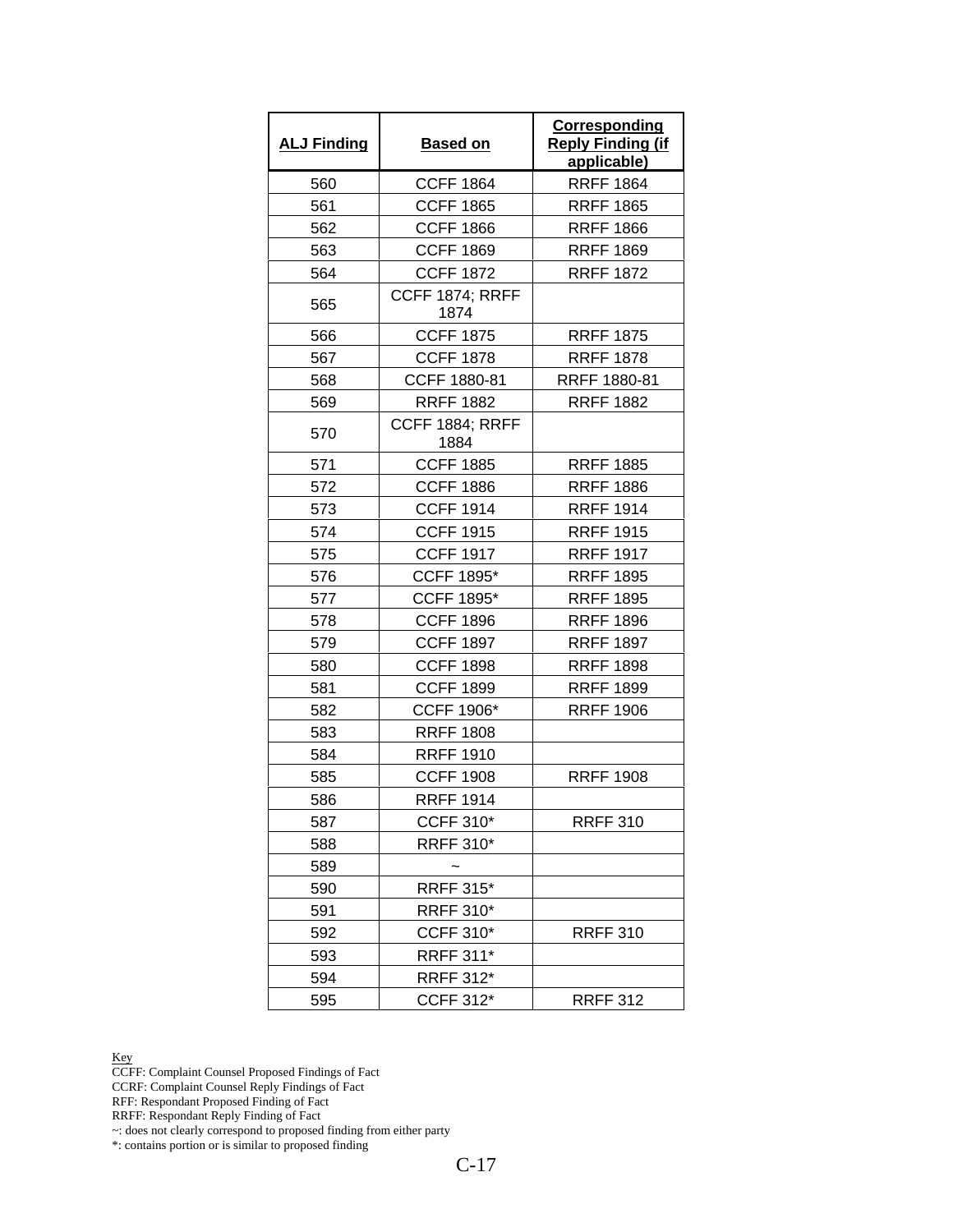| <b>ALJ Finding</b> | <b>Based on</b>          | <b>Corresponding</b><br><b>Reply Finding (if</b><br>applicable) |
|--------------------|--------------------------|-----------------------------------------------------------------|
| 596                |                          |                                                                 |
| 597                |                          |                                                                 |
| 598                | <b>CCFF 300*</b>         | <b>RRFF 300</b>                                                 |
| 599                | <b>RRFF 301*</b>         |                                                                 |
| 600                |                          |                                                                 |
| 601                | <b>CCFF 347*</b>         | <b>RRFF 347</b>                                                 |
| 602                | <b>CCFF 355*</b>         | <b>RRFF 355</b>                                                 |
| 603                | <b>CCFF 355*</b>         | <b>RRFF 355</b>                                                 |
| 604                | <b>RFF 199</b>           | <b>CCRF 199</b>                                                 |
| 605                | RFF 434*                 | <b>CCRF 434</b>                                                 |
| 606                | RFF 160*                 | <b>CCRF 160</b>                                                 |
| 607                | <b>RRFF 308*</b>         |                                                                 |
| 608                | <b>CCFF 406*</b>         | <b>RRFF 406</b>                                                 |
| 609                |                          |                                                                 |
| 610                | RFF 115*; CCRF<br>$115*$ |                                                                 |
| 611                |                          |                                                                 |
| 612                |                          |                                                                 |
| 613                |                          |                                                                 |
| 614                |                          |                                                                 |
| 615                |                          |                                                                 |
| 616                | <b>CCRF 319*</b>         |                                                                 |
| 617                |                          |                                                                 |
| 618                | RFF 171*                 | <b>CCRF 171</b>                                                 |
| 619                |                          |                                                                 |
| 620                |                          |                                                                 |
| 621                |                          |                                                                 |
| 622                | $\tilde{}$               |                                                                 |
| 623                |                          |                                                                 |
| 624                |                          |                                                                 |
| 625                | <b>RFF 173</b>           | <b>CCRF 173</b>                                                 |
| 626                | RFF 173*; CCRF<br>$173*$ |                                                                 |
| 627                | RFF 118, 166-67          | CCRF 118, 166-67                                                |
| 628                | <b>RRFF 308</b>          |                                                                 |
| 629                | <b>RRFF 418</b>          |                                                                 |
| 630                |                          |                                                                 |
| 631                |                          |                                                                 |

CCFF: Complaint Counsel Proposed Findings of Fact

CCRF: Complaint Counsel Reply Findings of Fact

RFF: Respondant Proposed Finding of Fact

RRFF: Respondant Reply Finding of Fact

~: does not clearly correspond to proposed finding from either party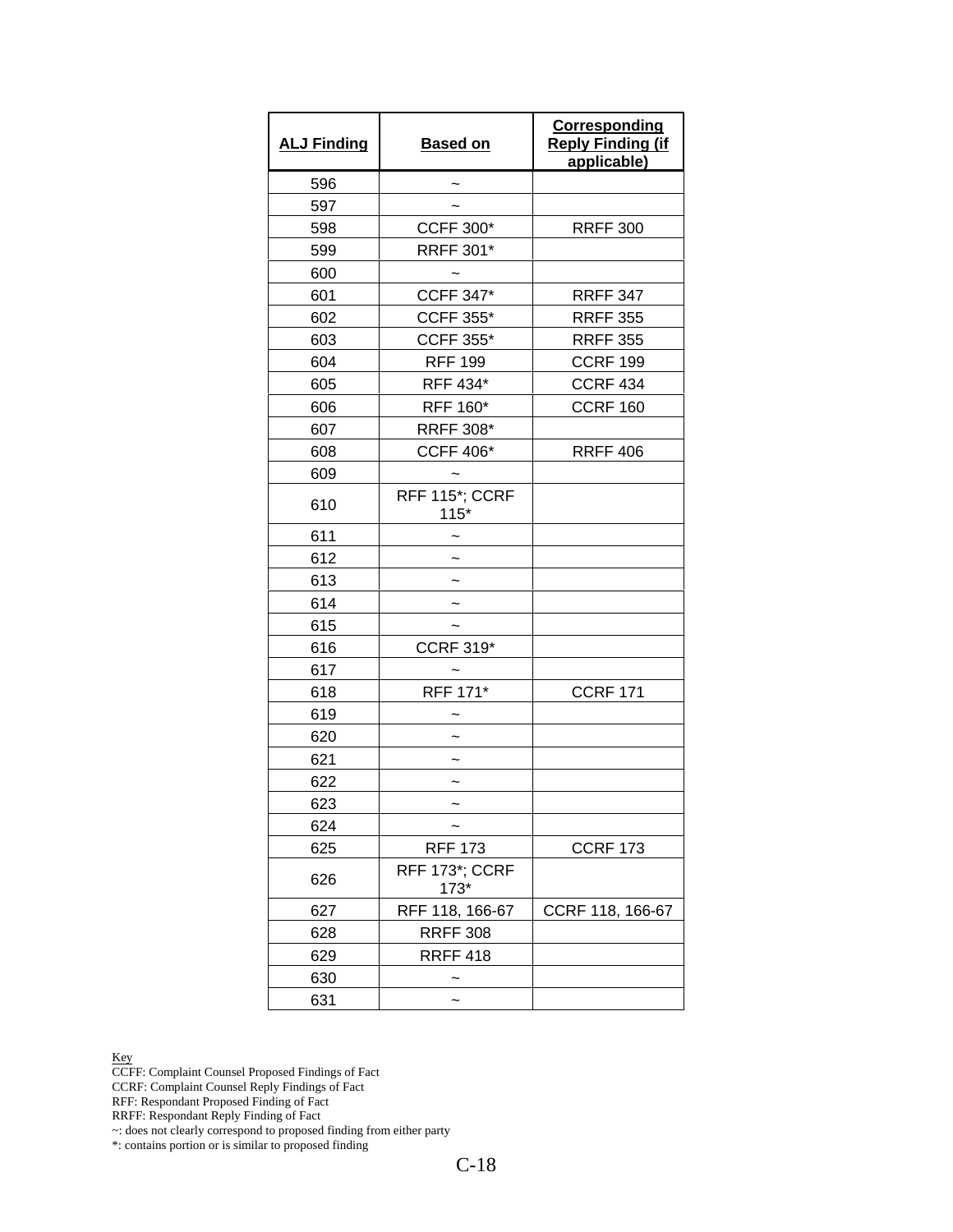| <b>ALJ Finding</b> | <b>Based on</b>  | Corresponding<br><b>Reply Finding (if</b><br>applicable) |
|--------------------|------------------|----------------------------------------------------------|
| 632                |                  |                                                          |
| 633                |                  |                                                          |
| 634                | <b>RFF 132</b>   | <b>CCRF 132</b>                                          |
| 635                | <b>RFF 134</b>   | <b>CCRF 134</b>                                          |
| 636                | <b>RFF 138</b>   | <b>CCRF 138</b>                                          |
| 637                | <b>CCRF 133</b>  |                                                          |
| 638                | <b>RFF 133</b>   | <b>CCRF 133</b>                                          |
| 639                |                  |                                                          |
| 640                | <b>RFF 209</b>   | <b>CCRF 209</b>                                          |
| 641                | <b>CCFF 438</b>  | <b>RRFF 438</b>                                          |
| 642                | <b>RFF 212</b>   | <b>CCRF 212</b>                                          |
| 643                |                  |                                                          |
| 644                |                  |                                                          |
| 645                | <b>CCRF 125*</b> |                                                          |
| 646                | RFF 162*         | <b>CCRF 162</b>                                          |
| 647                |                  |                                                          |
| 648                | <b>CCFF 375</b>  | <b>RRFF 375</b>                                          |
| 649                |                  |                                                          |
| 650                | <b>CCFF 380*</b> | <b>RRFF 380</b>                                          |
| 651                | RFF 134*         | <b>CCRF 134</b>                                          |
| 652                | <b>CCFF 377*</b> | <b>RRFF 377</b>                                          |
| 653                | <b>RRFF 320*</b> |                                                          |
| 654                |                  |                                                          |
| 655                | RFF 182*         | <b>CCRF 182</b>                                          |
| 656                | <b>RFF 183</b>   | <b>CCRF 183</b>                                          |
| 657                |                  |                                                          |
| 658                |                  |                                                          |
| 659                | RFF 123*         | <b>CCRF 123</b>                                          |
| 660                | <b>CCRF 123*</b> |                                                          |
| 661                | <b>CCRF 123*</b> |                                                          |
| 662                |                  |                                                          |
| 663                |                  |                                                          |
| 664                |                  |                                                          |
| 665                |                  |                                                          |
| 666                | <b>CCFF 367*</b> | <b>RRFF 367</b>                                          |
| 667                | <b>CCFF 368*</b> | <b>RRFF 368</b>                                          |
| 668                | <b>CCFF 369*</b> | <b>RRFF 369</b>                                          |
| 669                |                  |                                                          |

CCFF: Complaint Counsel Proposed Findings of Fact

CCRF: Complaint Counsel Reply Findings of Fact

RFF: Respondant Proposed Finding of Fact

RRFF: Respondant Reply Finding of Fact

~: does not clearly correspond to proposed finding from either party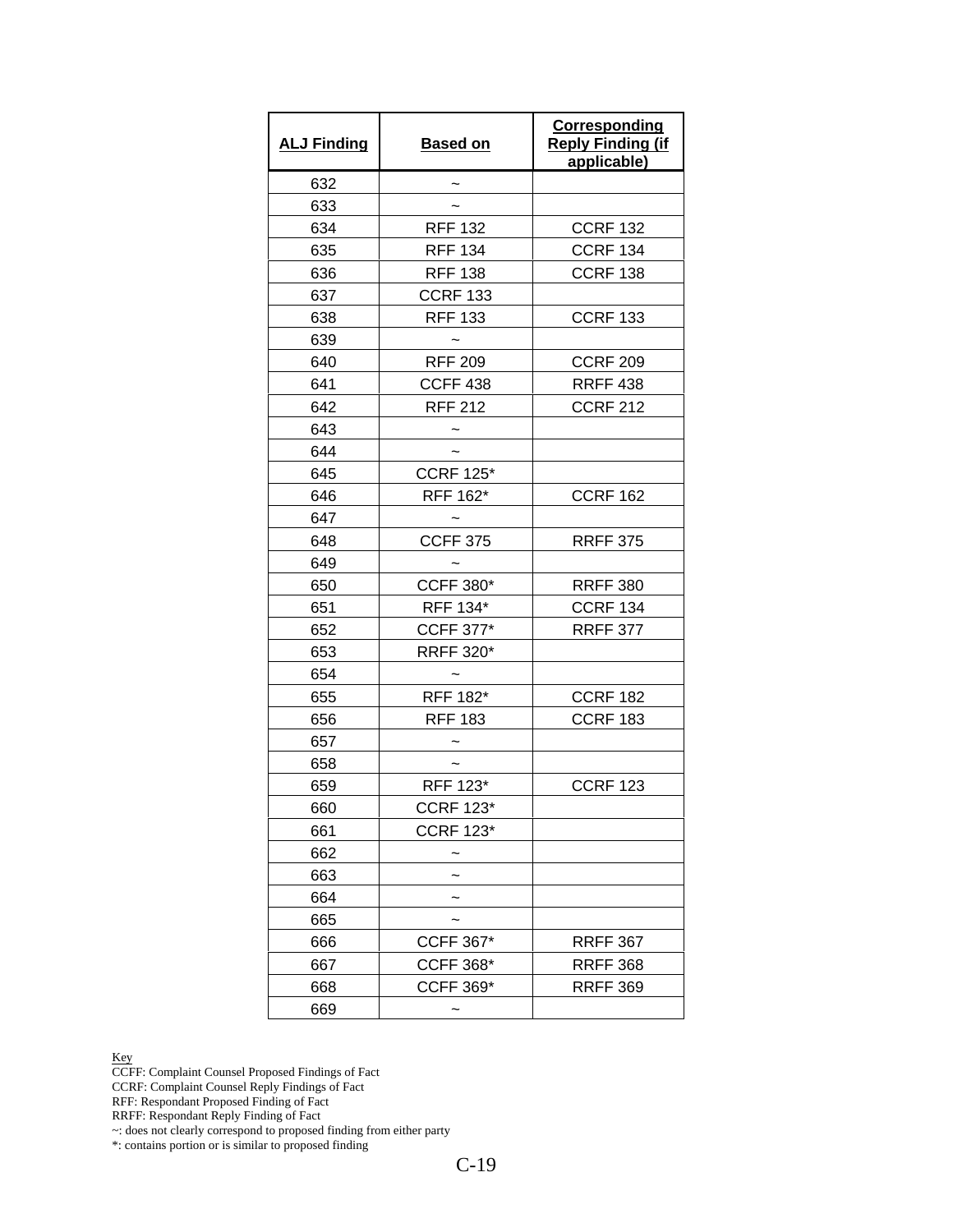| <b>ALJ Finding</b> | <b>Based on</b>  | <b>Corresponding</b><br><b>Reply Finding (if</b><br>applicable) |
|--------------------|------------------|-----------------------------------------------------------------|
| 670                | <b>CCRF 187*</b> |                                                                 |
| 671                | RFF 187-88*      | <b>CCRF 187-88</b>                                              |
| 672                |                  |                                                                 |
| 673                | RFF 149-50*      | <b>CCRF 149-50</b>                                              |
| 674                |                  |                                                                 |
| 675                | <b>RRFF 353*</b> |                                                                 |
| 676                | RFF 151*         | <b>CCRF 151</b>                                                 |
| 677                | RFF 153*         | <b>CCRF 153</b>                                                 |
| 678                | RFF 157*         | <b>CCRF 157</b>                                                 |
| 679                |                  |                                                                 |
| 680                | <b>CCRF 191*</b> |                                                                 |
| 681                | <b>CCRF 191*</b> |                                                                 |
| 682                | <b>CCRF 191*</b> |                                                                 |
| 683                | <b>RFF 234</b>   | <b>CCRF 234</b>                                                 |
| 684                | <b>RFF 237</b>   | <b>CCRF 237</b>                                                 |
| 685                |                  |                                                                 |
| 686                | <b>CCFF 433*</b> | <b>RRFF 433</b>                                                 |
| 687                | <b>CCFF 433*</b> | <b>RRFF 433</b>                                                 |
| 688                | <b>CCFF 433*</b> | <b>RRFF 433</b>                                                 |
| 689                | <b>CCFF 434*</b> | <b>RRFF 434</b>                                                 |
| 690                | <b>CCFF 434*</b> | <b>RRFF 434</b>                                                 |
| 691                | <b>RFF 193</b>   | <b>CCRF 193</b>                                                 |
| 692                | <b>RFF 194</b>   | <b>CCRF 194</b>                                                 |
| 693                | <b>RFF 195</b>   | <b>CCRF 195</b>                                                 |
| 694                | <b>RFF 196</b>   | <b>CCRF 196</b>                                                 |
| 695                |                  |                                                                 |
| 696                | <b>RFF 240</b>   | <b>CCRF 240</b>                                                 |
| 697                | RFF 200*         | <b>CCRF 200</b>                                                 |
| 698                |                  |                                                                 |
| 699                | RFF 241*         | <b>CCRF 241</b>                                                 |
| 700                |                  |                                                                 |
| 701                |                  |                                                                 |
| 702                |                  |                                                                 |
| 703                | <b>CCFF 429*</b> | <b>RFF 429</b>                                                  |
| 704                | <b>CCFF 428*</b> | <b>RFF 428</b>                                                  |
| 705                |                  |                                                                 |
| 706                |                  |                                                                 |
| 707                |                  |                                                                 |

CCFF: Complaint Counsel Proposed Findings of Fact

CCRF: Complaint Counsel Reply Findings of Fact

RFF: Respondant Proposed Finding of Fact

RRFF: Respondant Reply Finding of Fact

~: does not clearly correspond to proposed finding from either party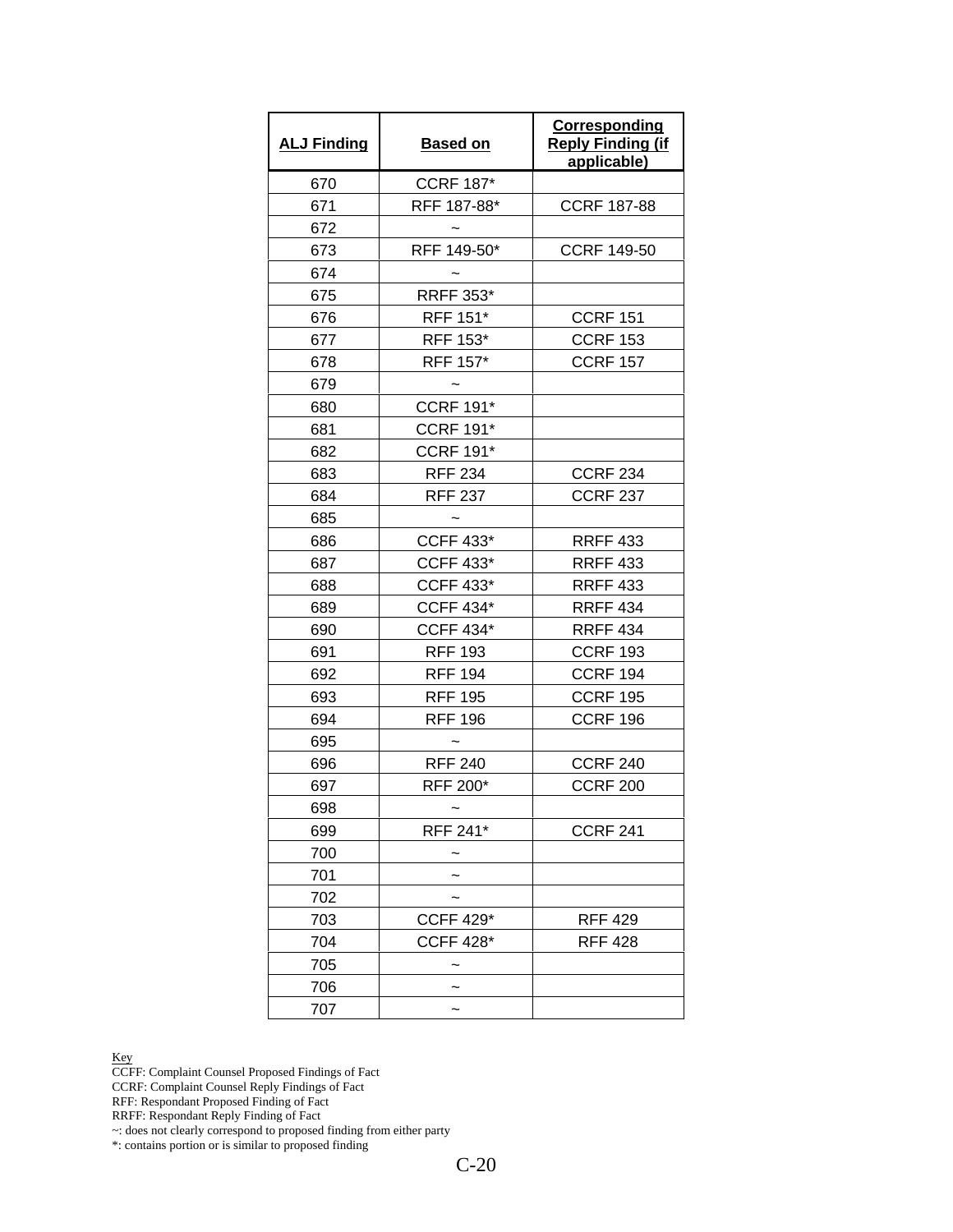| <b>ALJ Finding</b> | <b>Based on</b>  | <b>Corresponding</b><br><b>Reply Finding (if</b><br>applicable) |
|--------------------|------------------|-----------------------------------------------------------------|
| 708                | RFF 257*         | <b>CCRF 257</b>                                                 |
| 709                | <b>CCRF 257*</b> |                                                                 |
| 710                |                  |                                                                 |
| 711                | <b>RFF 243</b>   | <b>CCRF 243</b>                                                 |
| 712                | <b>RFF 244</b>   | <b>CCRF 244</b>                                                 |
| 713                | <b>RFF 245</b>   | <b>CCRF 245</b>                                                 |
| 714                | <b>RFF 245*</b>  | <b>CCRF 245</b>                                                 |
| 715                | RFF 246*         | <b>CCRF 246</b>                                                 |
| 716                | <b>RFF 247</b>   | <b>CCRF 247</b>                                                 |
| 717                | RFF 247*         | <b>CCRF 247</b>                                                 |
| 718                |                  |                                                                 |
| 719                |                  |                                                                 |
| 720                | <b>RRFF 320*</b> |                                                                 |
| 721                |                  |                                                                 |
| 722                | <b>RRFF 320*</b> |                                                                 |
| 723                |                  |                                                                 |
| 724                | $\tilde{}$       |                                                                 |
| 725                |                  |                                                                 |
| 726                |                  |                                                                 |
| 727                |                  |                                                                 |
| 728                |                  |                                                                 |
| 729                |                  |                                                                 |
| 730                | <b>CCFF 363*</b> | <b>RRFF 363</b>                                                 |
| 731                |                  |                                                                 |
| 732                | <b>CCFF 408*</b> | <b>RRFF 408</b>                                                 |
| 733                |                  |                                                                 |
| 734                | $\tilde{}$       |                                                                 |
| 735                |                  |                                                                 |
| 736                |                  |                                                                 |
| 737                |                  |                                                                 |
| 738                |                  |                                                                 |
| 739                | <b>CCFF 362*</b> | <b>RRFF 362</b>                                                 |
| 740                | <b>CCFF 202*</b> | <b>RRFF 202</b>                                                 |
| 741                |                  |                                                                 |
| 742                |                  |                                                                 |
| 743                |                  |                                                                 |
| 744                | <b>CCRF 219*</b> |                                                                 |
| 745                |                  |                                                                 |

CCFF: Complaint Counsel Proposed Findings of Fact

CCRF: Complaint Counsel Reply Findings of Fact

RFF: Respondant Proposed Finding of Fact

RRFF: Respondant Reply Finding of Fact

~: does not clearly correspond to proposed finding from either party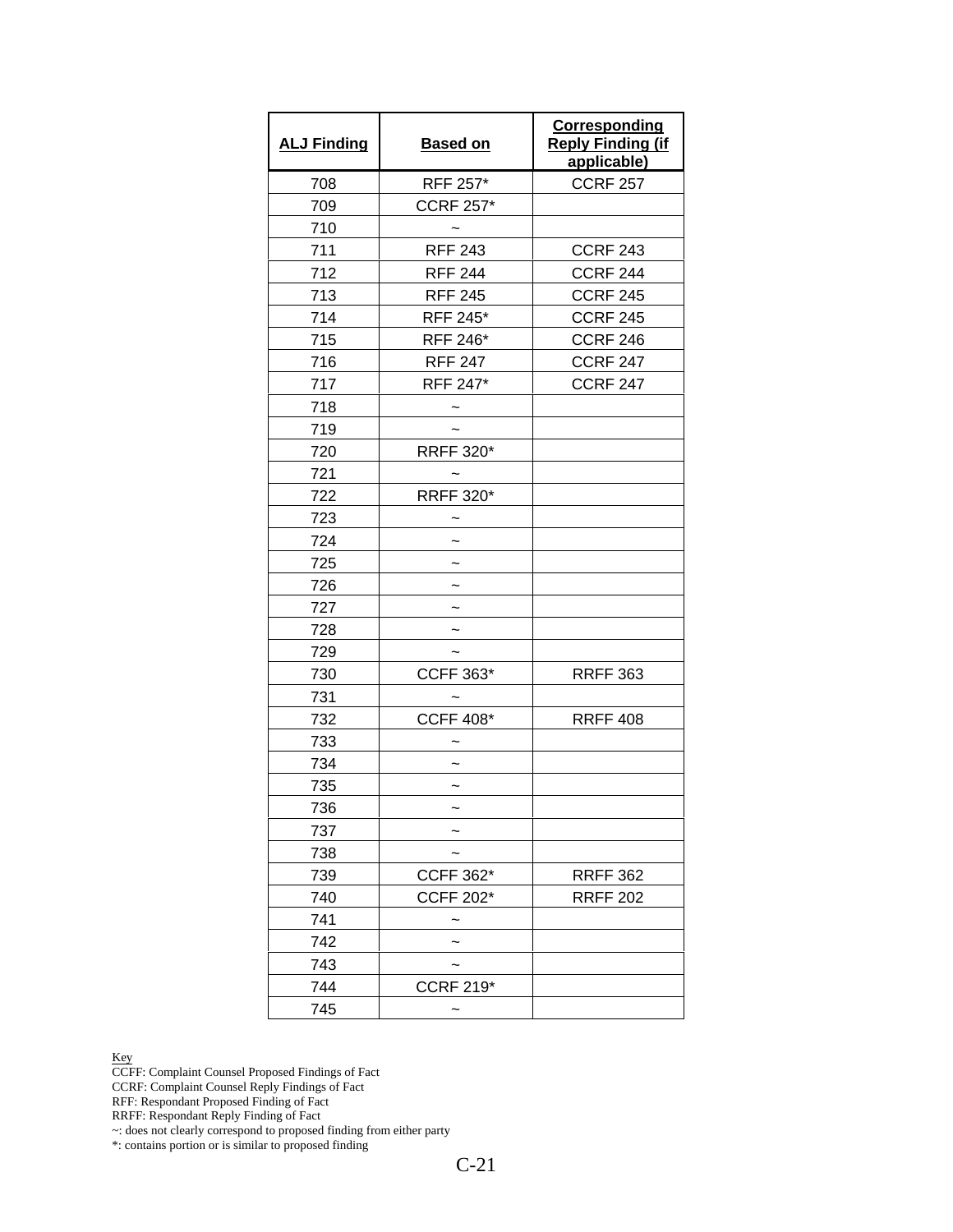| <b>ALJ Finding</b> | <b>Based on</b>  | <b>Corresponding</b><br><b>Reply Finding (if</b><br>applicable) |
|--------------------|------------------|-----------------------------------------------------------------|
| 746                |                  |                                                                 |
| 747                |                  |                                                                 |
| 748                |                  |                                                                 |
| 749                | <b>CCFF 320*</b> | <b>RRFF 320</b>                                                 |
| 750                | <b>CCFF 320*</b> | <b>RRFF 320</b>                                                 |
| 751                |                  |                                                                 |
| 752                |                  |                                                                 |
| 753                |                  |                                                                 |
| 754                | <b>RRFF 331*</b> |                                                                 |
| 755                |                  |                                                                 |
| 756                | <b>RFF 284</b>   | <b>CCRF 284</b>                                                 |
| 757                | <b>RFF 285</b>   | <b>CCRF 285</b>                                                 |
| 758                | <b>CCFF 335</b>  | <b>RRFF 335</b>                                                 |
| 759                |                  |                                                                 |
| 760                |                  |                                                                 |
| 761                |                  |                                                                 |
| 762                |                  |                                                                 |
| 763                | <b>RRFF 339*</b> |                                                                 |
| 764                |                  |                                                                 |
| 765                | <b>CCFF 340*</b> | <b>RRFF 340</b>                                                 |
| 766                |                  |                                                                 |
| 767                |                  |                                                                 |
| 768                |                  |                                                                 |
| 769                |                  |                                                                 |
| 770                |                  |                                                                 |
| 771                |                  |                                                                 |
| 772                | RFF 219*         | <b>CCRF 219</b>                                                 |
| 773                |                  |                                                                 |
| 774                | <b>RRFF 301*</b> |                                                                 |
| 775                | RFF 275-78       | <b>CCRF 275-78</b>                                              |
| 776                |                  |                                                                 |
| 777                | <b>RRFF 335*</b> |                                                                 |
| 778                | <b>RFF 285</b>   | <b>CCRF 285</b>                                                 |
| 779                | <b>RFF 294</b>   | <b>CCRF 294</b>                                                 |
| 780                | <b>RRFF 333*</b> |                                                                 |
| 781                | <b>RFF 427</b>   | <b>CCRF 427</b>                                                 |
| 782                | RFF 415*         | <b>CCRF 415</b>                                                 |
| 783                | <b>CCFF 342*</b> | <b>RRFF 342</b>                                                 |

CCFF: Complaint Counsel Proposed Findings of Fact

CCRF: Complaint Counsel Reply Findings of Fact

RFF: Respondant Proposed Finding of Fact

RRFF: Respondant Reply Finding of Fact

~: does not clearly correspond to proposed finding from either party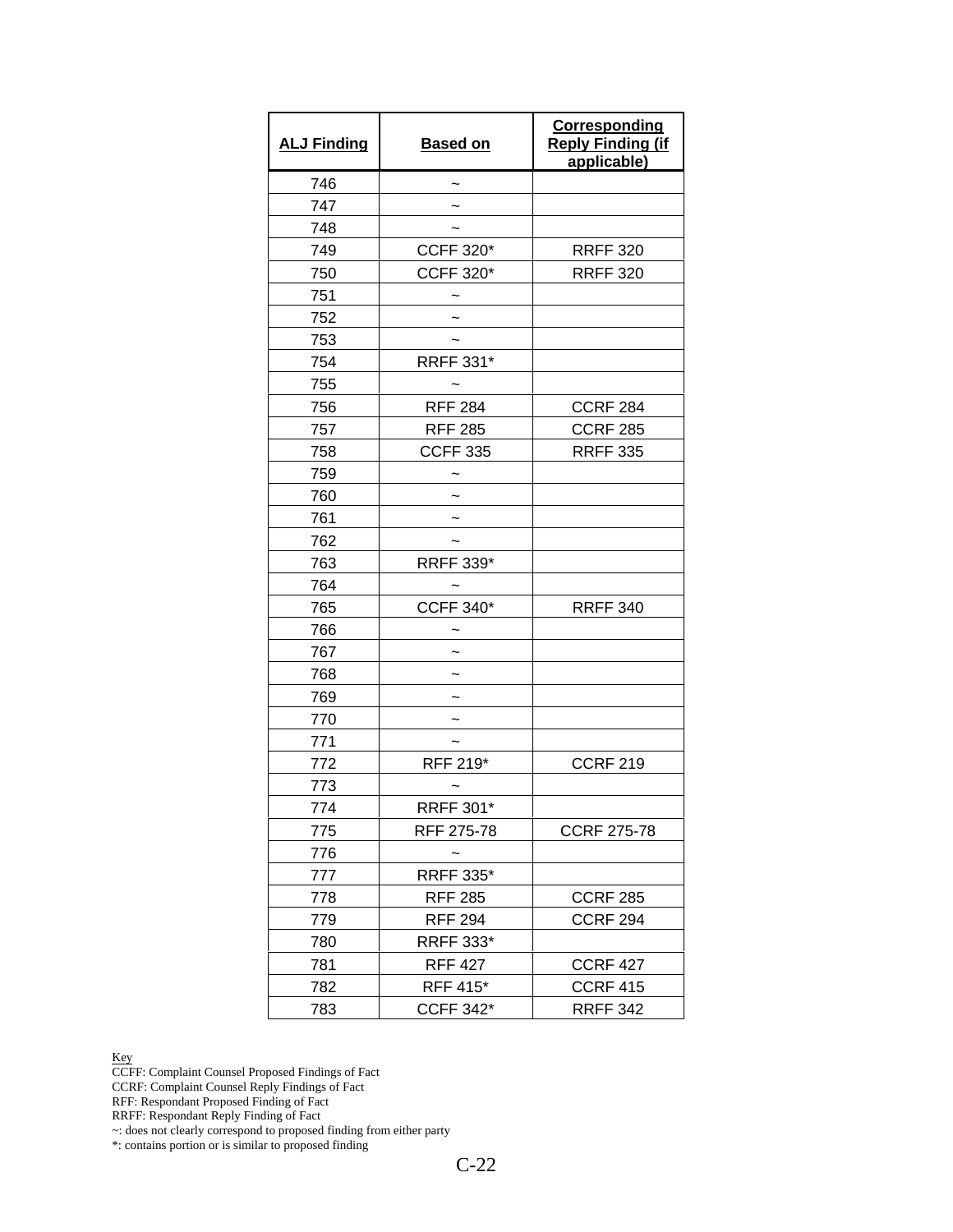| <b>ALJ Finding</b> | <b>Based on</b>                     | Corresponding<br><b>Reply Finding (if</b><br>applicable) |
|--------------------|-------------------------------------|----------------------------------------------------------|
| 784                | RFF 297*, 298*;<br><b>CCRF 297*</b> |                                                          |
| 785                | RFF 298*                            | <b>CCRF 298</b>                                          |
| 786                | <b>RFF 468</b>                      | <b>CCRF 468</b>                                          |
| 787                | <b>RFF 469</b>                      | CCRF 469                                                 |
| 788                | <b>RFF 470</b>                      | <b>CCRF 470</b>                                          |
| 789                | <b>RFF 471</b>                      | <b>CCRF 471</b>                                          |
| 790                | <b>RFF 472</b>                      | <b>CCRF 472</b>                                          |
| 791                | <b>RFF 473</b>                      | <b>CCRF 473</b>                                          |
| 792                | <b>RFF 474</b>                      | <b>CCRF 474</b>                                          |
| 793                | <b>RFF 475</b>                      | <b>CCRF 475</b>                                          |
| 794                | <b>RFF 476</b>                      | <b>CCRF 476</b>                                          |
| 795                | <b>RFF 477</b>                      | <b>CCRF 477</b>                                          |
| 796                | <b>RFF 478</b>                      | <b>CCRF 478</b>                                          |
| 797                | RFF 479-80                          | <b>CCRF 479-80</b>                                       |
| 798                | <b>RFF 481</b>                      | <b>CCRF 481</b>                                          |
| 799                | <b>RFF 482</b>                      | <b>CCRF 482</b>                                          |
| 800                | RFF 484*                            | <b>CCRF 484</b>                                          |
| 801                | <b>RFF 485*</b>                     | <b>CCRF 485</b>                                          |
| 802                | <b>RFF 486</b>                      | <b>CCRF 486</b>                                          |
| 803                | <b>RFF 487</b>                      | <b>CCRF 487</b>                                          |
| 804                | RFF 488; CCRF 488                   |                                                          |
| 805                | <b>RFF 489</b>                      | <b>CCRF 489</b>                                          |
| 806                | <b>RFF 490</b>                      | <b>CCRF 490</b>                                          |
| 807                | RFF 491*                            | <b>CCRF 491</b>                                          |
| 808                | RFF 492; CCRF 492                   |                                                          |
| 809                |                                     |                                                          |
| 810                | <b>CCRF 769*; RFF</b><br>$771*$     | <b>CCRF 771</b>                                          |
| 811                | <b>RFF 497</b>                      | <b>CCRF 497</b>                                          |
| 812                | <b>RFF 498</b>                      | <b>CCRF 498</b>                                          |
| 813                | <b>RFF 499</b>                      | <b>CCRF 499</b>                                          |
| 814                | <b>RFF 500</b>                      | <b>CCRF 500</b>                                          |
| 815                | <b>RFF 501</b>                      | <b>CCRF 501</b>                                          |
| 816                | <b>RFF 503</b>                      | <b>CCRF 503</b>                                          |
| 817                | <b>RFF 504</b>                      | <b>CCRF 504</b>                                          |
| 818                | <b>RFF 505</b>                      | <b>CCRF 505</b>                                          |
| 819                | <b>RFF 506</b>                      | <b>CCRF 506</b>                                          |

CCFF: Complaint Counsel Proposed Findings of Fact

CCRF: Complaint Counsel Reply Findings of Fact

RFF: Respondant Proposed Finding of Fact

RRFF: Respondant Reply Finding of Fact

~: does not clearly correspond to proposed finding from either party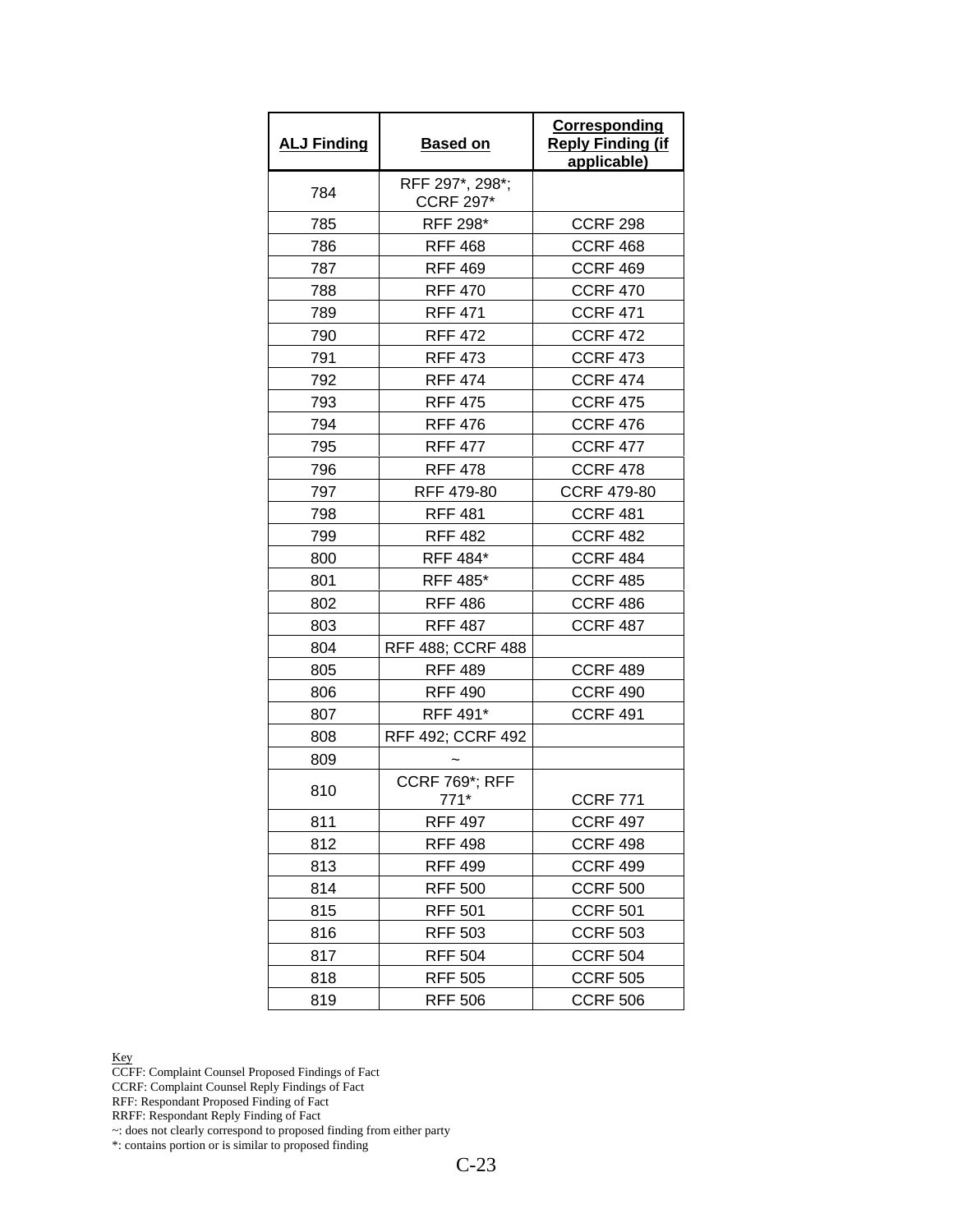| <b>ALJ Finding</b> | <b>Based on</b>               | Corresponding<br><b>Reply Finding (if</b><br>applicable) |
|--------------------|-------------------------------|----------------------------------------------------------|
| 820                | <b>RFF 507</b>                | <b>CCRF 507</b>                                          |
| 821                | <b>RFF 508</b>                | <b>CCRF 508</b>                                          |
| 822                | <b>RFF 509</b>                | <b>CCRF 509</b>                                          |
| 823                | <b>RFF 510</b>                | <b>CCRF 510</b>                                          |
| 824                |                               |                                                          |
| 825                | <b>RRFF 312</b>               |                                                          |
| 826                | <b>RFF 517</b>                | <b>CCRF 517</b>                                          |
| 827                | <b>RFF 518</b>                | <b>CCRF 518</b>                                          |
| 828                | <b>CCRF 519</b>               |                                                          |
| 829                | <b>RFF 522</b>                | <b>CCRF 522</b>                                          |
| 830                | <b>RFF 523</b>                | <b>CCRF 523</b>                                          |
| 831                | <b>RFF 525</b>                | <b>CCRF 525</b>                                          |
| 832                | <b>RFF 526</b>                | <b>CCRF 526</b>                                          |
| 833                | <b>RFF 527</b>                | <b>CCRF 527</b>                                          |
| 834                | <b>RFF 528</b>                | <b>CCRF 528</b>                                          |
| 835                | <b>RFF 529</b>                | <b>CCRF 529</b>                                          |
| 836                | RFF 530*                      | <b>CCRF 530</b>                                          |
| 837                |                               |                                                          |
| 838                | RFF 716*                      | <b>CCRF 716</b>                                          |
| 839                | <b>RFF 530</b>                | <b>CCRF 530</b>                                          |
| 840                | <b>RFF 533</b>                | <b>CCRF 533</b>                                          |
| 841                | <b>RFF 534</b>                | <b>CCRF 534</b>                                          |
| 842                | <b>RFF 536*; CCRF</b><br>536* |                                                          |
| 843                | <b>CCRF 536*</b>              |                                                          |
| 844                | <b>CCRF 536</b>               |                                                          |
| 845                | <b>CCRF 536*</b>              |                                                          |
| 846                | CCRF 537*; CCRF<br>537*       |                                                          |
| 847                | <b>CCRF 537*</b>              |                                                          |
| 848                | <b>RFF 538</b>                | <b>CCRF 538</b>                                          |
| 849                | RFF 539*                      | <b>CCRF 539</b>                                          |
| 850                | RFF 539*                      | <b>CCRF 539</b>                                          |
| 851                | <b>RFF 540</b>                | <b>CCRF 540</b>                                          |
| 852                | <b>RFF 541</b>                | <b>CCRF 541</b>                                          |
| 853                | <b>RFF 542</b>                | <b>CCRF 542</b>                                          |
| 854                | <b>RFF 543</b>                | <b>CCRF 543</b>                                          |
| 855                | <b>RFF 544</b>                | <b>CCRF 544</b>                                          |

CCFF: Complaint Counsel Proposed Findings of Fact

CCRF: Complaint Counsel Reply Findings of Fact

RFF: Respondant Proposed Finding of Fact

RRFF: Respondant Reply Finding of Fact

~: does not clearly correspond to proposed finding from either party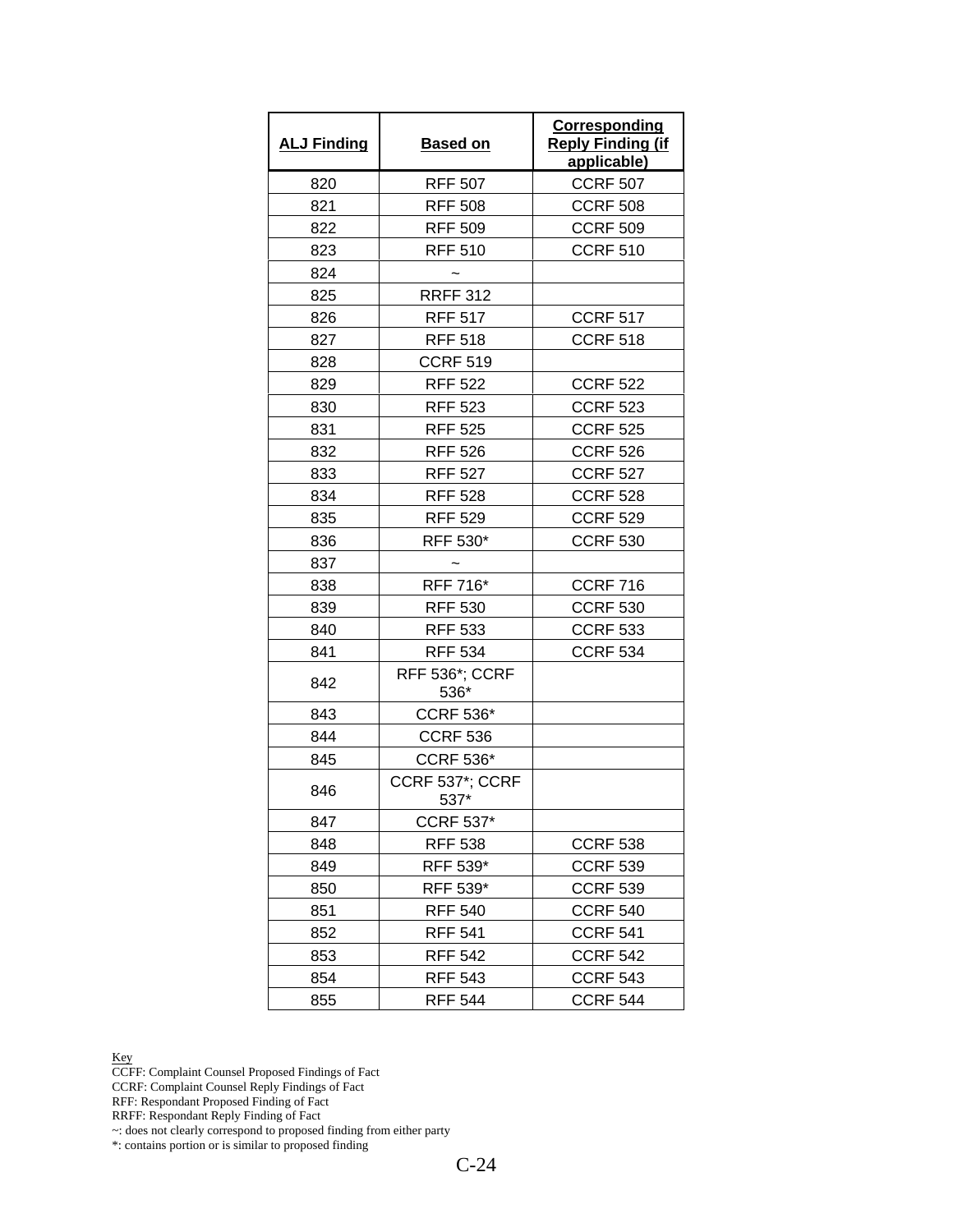| <b>ALJ Finding</b> | <b>Based on</b>     | <b>Corresponding</b><br><b>Reply Finding (if</b><br>applicable) |
|--------------------|---------------------|-----------------------------------------------------------------|
| 856                | <b>RFF 547</b>      | <b>CCRF 547</b>                                                 |
| 857                | <b>RFF 548</b>      | <b>CCRF 548</b>                                                 |
| 858                |                     |                                                                 |
| 859                | <b>RFF 550</b>      | <b>CCRF 550</b>                                                 |
| 860                | <b>RFF 551</b>      | <b>CCRF 551</b>                                                 |
| 861                | <b>RFF 552</b>      | <b>CCRF 552</b>                                                 |
| 862                | <b>RFF 553</b>      | <b>CCRF 553</b>                                                 |
| 863                | <b>RFF 554</b>      | <b>CCRF 554</b>                                                 |
| 864                | <b>RFF 555</b>      | <b>CCRF 555</b>                                                 |
| 865                | <b>RFF 556</b>      | <b>CCRF 556</b>                                                 |
| 866                | <b>RFF 557</b>      | <b>CCRF 557</b>                                                 |
| 867                | <b>RFF 558</b>      | <b>CCRF 558</b>                                                 |
| 868                | <b>RFF 559</b>      | <b>CCRF 559</b>                                                 |
| 869                | <b>RFF 520</b>      | <b>CCRF 520</b>                                                 |
| 870                | <b>RFF 521</b>      | <b>CCRF 521</b>                                                 |
| 871                | RFF 6*, 7*; CCRF 7* | CCRF <sub>6</sub>                                               |
| 872                |                     |                                                                 |
| 873                |                     |                                                                 |
| 874                | <b>RFF 560</b>      | <b>CCRF 560</b>                                                 |
| 875                |                     |                                                                 |
| 876                |                     |                                                                 |
| 877                | <b>RFF 563</b>      | <b>CCRF 563</b>                                                 |
| 878                | <b>RFF 564</b>      | <b>CCRF 564</b>                                                 |
| 879                | <b>RFF 567</b>      | <b>CCRF 567</b>                                                 |
| 880                | <b>RFF 568</b>      | <b>CCRF 568</b>                                                 |
| 881                | <b>RFF 569</b>      | <b>CCRF 569</b>                                                 |
| 882                | RFF 571*            | <b>CCRF 571</b>                                                 |
| 883                | <b>RFF 572</b>      | <b>CCRF 572</b>                                                 |
| 884                | <b>RFF 574</b>      | <b>CCRF 574</b>                                                 |
| 885                | <b>RFF 575</b>      | <b>CCRF 575</b>                                                 |
| 886                | <b>RFF 576</b>      | <b>CCRF 576</b>                                                 |
| 887                | <b>RFF 577</b>      | <b>CCRF 577</b>                                                 |
| 888                | <b>RFF 578</b>      | <b>CCRF 578</b>                                                 |
| 889                | <b>RFF 579</b>      | <b>CCRF 579</b>                                                 |
| 890                | <b>RFF 580</b>      | <b>CCRF 580</b>                                                 |
| 891                | <b>RFF 581</b>      | <b>CCRF 581</b>                                                 |
| 892                | <b>RFF 582</b>      | <b>CCRF 582</b>                                                 |
| 893                | <b>RFF 583</b>      | <b>CCRF 583</b>                                                 |

CCFF: Complaint Counsel Proposed Findings of Fact

CCRF: Complaint Counsel Reply Findings of Fact

RFF: Respondant Proposed Finding of Fact

RRFF: Respondant Reply Finding of Fact

~: does not clearly correspond to proposed finding from either party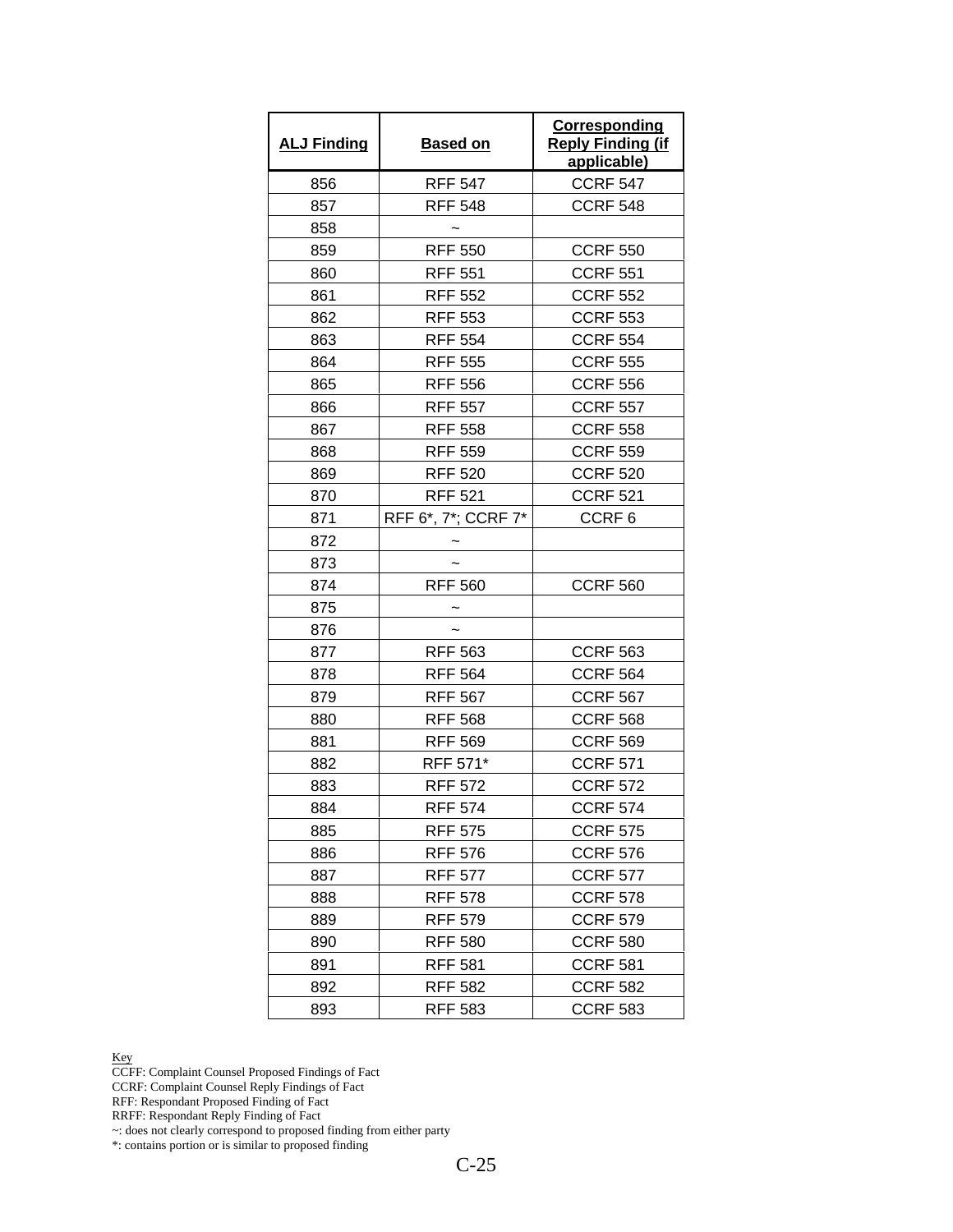| <b>ALJ Finding</b> | Based on                      | Corresponding<br><b>Reply Finding (if</b><br>applicable) |
|--------------------|-------------------------------|----------------------------------------------------------|
| 894                | <b>RFF 584</b>                | <b>CCRF 584</b>                                          |
| 895                | <b>RFF 585</b>                | <b>CCRF 585</b>                                          |
| 896                | <b>RFF 586</b>                | <b>CCRF 586</b>                                          |
| 897                | <b>RFF 587</b>                | <b>CCRF 587</b>                                          |
| 898                | <b>RFF 588</b>                | <b>CCRF 588</b>                                          |
| 899                | <b>RFF 589</b>                | <b>CCRF 589</b>                                          |
| 900                | <b>RFF 592</b>                | <b>CCRF 592</b>                                          |
| 901                | <b>RFF 593</b>                | <b>CCRF 593</b>                                          |
| 902                |                               |                                                          |
| 903                |                               |                                                          |
| 904                | <b>RFF 418</b>                | <b>CCRF 418</b>                                          |
| 905                | RFF 423*                      | <b>CCRF 423</b>                                          |
| 906                | <b>RFF 421</b>                | <b>CCRF 421</b>                                          |
| 907                | <b>RFF 424</b>                | <b>CCRF 424</b>                                          |
| 908                | <b>RFF 425</b>                | <b>CCRF 425</b>                                          |
| 909                | <b>RFF 426</b>                | <b>CCRF 426</b>                                          |
| 910                | <b>RFF 427</b>                | <b>CCRF 427</b>                                          |
| 911                | <b>RFF 429</b>                | <b>CCRF 429</b>                                          |
| 912                | <b>RFF 430</b>                | <b>CCRF 430</b>                                          |
| 913                | <b>RFF 431</b>                | <b>CCRF 431</b>                                          |
| 914                | <b>CCFF 758</b>               | <b>RRFF 758</b>                                          |
| 915                | <b>RRFF 833*</b>              |                                                          |
| 916                | <b>RRFF 833*</b>              |                                                          |
| 917                | <b>RRFF 833*</b>              |                                                          |
| 918                | <b>CCFF 834</b>               | <b>RRFF 834</b>                                          |
| 919                | <b>RFF 433</b>                | <b>CCRF 433</b>                                          |
| 920                | <b>RFF 434</b>                | <b>CCRF 434</b>                                          |
| 921                | <b>RFF 435</b>                | <b>CCRF 435</b>                                          |
| 922                | <b>RFF 436</b>                | <b>CCRF 436</b>                                          |
| 923                | <b>RFF 437*: CCRF</b><br>437* |                                                          |
| 924                | RFF 438-39                    | <b>CCRF 438-39</b>                                       |
| 925                | <b>RFF 440</b>                | <b>CCRF 440</b>                                          |
| 926                | <b>RFF 441</b>                | <b>CCRF 441</b>                                          |
| 927                | <b>RFF 442</b>                | <b>CCRF 442</b>                                          |
| 928                | <b>RFF 443</b>                | <b>CCRF 443</b>                                          |
| 929                | <b>RFF 444</b>                | CCRF 444                                                 |
| 930                | RFF 448*                      | <b>CCRF 448</b>                                          |

CCFF: Complaint Counsel Proposed Findings of Fact

CCRF: Complaint Counsel Reply Findings of Fact

RFF: Respondant Proposed Finding of Fact

RRFF: Respondant Reply Finding of Fact

~: does not clearly correspond to proposed finding from either party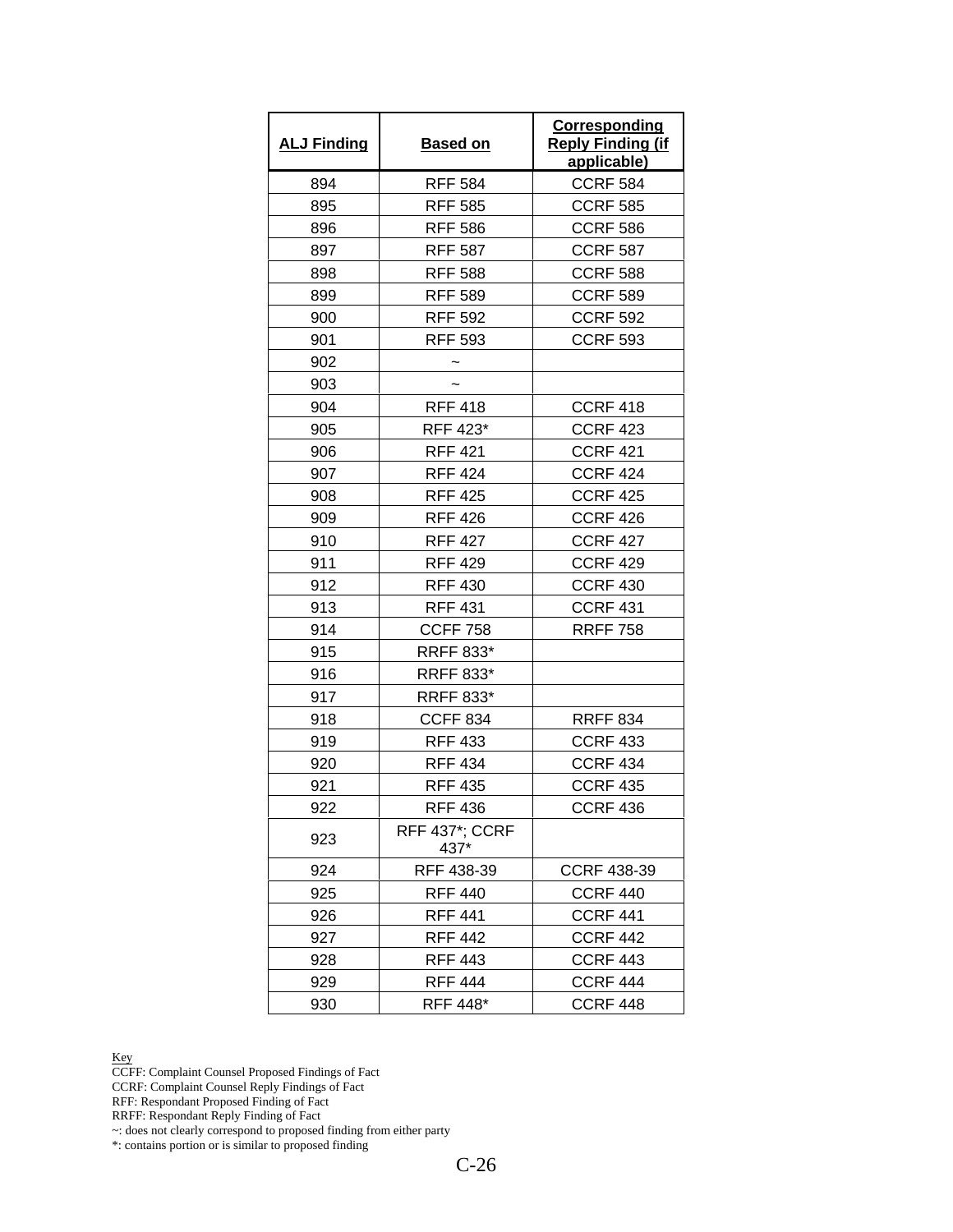| <b>ALJ Finding</b> | <b>Based on</b>   | Corresponding<br><b>Reply Finding (if</b><br>applicable) |
|--------------------|-------------------|----------------------------------------------------------|
| 931                | <b>RFF 449</b>    | <b>CCRF 449</b>                                          |
| 932                | RFF 450*          | <b>CCRF 450</b>                                          |
| 933                | <b>RFF 451</b>    | <b>CCRF 451</b>                                          |
| 934                | <b>RFF 452</b>    | <b>CCRF 452</b>                                          |
| 935                | RFF 454*          | <b>CCRF 454</b>                                          |
| 936                | RFF 456*          | <b>CCRF 456</b>                                          |
| 937                | <b>RFF 457</b>    | <b>CCRF 457</b>                                          |
| 938                | <b>RFF 460</b>    | <b>CCRF 460</b>                                          |
| 939                | <b>RFF 327</b>    | <b>CCRF 327</b>                                          |
| 940                | RFF 328*          | <b>CCRF 328</b>                                          |
| 941                | RFF 328*          | <b>CCRF 328</b>                                          |
| 942                | <b>RFF 329</b>    | <b>CCRF 329</b>                                          |
| 943                | <b>RFF 332</b>    | <b>CCRF 332</b>                                          |
| 944                | <b>RFF 333</b>    | <b>CCRF 333</b>                                          |
| 945                | <b>RFF 335</b>    | <b>CCRF 335</b>                                          |
| 946                | <b>RFF 336</b>    | <b>CCRF 336</b>                                          |
| 947                | <b>RFF 337</b>    | <b>CCRF 337</b>                                          |
| 948                | <b>RFF 338</b>    | <b>CCRF 338</b>                                          |
| 949                | RFF 339*          | <b>CCRF 339</b>                                          |
| 950                | <b>RFF 340</b>    | <b>CCRF 340</b>                                          |
| 951                | <b>RFF 341</b>    | <b>CCRF 341</b>                                          |
| 952                | <b>RFF 343</b>    | <b>CCRF 343</b>                                          |
| 953                | RFF 347*          | <b>CCRF 347</b>                                          |
| 954                |                   |                                                          |
| 955                | RFF 349; CCRF 349 |                                                          |
| 956                | RFF 350*          | <b>CCRF 350</b>                                          |
| 957                |                   |                                                          |
| 958                | <b>RFF 356</b>    | <b>CCRF 356</b>                                          |
| 959                | <b>RFF 361</b>    | <b>CCRF 361</b>                                          |
| 960                | <b>RFF 362</b>    | <b>CCRF 362</b>                                          |
| 961                | <b>RFF 363</b>    | <b>CCRF 363</b>                                          |
| 962                | <b>RFF 366</b>    | <b>CCRF 366</b>                                          |
| 963                | <b>RFF 371</b>    | <b>CCRF 371</b>                                          |
| 964                | RFF 372*          | <b>CCRF 372</b>                                          |
| 965                | <b>RFF 379</b>    | <b>CCRF 379</b>                                          |
| 966                | <b>RFF 380</b>    | <b>CCRF 380</b>                                          |
| 967                | <b>CCFF 1214*</b> | <b>RRFF 1214</b>                                         |
| 968                | <b>RFF 398</b>    | <b>CCRF 398</b>                                          |

CCFF: Complaint Counsel Proposed Findings of Fact

CCRF: Complaint Counsel Reply Findings of Fact

RFF: Respondant Proposed Finding of Fact

RRFF: Respondant Reply Finding of Fact

~: does not clearly correspond to proposed finding from either party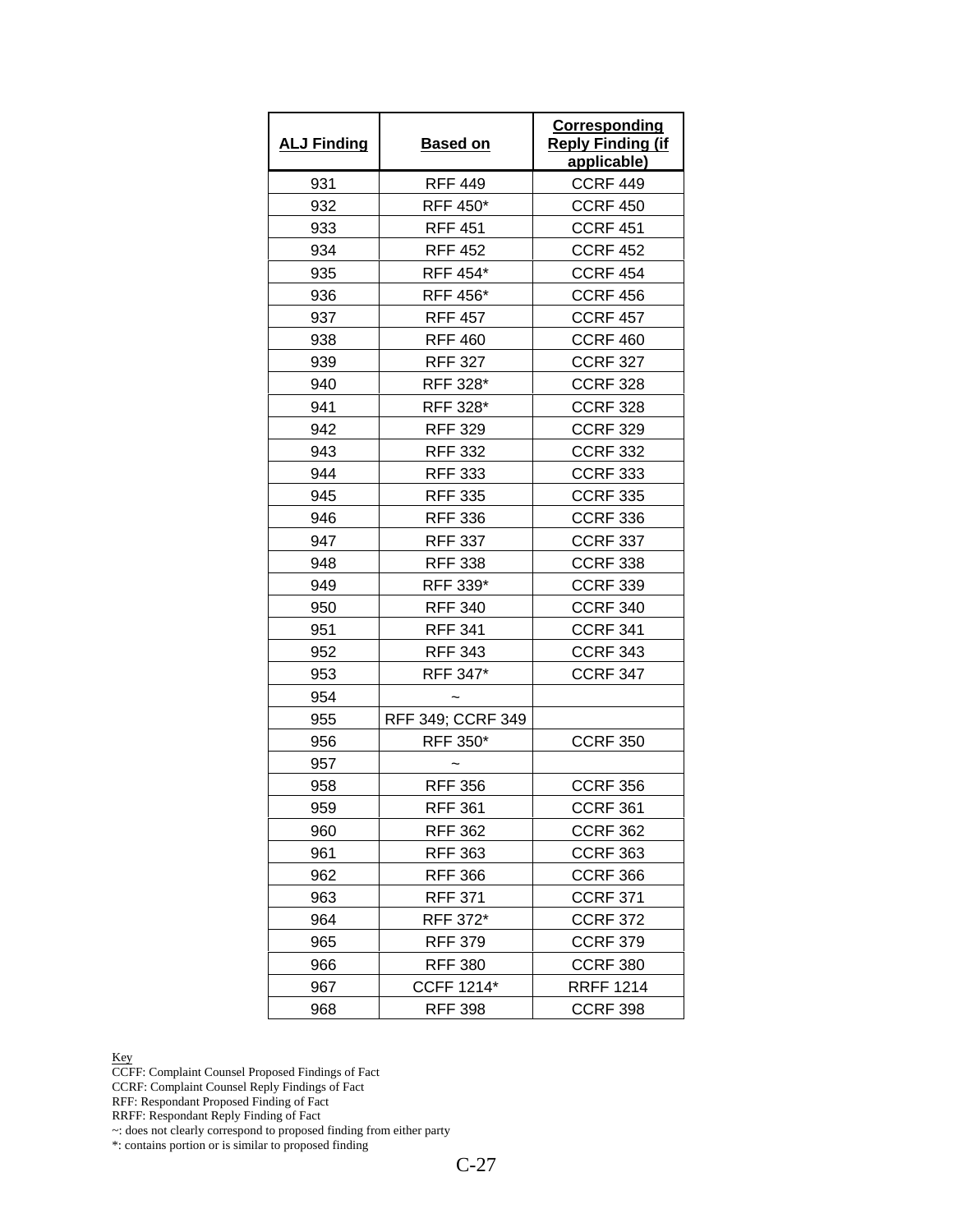| <b>ALJ Finding</b> | <b>Based on</b>   | <b>Corresponding</b><br><b>Reply Finding (if</b><br>applicable) |
|--------------------|-------------------|-----------------------------------------------------------------|
| 969                | <b>RFF 399</b>    | <b>CCRF 399</b>                                                 |
| 970                | <b>RFF 400</b>    | <b>CCRF 400</b>                                                 |
| 971                | <b>RFF 401</b>    | <b>CCRF 401</b>                                                 |
| 972                | <b>RFF 402</b>    | <b>CCRF 402</b>                                                 |
| 973                | <b>RFF 403</b>    | <b>CCRF 403</b>                                                 |
| 974                | <b>RFF 404</b>    | <b>CCRF 404</b>                                                 |
| 975                | <b>RFF 405</b>    | <b>CCRF 405</b>                                                 |
| 976                | <b>RFF 406</b>    | <b>CCRF 406</b>                                                 |
| 977                | <b>RFF 407</b>    | <b>CCRF 407</b>                                                 |
| 978                | <b>RFF 408</b>    | <b>CCRF 408</b>                                                 |
| 979                | <b>RFF 410</b>    | <b>CCRF 410</b>                                                 |
| 980                | <b>RFF 411</b>    | <b>CCRF 411</b>                                                 |
| 981                | <b>RFF 412</b>    | <b>CCRF 412</b>                                                 |
| 982                | <b>RFF 415</b>    | <b>CCRF 415</b>                                                 |
| 983                | <b>CCFF 1718</b>  | <b>RRFF 1718</b>                                                |
| 984                | <b>CCFF 1720</b>  | <b>RRFF 1720</b>                                                |
| 985                | <b>CCFF 1721</b>  | <b>RRFF 1721</b>                                                |
| 986                | <b>RRFF 1720</b>  |                                                                 |
| 987                | <b>CCFF 1722</b>  | <b>RRFF 1722</b>                                                |
| 988                | <b>CCFF 1723</b>  | <b>RRFF 1723</b>                                                |
| 989                | <b>CCFF 1725</b>  | <b>RRFF 1725</b>                                                |
| 990                | <b>CCFF 1727</b>  | <b>RRFF 1727</b>                                                |
| 991                | <b>CCFF 1731</b>  | <b>RRFF 1731</b>                                                |
| 992                | <b>CCFF 1732</b>  | <b>RRFF 1732</b>                                                |
| 993                | <b>RRFF 1728*</b> |                                                                 |
| 994                | <b>CCFF 1733</b>  | <b>RRFF 1733</b>                                                |
| 995                | <b>CCFF 1737</b>  | <b>RRFF 1737</b>                                                |
| 996                | <b>CCFF 1734</b>  | <b>RRFF 1734</b>                                                |
| 997                | <b>CCFF 1735</b>  | <b>RRFF 1735</b>                                                |
| 998                | <b>CCFF 1739</b>  | <b>RRFF 1739</b>                                                |
| 999                | <b>CCFF 1740*</b> | <b>RRFF 1740</b>                                                |
| 1000               | <b>CCFF 1741</b>  | <b>RRFF 1741</b>                                                |
| 1001               | <b>CCFF 1742</b>  | <b>RRFF 1742</b>                                                |
| 1002               | <b>CCFF 1745</b>  | <b>RRFF 1745</b>                                                |
| 1003               | <b>CCFF 1746</b>  | <b>RRFF 1746</b>                                                |
| 1004               | <b>CCFF 1747</b>  | <b>RRFF 1747</b>                                                |
| 1005               | <b>CCFF 1748</b>  | <b>RRFF 1748</b>                                                |
| 1006               | <b>CCFF 1749</b>  | <b>RRFF 1749</b>                                                |

CCFF: Complaint Counsel Proposed Findings of Fact

CCRF: Complaint Counsel Reply Findings of Fact

RFF: Respondant Proposed Finding of Fact

RRFF: Respondant Reply Finding of Fact

~: does not clearly correspond to proposed finding from either party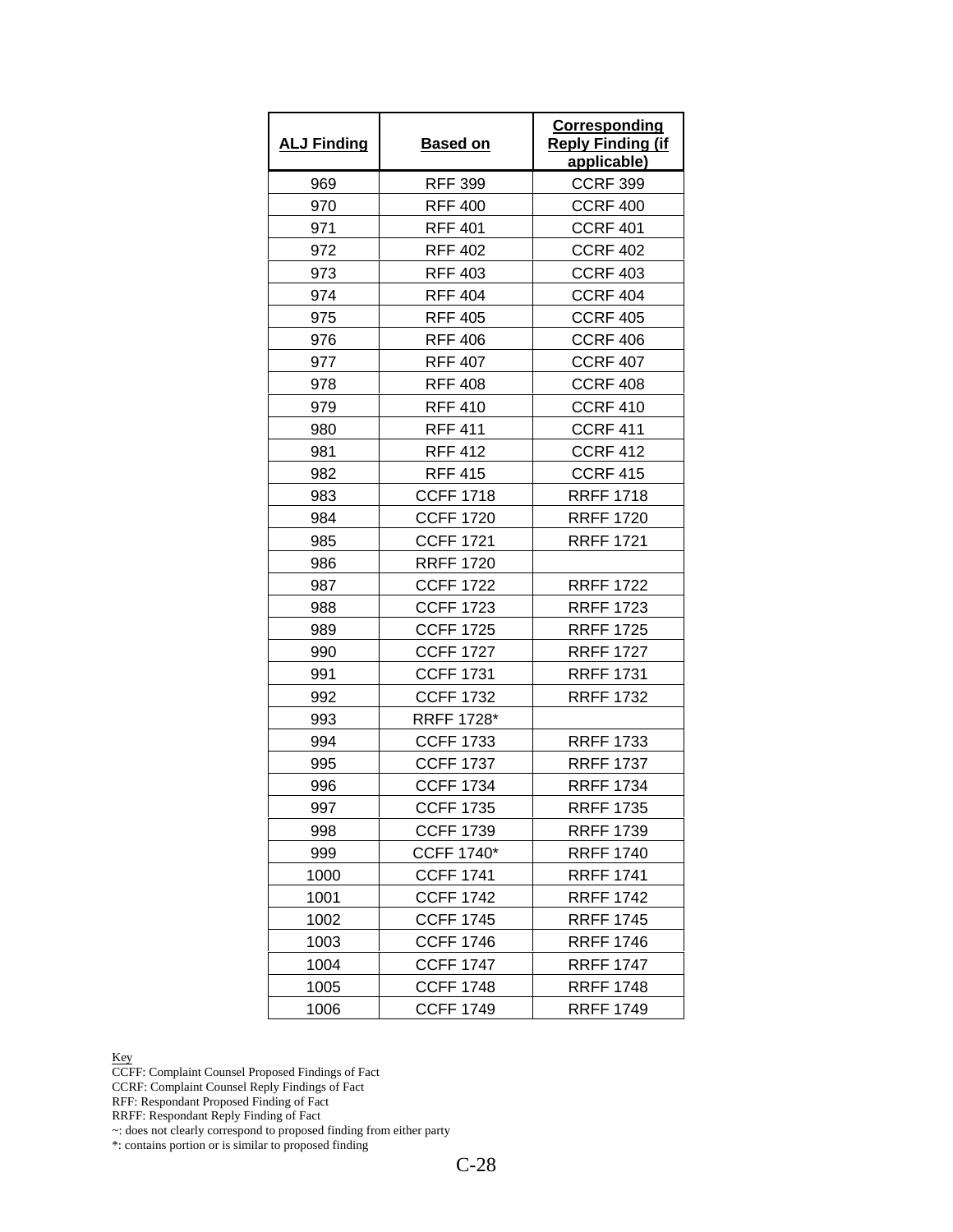| <b>ALJ Finding</b> | <b>Based on</b>                  | <b>Corresponding</b><br><b>Reply Finding (if</b><br>applicable) |
|--------------------|----------------------------------|-----------------------------------------------------------------|
| 1007               | <b>CCFF 1750</b>                 | <b>RRFF 1750</b>                                                |
| 1008               | <b>CCFF 1752</b>                 | <b>RRFF 1752</b>                                                |
| 1009               | <b>CCFF 1753*; RRFF</b><br>1753* |                                                                 |
| 1010               | <b>CCFF 2763</b>                 | <b>RRFF 2763</b>                                                |
| 1011               | CCFF 2767-68                     | RRFF 2767-68                                                    |
| 1012               | CCFF 2769*                       | <b>RRFF 2769</b>                                                |
| 1013               | CCFF 2787*                       | <b>RRFF 2787</b>                                                |
| 1014               | <b>CCFF 2885</b>                 | <b>RRFF 2885</b>                                                |
| 1015               | <b>RRFF 2788</b>                 |                                                                 |
| 1016               | <b>CCFF 2890</b>                 | <b>RRFF 2890</b>                                                |
| 1017               | CCFF 2891-2893                   | RRFF 2891-93                                                    |
| 1018               | <b>CCFF 2889*</b>                | <b>RRFF 2889</b>                                                |
| 1019               | <b>CCFF 2900; RRFF</b><br>2900   |                                                                 |
| 1020               | <b>CCFF 2913</b>                 | <b>RRFF 2913</b>                                                |
| 1021               | CCFF 2039*                       | <b>RRFF 2039</b>                                                |
| 1022               | CCFF 1951*                       | <b>RRFF 1951</b>                                                |
| 1023               | <b>CCFF 1960</b>                 | <b>RRFF 1960</b>                                                |
| 1024               | <b>CCFF 1962</b>                 | <b>RRFF 1962</b>                                                |
| 1025               | <b>CCFF 1963</b>                 | <b>RRFF 1963</b>                                                |
| 1026               | <b>CCFF 1965</b>                 | <b>RRFF 1965</b>                                                |
| 1027               | <b>CCFF 1966</b>                 | <b>RRFF 1966</b>                                                |
| 1028               | <b>CCFF 1967</b>                 | <b>RRFF 1967</b>                                                |
| 1029               | <b>CCFF 1968</b>                 | <b>RRFF 1968</b>                                                |
| 1030               | <b>RFF 1504</b>                  | <b>CCRF 1504</b>                                                |
| 1031               | <b>RFF 1505</b>                  | <b>CCRF 1505</b>                                                |
| 1032               | <b>RFF 1506</b>                  | <b>CCRF 1506</b>                                                |
| 1033               | <b>RFF 1507</b>                  | <b>CCRF 1507</b>                                                |
| 1034               | <b>RFF 1508</b>                  | <b>CCRF 1508</b>                                                |
| 1035               | <b>RFF 1509</b>                  | <b>CCRF 1509</b>                                                |
| 1036               | <b>RFF 1510</b>                  | <b>CCRF 1510</b>                                                |
| 1037               | <b>RFF 1511</b>                  | <b>CCRF 1511</b>                                                |
| 1038               | <b>RFF 1512</b>                  | <b>CCRF 1512</b>                                                |
| 1039               | <b>RFF 1515</b>                  | <b>CCRF 1515</b>                                                |
| 1040               | RFF 1516                         | <b>CCRF 1516</b>                                                |
| 1041               | <b>RFF 1517</b>                  | <b>CCRF 1517</b>                                                |
| 1042               |                                  |                                                                 |

CCFF: Complaint Counsel Proposed Findings of Fact

CCRF: Complaint Counsel Reply Findings of Fact

RFF: Respondant Proposed Finding of Fact

RRFF: Respondant Reply Finding of Fact

~: does not clearly correspond to proposed finding from either party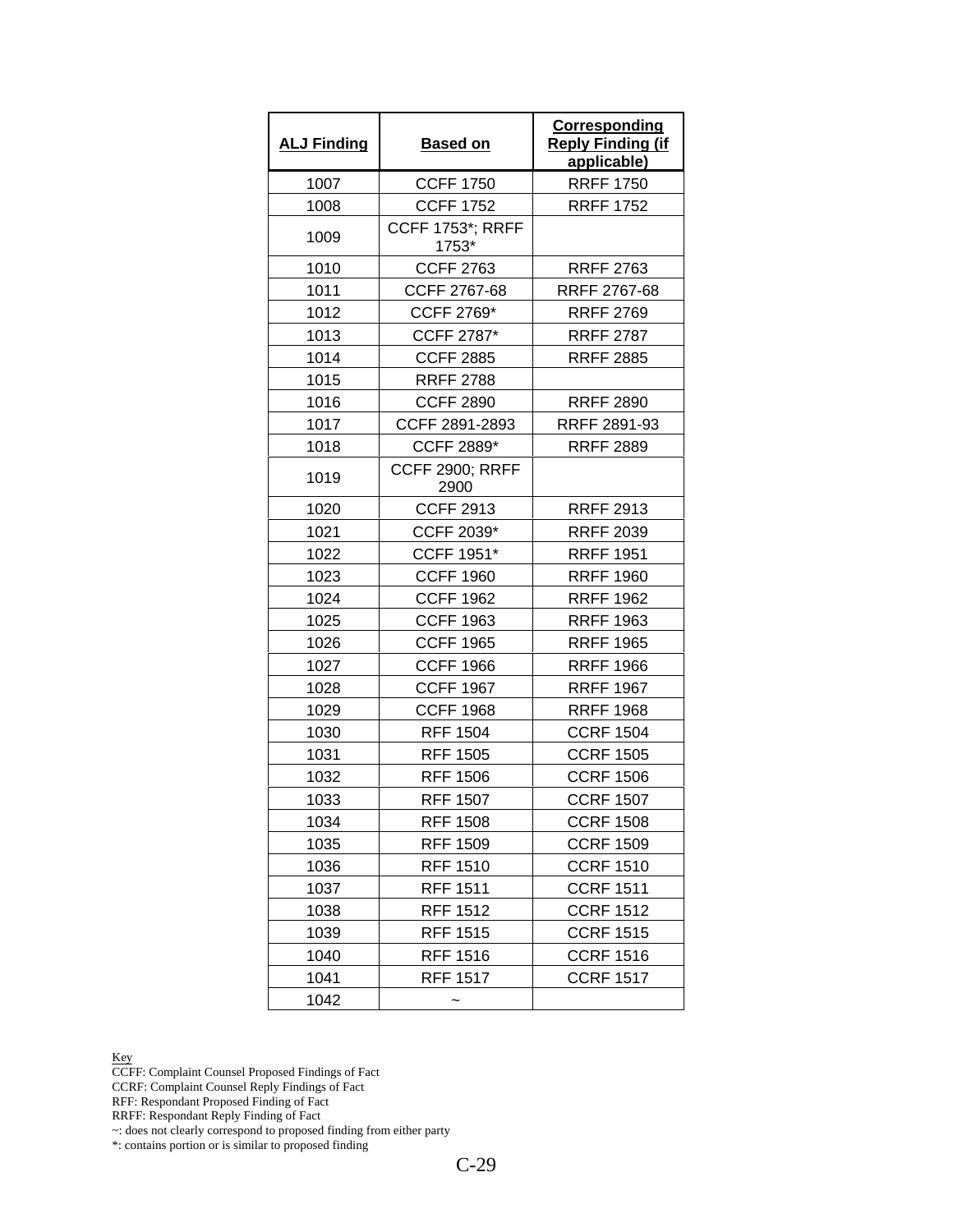| <b>ALJ Finding</b> | <b>Based on</b> | Corresponding<br><b>Reply Finding (if</b><br>applicable) |
|--------------------|-----------------|----------------------------------------------------------|
| 1043               | <b>RFF 1518</b> | <b>CCRF 1518</b>                                         |
| 1044               | <b>RFF 1519</b> | <b>CCRF 1519</b>                                         |
| 1045               | <b>RFF 1520</b> | <b>CCRF 1520</b>                                         |
| 1046               | <b>RFF 1521</b> | <b>CCRF 1521</b>                                         |
| 1047               | <b>RFF 1522</b> | <b>CCRF 1522</b>                                         |
| 1048               | <b>RFF 1523</b> | <b>CCRF 1523</b>                                         |
| 1049               | <b>RFF 1524</b> | <b>CCRF 1524</b>                                         |
| 1050               | <b>RFF 1525</b> | <b>CCRF 1525</b>                                         |
| 1051               | <b>RFF 1526</b> | <b>CCRF 1526</b>                                         |
| 1052               | <b>RFF 1532</b> | <b>CCRF 1532</b>                                         |
| 1053               | <b>RFF 1533</b> | <b>CCRF 1533</b>                                         |
| 1054               | RFF 1534        | <b>CCRF 1532</b>                                         |
| 1055               | <b>RFF 1537</b> | <b>CCRF 1537</b>                                         |
| 1056               | <b>RFF 1539</b> | <b>CCRF 1539</b>                                         |
| 1057               | <b>RFF 1540</b> | <b>CCRF 1540</b>                                         |
| 1058               | <b>RFF 1541</b> | <b>CCRF 1541</b>                                         |
| 1059               | <b>RFF 1542</b> | <b>CCRF 1542</b>                                         |
| 1060               | <b>RFF 1543</b> | <b>CCRF 1543</b>                                         |
| 1061               | <b>RFF 1544</b> | <b>CCRF 1544</b>                                         |
| 1062               | <b>RFF 1545</b> | <b>CCRF 1545</b>                                         |
| 1063               | <b>RFF 1546</b> | <b>CCRF 1546</b>                                         |
| 1064               | RFF 105*        | <b>CCRF 105</b>                                          |
| 1065               | <b>RFF 458</b>  | <b>CCRF 458</b>                                          |
| 1066               | RFF 1442*       | <b>CCRF 1442</b>                                         |
| 1067               | <b>RFF 1443</b> | <b>CCRF 1443</b>                                         |
| 1068               | <b>RFF 1444</b> | <b>CCRF 1444</b>                                         |
| 1069               | RFF 1442*       | <b>CCRF 1442</b>                                         |
| 1070               | <b>RFF 1446</b> | <b>CCRF 1446</b>                                         |
| 1071               | <b>RFF 1447</b> | <b>CCRF 1447</b>                                         |
| 1072               | RFF 1435        | <b>CCRF 1435</b>                                         |
| 1073               | <b>RFF 1436</b> | <b>CCRF 1436</b>                                         |
| 1074               | RFF 1437*       | <b>CCRF 1437</b>                                         |
| 1075               | <b>RFF 91</b>   | CCRF 91                                                  |
| 1076               | <b>RFF 92*</b>  | CCRF 92                                                  |
| 1077               | <b>RFF 92*</b>  | CCRF <sub>92</sub>                                       |
| 1078               | <b>RFF 93</b>   | CCRF <sub>93</sub>                                       |
| 1079               | <b>RFF 94</b>   | CCRF <sub>94</sub>                                       |
| 1080               | <b>RFF 95</b>   | CCRF 95                                                  |

CCFF: Complaint Counsel Proposed Findings of Fact

CCRF: Complaint Counsel Reply Findings of Fact

RFF: Respondant Proposed Finding of Fact

RRFF: Respondant Reply Finding of Fact

~: does not clearly correspond to proposed finding from either party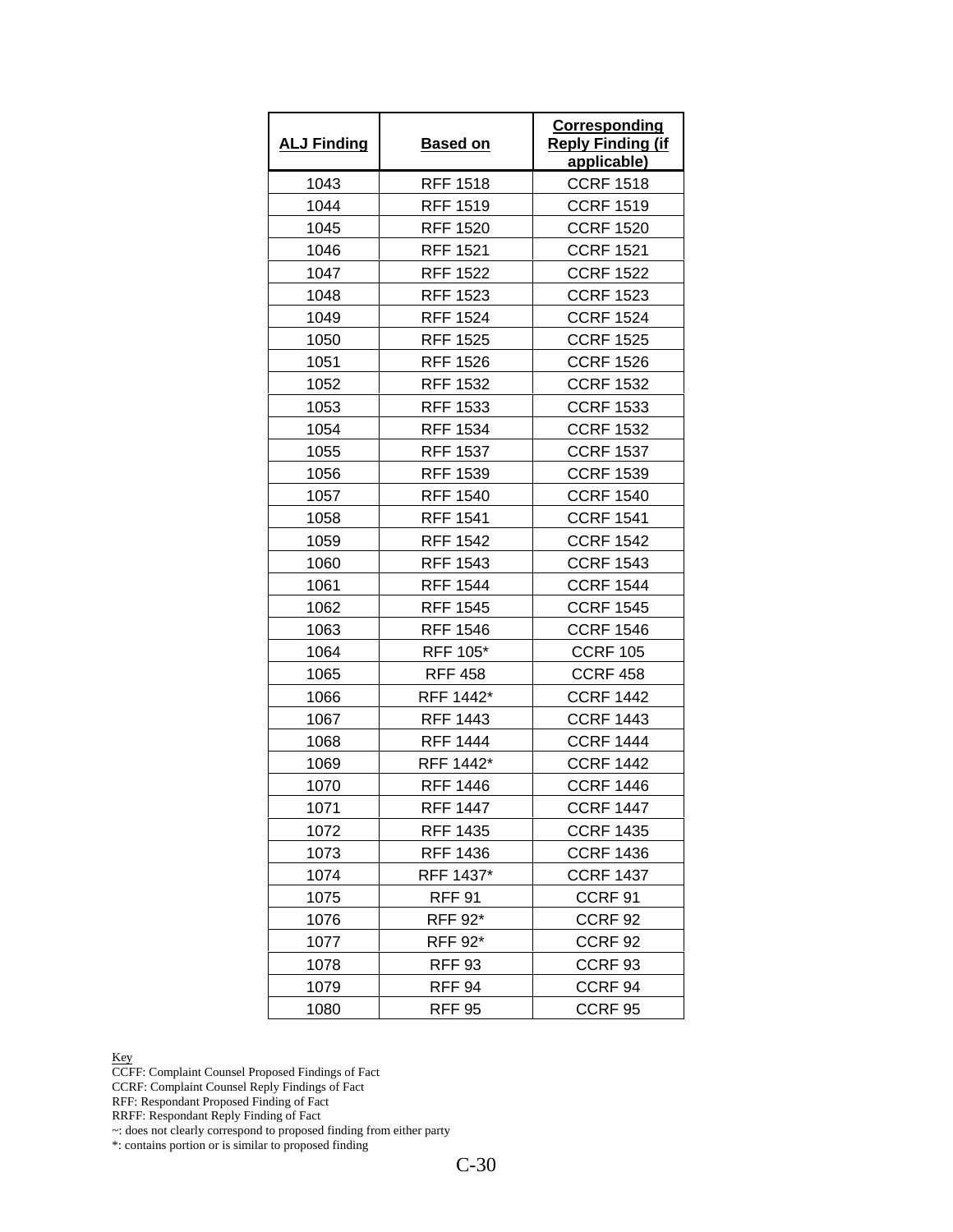| <b>ALJ Finding</b> | <b>Based on</b>               | Corresponding<br><b>Reply Finding (if</b><br>applicable) |
|--------------------|-------------------------------|----------------------------------------------------------|
| 1081               | <b>RFF 96</b>                 | CCRF <sub>96</sub>                                       |
| 1082               | <b>RFF 97</b>                 | CCRF <sub>97</sub>                                       |
| 1083               | <b>RFF 99; CCRF 99</b>        |                                                          |
| 1084               | <b>RFF 101</b>                | <b>CCRF 101</b>                                          |
| 1085               | <b>RFF 103</b>                | <b>CCRF 103</b>                                          |
| 1086               | RFF 1441*                     | <b>CCRF 1441</b>                                         |
| 1087               | <b>RFF 1440</b>               | <b>CCRF 1440</b>                                         |
| 1088               | <b>RFF 1448</b>               | <b>CCRF 1448</b>                                         |
| 1089               | <b>RFF 1449; CCRF</b><br>1449 |                                                          |
| 1090               | <b>RFF 1450</b>               | <b>CCRF 1450</b>                                         |
| 1091               | <b>RFF 1452</b>               | <b>CCRF 1452</b>                                         |
| 1092               | <b>RFF 1453</b>               | <b>CCRF 1453</b>                                         |
| 1093               | RFF 1454*                     | <b>CCRF 1454</b>                                         |
| 1094               | <b>RFF 1455</b>               | <b>CCRF 1455</b>                                         |
| 1095               | <b>RFF 1456</b>               | <b>CCRF 1456</b>                                         |
| 1096               | <b>RFF 1459</b>               | <b>CCRF 1459</b>                                         |
| 1097               | <b>RFF 1460</b>               | <b>CCRF 1460</b>                                         |
| 1098               | <b>RFF 1461</b>               | <b>CCRF 1461</b>                                         |
| 1099               | <b>RFF 1462</b>               | <b>CCRF 1462</b>                                         |
| 1100               | RFF 1463                      | <b>CCRF 1463</b>                                         |
| 1101               | <b>RFF 1464</b>               | <b>CCRF 1464</b>                                         |
| 1102               | <b>RFF 1465</b>               | <b>CCRF 1465</b>                                         |
| 1103               | <b>RFF 1466</b>               | <b>CCRF 1466</b>                                         |
| 1104               | <b>RFF 1467</b>               | <b>CCRF 1467</b>                                         |
| 1105               | <b>RFF 1468; CCRF</b><br>726  | <b>CCRF 1468</b>                                         |
| 1106               | <b>RFF 1470; CCRF</b><br>1470 |                                                          |
| 1107               | <b>RFF 1471</b>               | <b>CCRF 1471</b>                                         |
| 1108               | RFF 1473*                     | <b>CCRF 1473</b>                                         |
| 1109               | <b>RFF 1474</b>               | <b>CCRF 1474</b>                                         |
| 1110               | <b>RFF 1476; CCRF</b><br>1476 |                                                          |
| 1111               | <b>RFF 1477</b>               | <b>CCRF 1477</b>                                         |
| 1112               | RFF 1478                      | <b>CCRF 1478</b>                                         |
| 1113               | <b>RFF 1479</b>               | <b>CCRF 1479</b>                                         |
| 1114               | <b>RFF 1480</b>               | <b>CCRF 1480</b>                                         |
| 1115               | <b>RFF 1482</b>               | <b>CCRF 1482</b>                                         |

CCFF: Complaint Counsel Proposed Findings of Fact

CCRF: Complaint Counsel Reply Findings of Fact

RFF: Respondant Proposed Finding of Fact

RRFF: Respondant Reply Finding of Fact

~: does not clearly correspond to proposed finding from either party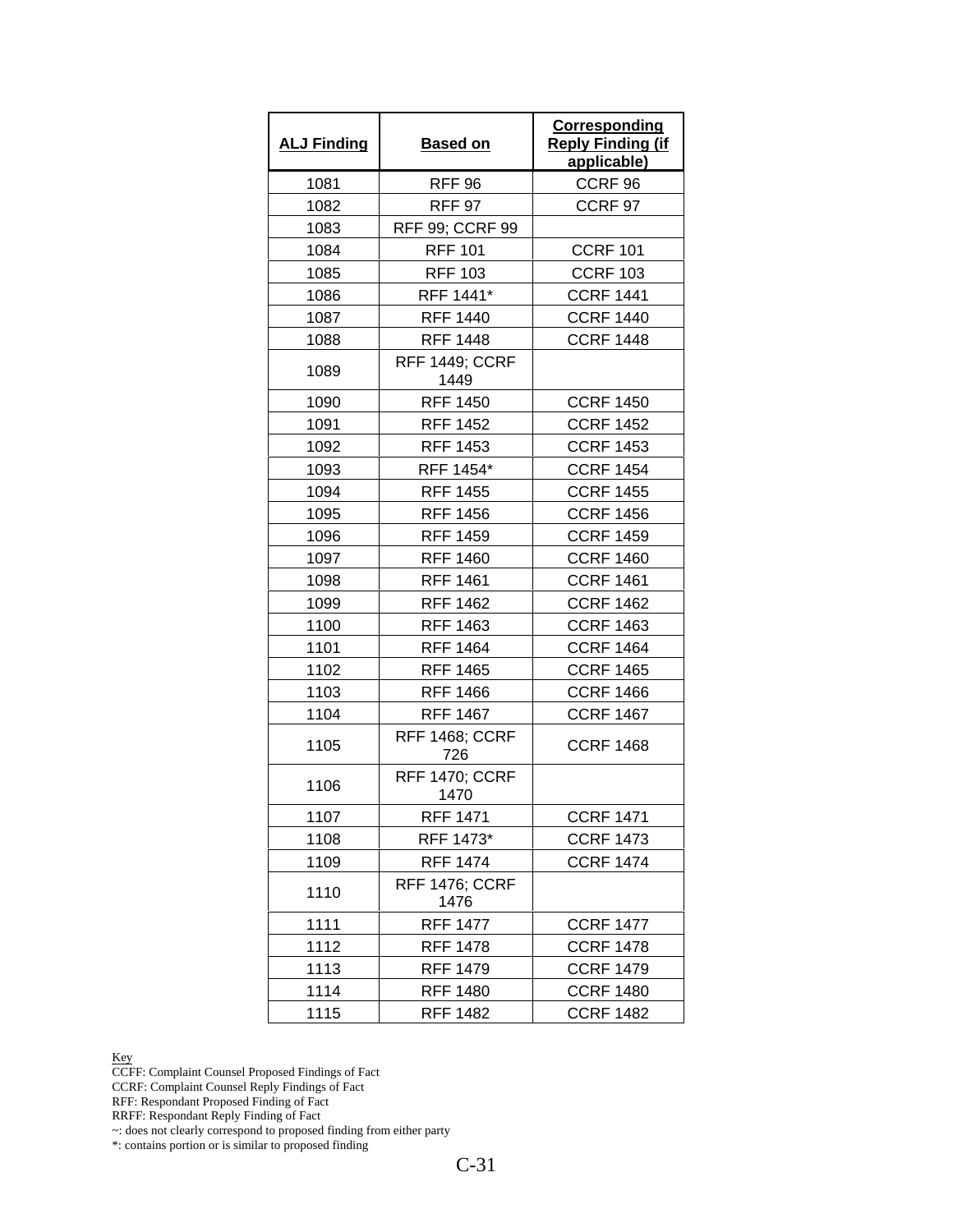| <b>ALJ Finding</b> | <b>Based on</b>               | Corresponding<br><b>Reply Finding (if</b><br>applicable) |
|--------------------|-------------------------------|----------------------------------------------------------|
| 1116               | <b>RFF 1483</b>               | <b>CCRF 1483</b>                                         |
| 1117               | <b>RFF 1484</b>               | <b>CCRF 1484</b>                                         |
| 1118               | <b>RFF 1485</b>               | <b>CCRF 1485</b>                                         |
| 1119               | <b>RFF 1487; CCRF</b><br>1487 |                                                          |
| 1120               | <b>RFF 1488</b>               | <b>CCRF 1488</b>                                         |
| 1121               | <b>RFF 1489</b>               | <b>CCRF 1489</b>                                         |
| 1122               | RFF 1490*; RFF<br>1493*       | CCRF 1490; CCRF<br>1493                                  |
| 1123               | <b>RFF 1494</b>               | <b>CCRF 1494</b>                                         |
| 1124               | <b>RFF 1495</b>               | <b>CCRF 1495</b>                                         |
| 1125               | <b>RFF 1497</b>               | <b>CCRF 1497</b>                                         |
| 1126               | RFF 1498*                     | <b>CCRF 1498</b>                                         |
| 1127               | RFF 1498*                     | <b>CCRF 1498</b>                                         |
| 1128               | <b>RFF 786</b>                | <b>CCRF 786</b>                                          |
| 1129               | <b>RFF 787</b>                | <b>CCRF 787</b>                                          |
| 1130               | <b>RFF 788</b>                | CCRF 788                                                 |
| 1131               | <b>RFF 790</b>                | <b>CCRF 790</b>                                          |
| 1132               | <b>RFF 791</b>                | <b>CCRF 791</b>                                          |
| 1133               | <b>RFF 792</b>                | <b>CCRF 792</b>                                          |
| 1134               | <b>RFF 793</b>                | <b>CCRF 793</b>                                          |
| 1135               | <b>RFF 809</b>                | <b>CCRF 809</b>                                          |
| 1136               | <b>RFF 810</b>                | <b>CCRF 810</b>                                          |
| 1137               | <b>RFF 813</b>                | <b>CCRF 813</b>                                          |
| 1138               | <b>RFF 814</b>                | <b>CCRF 814</b>                                          |
| 1139               | <b>RFF 815</b>                | <b>CCRF 815</b>                                          |
| 1140               | <b>RFF 816</b>                | <b>CCRF 816</b>                                          |
| 1141               | <b>RFF 817</b>                | <b>CCRF 817</b>                                          |
| 1142               | <b>RFF 818</b>                | <b>CCRF 818</b>                                          |
| 1143               | RFF 819*                      | <b>CCRF 819</b>                                          |
| 1144               | RFF 819*                      | <b>CCRF 819</b>                                          |
| 1145               | <b>RFF 820</b>                | <b>CCRF 820</b>                                          |
| 1146               | <b>RFF 821</b>                | <b>CCRF 821</b>                                          |
| 1147               | <b>RFF 822</b>                | <b>CCRF 822</b>                                          |
| 1148               | <b>RFF 823</b>                | <b>CCRF 823</b>                                          |
| 1149               | <b>RFF 824</b>                | <b>CCRF 824</b>                                          |
| 1150               | <b>RFF 825</b>                | <b>CCRF 825</b>                                          |
| 1151               | <b>RFF 826</b>                | <b>CCRF 826</b>                                          |

CCFF: Complaint Counsel Proposed Findings of Fact

CCRF: Complaint Counsel Reply Findings of Fact

RFF: Respondant Proposed Finding of Fact

RRFF: Respondant Reply Finding of Fact

~: does not clearly correspond to proposed finding from either party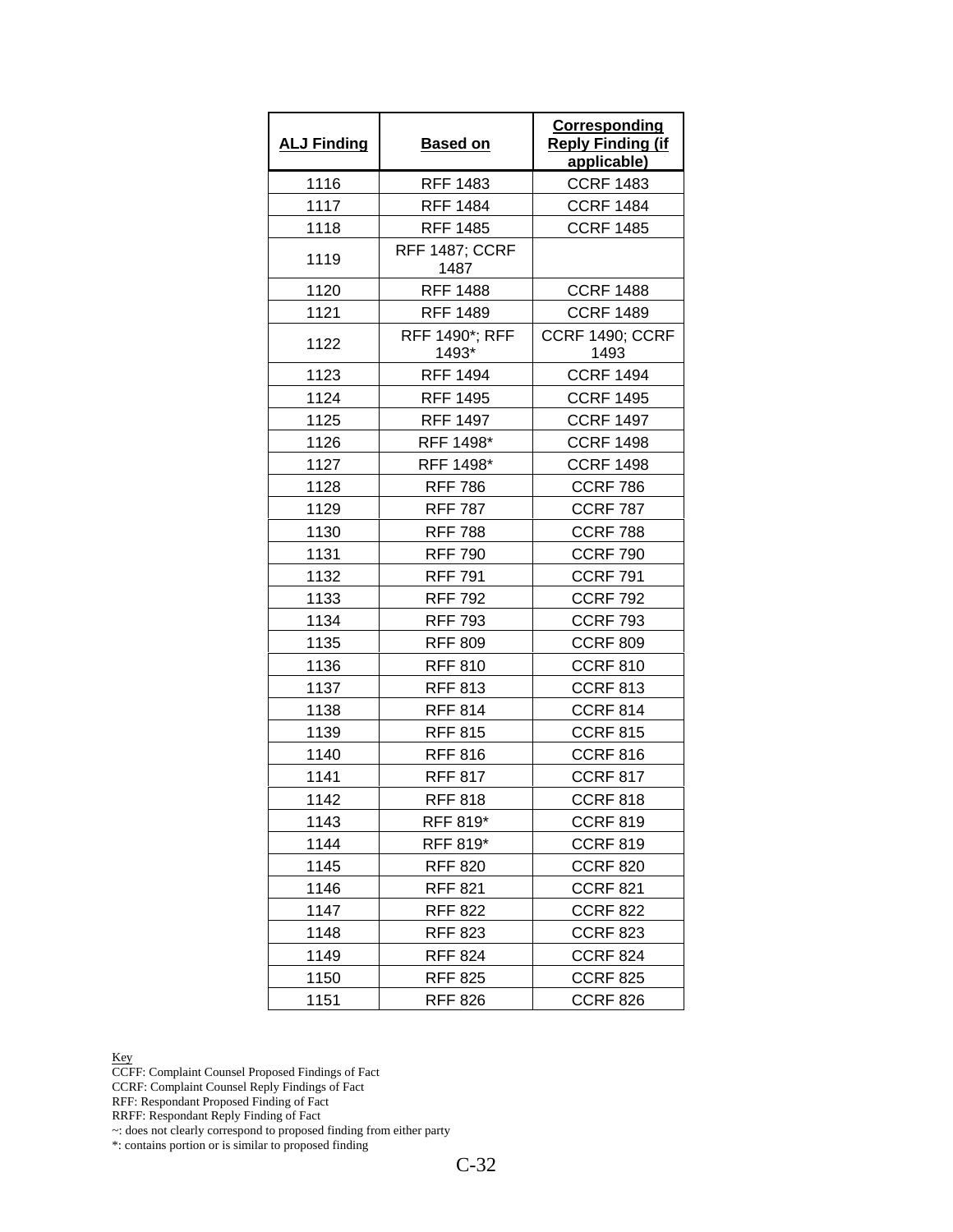| <b>ALJ Finding</b> | <b>Based on</b> | Corresponding<br><b>Reply Finding (if</b><br>applicable) |
|--------------------|-----------------|----------------------------------------------------------|
| 1152               | <b>RFF 827</b>  | <b>CCRF 827</b>                                          |
| 1153               | <b>RFF 828</b>  | <b>CCRF 828</b>                                          |
| 1154               | <b>RFF 829</b>  | <b>CCRF 829</b>                                          |
| 1155               | <b>RFF 830</b>  | <b>CCRF 830</b>                                          |
| 1156               | <b>RFF 831</b>  | <b>CCRF 831</b>                                          |
| 1157               | <b>RFF 832</b>  | <b>CCRF 832</b>                                          |
| 1158               | <b>RFF 833</b>  | <b>CCRF 833</b>                                          |
| 1159               | <b>RFF 834</b>  | <b>CCRF 834</b>                                          |
| 1160               | <b>RFF 835</b>  | <b>CCRF 835</b>                                          |
| 1161               | <b>RFF 836</b>  | <b>CCRF 836</b>                                          |
| 1162               | <b>RFF 837</b>  | <b>CCRF 837</b>                                          |
| 1163               | <b>RFF 838</b>  | <b>CCRF 838</b>                                          |
| 1164               | <b>RFF 839</b>  | <b>CCRF 839</b>                                          |
| 1165               | <b>RFF 840</b>  | <b>CCRF 840</b>                                          |
| 1166               | <b>RFF 843</b>  | <b>CCRF 843</b>                                          |
| 1167               | <b>RFF 844</b>  | <b>CCRF 844</b>                                          |
| 1168               | <b>RFF 845</b>  | <b>CCRF 845</b>                                          |
| 1169               | <b>RFF 846</b>  | <b>CCRF 846</b>                                          |
| 1170               | <b>RFF 847</b>  | <b>CCRF 847</b>                                          |
| 1171               | <b>RFF 848</b>  | <b>CCRF 848</b>                                          |
| 1172               | <b>RFF 850</b>  | <b>CCRF 850</b>                                          |
| 1173               | <b>RFF 851</b>  | <b>CCRF 851</b>                                          |
| 1174               | <b>RFF 852</b>  | <b>CCRF 852</b>                                          |
| 1175               | <b>RFF 853</b>  | <b>CCRF 853</b>                                          |
| 1176               | <b>RFF 854</b>  | <b>CCRF 854</b>                                          |
| 1177               | <b>RFF 855</b>  | <b>CCRF 855</b>                                          |
| 1178               | <b>RFF 856</b>  | <b>CCRF 856</b>                                          |
| 1179               | <b>RFF 859</b>  | <b>CCRF 859</b>                                          |
| 1180               | <b>RFF 860</b>  | <b>CCRF 860</b>                                          |
| 1181               | <b>RFF 861</b>  | <b>CCRF 861</b>                                          |
| 1182               | <b>RFF 862</b>  | <b>CCRF 862</b>                                          |
| 1183               | <b>RFF 863</b>  | <b>CCRF 863</b>                                          |
| 1184               | <b>RFF 865</b>  | <b>CCRF 865</b>                                          |
| 1185               | <b>RFF 866</b>  | <b>CCRF 866</b>                                          |
| 1186               | <b>RFF 867</b>  | <b>CCRF 867</b>                                          |
| 1187               | <b>RFF 868</b>  | <b>CCRF 868</b>                                          |
| 1188               | <b>RFF 871</b>  | <b>CCRF 871</b>                                          |
| 1189               | <b>RFF 872</b>  | <b>CCRF 872</b>                                          |

CCFF: Complaint Counsel Proposed Findings of Fact

CCRF: Complaint Counsel Reply Findings of Fact

RFF: Respondant Proposed Finding of Fact

RRFF: Respondant Reply Finding of Fact

~: does not clearly correspond to proposed finding from either party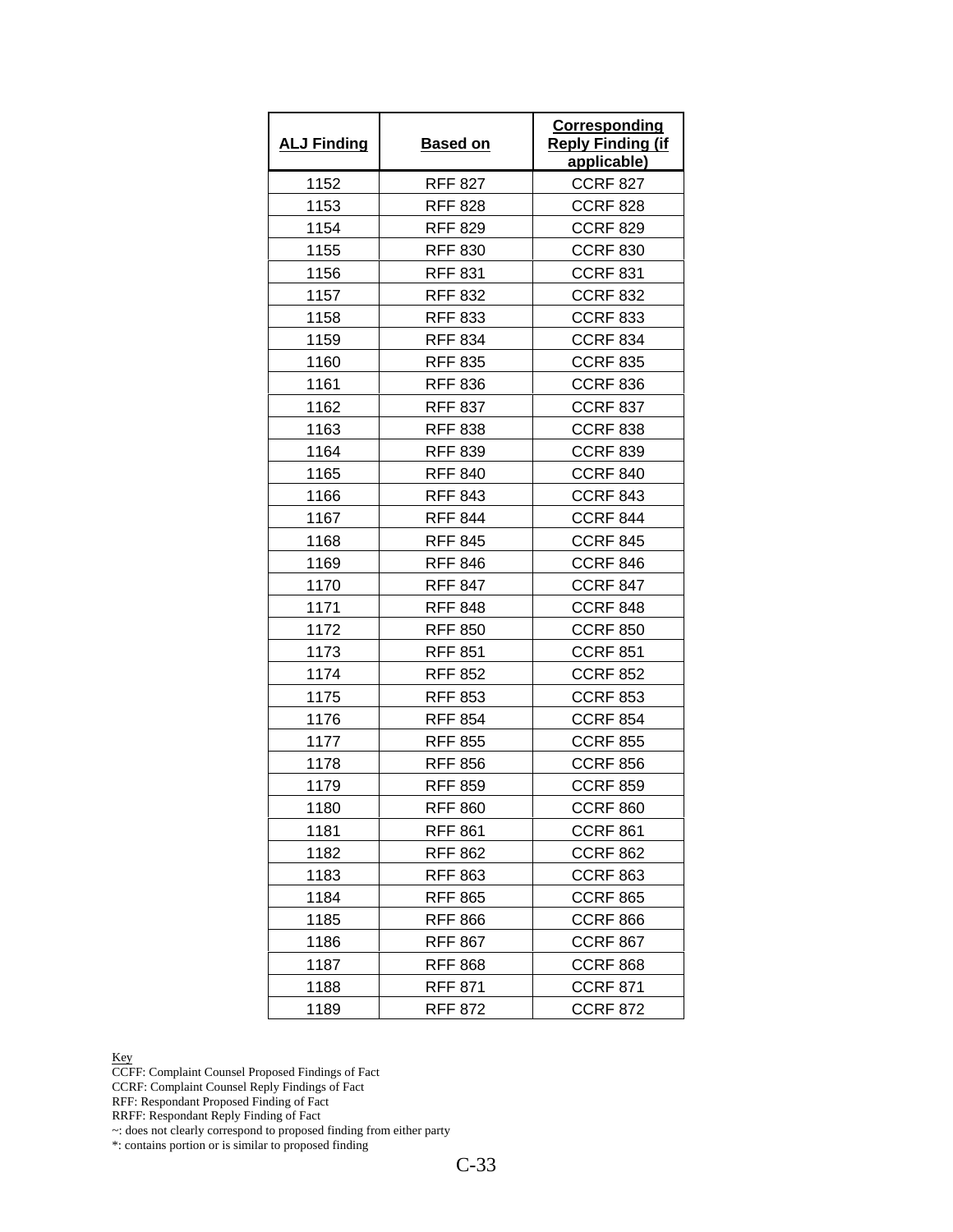| <b>ALJ Finding</b> | <b>Based on</b> | Corresponding<br><b>Reply Finding (if</b><br>applicable) |
|--------------------|-----------------|----------------------------------------------------------|
| 1190               | <b>RFF 873</b>  | <b>CCRF 873</b>                                          |
| 1191               | <b>RFF 874</b>  | <b>CCRF 874</b>                                          |
| 1192               | <b>RFF 875</b>  | <b>CCRF 875</b>                                          |
| 1193               | <b>RFF 876</b>  | <b>CCRF 876</b>                                          |
| 1194               | <b>RFF 877</b>  | <b>CCRF 877</b>                                          |
| 1195               | <b>RFF 878</b>  | <b>CCRF 878</b>                                          |
| 1196               | <b>RFF 879</b>  | <b>CCRF 879</b>                                          |
| 1197               | <b>RFF 880</b>  | <b>CCRF 880</b>                                          |
| 1198               | <b>RFF 881</b>  | <b>CCRF 881</b>                                          |
| 1199               | <b>RFF 882</b>  | <b>CCRF 882</b>                                          |
| 1200               | <b>RFF 883</b>  | <b>CCRF 883</b>                                          |
| 1201               | <b>RFF 884</b>  | <b>CCRF 884</b>                                          |
| 1202               | <b>RFF 887</b>  | <b>CCRF 887</b>                                          |
| 1203               | <b>RFF 889</b>  | <b>CCRF 889</b>                                          |
| 1204               | <b>RFF 890</b>  | <b>CCRF 890</b>                                          |
| 1205               | <b>RFF 891</b>  | <b>CCRF 891</b>                                          |
| 1206               | <b>RFF 892</b>  | <b>CCRF 892</b>                                          |
| 1207               | <b>RFF 895</b>  | <b>CCRF 895</b>                                          |
| 1208               | <b>RFF 896</b>  | <b>CCRF 896</b>                                          |
| 1209               | <b>RFF 897</b>  | <b>CCRF 897</b>                                          |
| 1210               | <b>RFF 898</b>  | <b>CCRF 898</b>                                          |
| 1211               | <b>RFF 899</b>  | <b>CCRF 899</b>                                          |
| 1212               | <b>RFF 900</b>  | <b>CCRF 900</b>                                          |
| 1213               | <b>RFF 901</b>  | <b>CCRF 901</b>                                          |
| 1214               | <b>RFF 902</b>  | <b>CCRF 902</b>                                          |
| 1215               | <b>RFF 903</b>  | <b>CCRF 903</b>                                          |
| 1216               | <b>RFF 904</b>  | <b>CCRF 904</b>                                          |
| 1217               | <b>RFF 907</b>  | <b>CCRF 907</b>                                          |
| 1218               | <b>RFF 908</b>  | <b>CCRF 908</b>                                          |
| 1219               | <b>RFF 909</b>  | <b>CCRF 909</b>                                          |
| 1220               | <b>RFF 910</b>  | <b>CCRF 910</b>                                          |
| 1221               | <b>RFF 911</b>  | <b>CCRF 911</b>                                          |
| 1222               | <b>RFF 912</b>  | <b>CCRF 912</b>                                          |
| 1223               | <b>RFF 913</b>  | <b>CCRF 913</b>                                          |
| 1224               | <b>RFF 914</b>  | <b>CCRF 914</b>                                          |
| 1225               | <b>RFF 916</b>  | <b>CCRF 916</b>                                          |
| 1226               | <b>RFF 917</b>  | <b>CCRF 917</b>                                          |
| 1227               | <b>RFF 918</b>  | <b>CCRF 918</b>                                          |

CCFF: Complaint Counsel Proposed Findings of Fact

CCRF: Complaint Counsel Reply Findings of Fact

RFF: Respondant Proposed Finding of Fact

RRFF: Respondant Reply Finding of Fact

~: does not clearly correspond to proposed finding from either party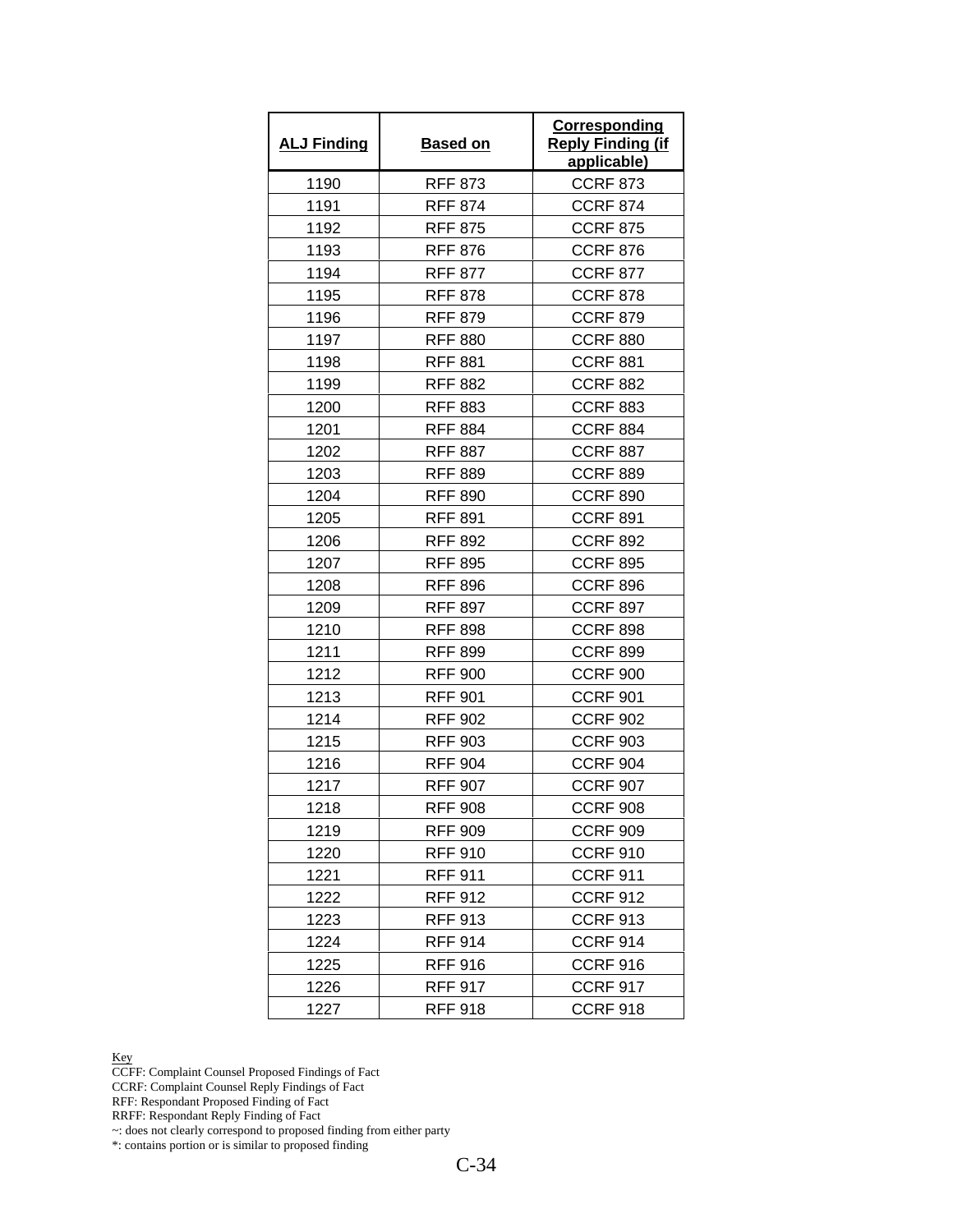| <b>ALJ Finding</b> | <b>Based on</b> | Corresponding<br><b>Reply Finding (if</b><br>applicable) |
|--------------------|-----------------|----------------------------------------------------------|
| 1228               | <b>RFF 919</b>  | <b>CCRF 919</b>                                          |
| 1229               | <b>RFF 920</b>  | <b>CCRF 920</b>                                          |
| 1230               | <b>RFF 921</b>  | <b>CCRF 921</b>                                          |
| 1231               | <b>RFF 922</b>  | <b>CCRF 922</b>                                          |
| 1232               | <b>RFF 925</b>  | <b>CCRF 925</b>                                          |
| 1233               | <b>RFF 926</b>  | <b>CCRF 926</b>                                          |
| 1234               | <b>RFF 928</b>  | <b>CCRF 928</b>                                          |
| 1235               | <b>RFF 929</b>  | <b>CCRF 929</b>                                          |
| 1236               | <b>RFF 930</b>  | <b>CCRF 930</b>                                          |
| 1237               | <b>RFF 931</b>  | <b>CCRF 931</b>                                          |
| 1238               | <b>RFF 932</b>  | <b>CCRF 932</b>                                          |
| 1239               | <b>RFF 933</b>  | <b>CCRF 933</b>                                          |
| 1240               | <b>RFF 936</b>  | <b>CCRF 936</b>                                          |
| 1241               | <b>RFF 937</b>  | <b>CCRF 937</b>                                          |
| 1242               | <b>RFF 938</b>  | <b>CCRF 937</b>                                          |
| 1243               | <b>RFF 940</b>  | <b>CCRF 940</b>                                          |
| 1244               | <b>RFF 941</b>  | <b>CCRF 941</b>                                          |
| 1245               | <b>RFF 942</b>  | <b>CCRF 942</b>                                          |
| 1246               | <b>RFF 943</b>  | <b>CCRF 943</b>                                          |
| 1247               | <b>RFF 946</b>  | <b>CCRF 946</b>                                          |
| 1248               | <b>RFF 947</b>  | <b>CCRF 947</b>                                          |
| 1249               | <b>RFF 950</b>  | <b>CCRF 950</b>                                          |
| 1250               | <b>RFF 951</b>  | <b>CCRF 951</b>                                          |
| 1251               | <b>RFF 952</b>  | <b>CCRF 952</b>                                          |
| 1252               | <b>RFF 953</b>  | <b>CCRF 953</b>                                          |
| 1253               | <b>RFF 954</b>  | <b>CCRF 954</b>                                          |
| 1254               | <b>RFF 955</b>  | <b>CCRF 955</b>                                          |
| 1255               | <b>RFF 956</b>  | <b>CCRF 956</b>                                          |
| 1256               | <b>RFF 957</b>  | <b>CCRF 957</b>                                          |
| 1257               | <b>RFF 958</b>  | <b>CCRF 958</b>                                          |
| 1258               | <b>RFF 962</b>  | <b>CCRF 962</b>                                          |
| 1259               | <b>RFF 963</b>  | <b>CCRF 963</b>                                          |
| 1260               | <b>RFF 969</b>  | <b>CCRF 969</b>                                          |
| 1261               | <b>RFF 970</b>  | <b>CCRF 970</b>                                          |
| 1262               | <b>RFF 971</b>  | <b>CCRF 971</b>                                          |
| 1263               | <b>RFF 972</b>  | <b>CCRF 972</b>                                          |
| 1264               | <b>RFF 973</b>  | <b>CCRF 973</b>                                          |
| 1265               | <b>RFF 974</b>  | <b>CCRF 974</b>                                          |

CCFF: Complaint Counsel Proposed Findings of Fact

CCRF: Complaint Counsel Reply Findings of Fact

RFF: Respondant Proposed Finding of Fact

RRFF: Respondant Reply Finding of Fact

~: does not clearly correspond to proposed finding from either party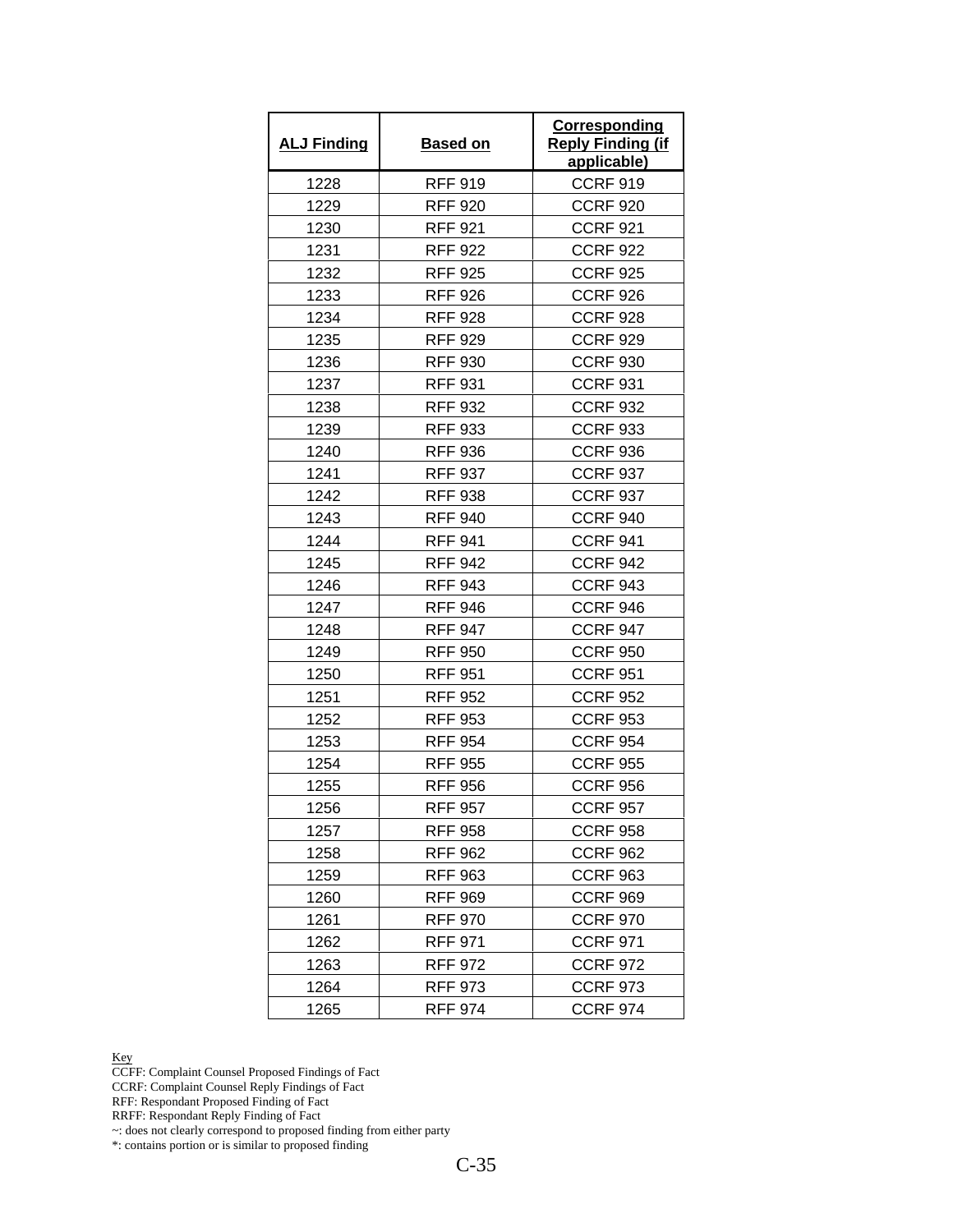| <b>ALJ Finding</b> | <b>Based on</b> | Corresponding<br><b>Reply Finding (if</b><br>applicable) |
|--------------------|-----------------|----------------------------------------------------------|
| 1266               | <b>RFF 975</b>  | <b>CCRF 975</b>                                          |
| 1267               | <b>RFF 976</b>  | <b>CCRF 976</b>                                          |
| 1268               | <b>RFF 977</b>  | <b>CCRF 977</b>                                          |
| 1269               | <b>RFF 978</b>  | <b>CCRF 978</b>                                          |
| 1270               | <b>RFF 979</b>  | <b>CCRF 979</b>                                          |
| 1271               | <b>RFF 980</b>  | <b>CCRF 980</b>                                          |
| 1272               | <b>RFF 981</b>  | <b>CCRF 981</b>                                          |
| 1273               | <b>RFF 982</b>  | <b>CCRF 982</b>                                          |
| 1274               | <b>RFF 983</b>  | <b>CCRF 983</b>                                          |
| 1275               | <b>RFF 984</b>  | <b>CCRF 984</b>                                          |
| 1276               | <b>RFF 985</b>  | <b>CCRF 985</b>                                          |
| 1277               | <b>RFF 986</b>  | <b>CCRF 986</b>                                          |
| 1278               | <b>RFF 987</b>  | <b>CCRF 987</b>                                          |
| 1279               | <b>RFF 988</b>  | <b>CCRF 988</b>                                          |
| 1280               | <b>RFF 990</b>  | <b>CCRF 990</b>                                          |
| 1281               | <b>RFF 991</b>  | <b>CCRF 991</b>                                          |
| 1282               | <b>RFF 994</b>  | <b>CCRF 994</b>                                          |
| 1283               | <b>RFF 995</b>  | <b>CCRF 995</b>                                          |
| 1284               | <b>RFF 996</b>  | <b>CCRF 996</b>                                          |
| 1285               | <b>RFF 997</b>  | <b>CCRF 997</b>                                          |
| 1286               | <b>RFF 1000</b> | <b>CCRF 1000</b>                                         |
| 1287               | <b>RFF 1002</b> | <b>CCRF 1002</b>                                         |
| 1288               | <b>RFF 1003</b> | <b>CCRF 1003</b>                                         |
| 1289               | <b>RFF 1004</b> | <b>CCRF 1004</b>                                         |
| 1290               | <b>RFF 1005</b> | <b>CCRF 1005</b>                                         |
| 1291               | <b>RFF 1006</b> | <b>CCRF 1006</b>                                         |
| 1292               | <b>RFF 1007</b> | <b>CCRF 1007</b>                                         |
| 1293               | <b>RFF 1010</b> | <b>CCRF 1010</b>                                         |
| 1294               | RFF 1011*       | <b>CCRF 1011</b>                                         |
| 1295               | RFF 1011*       | <b>CCRF 1011</b>                                         |
| 1296               | RFF 1012*       | <b>CCRF 1012</b>                                         |
| 1297               | RFF 1012*       | <b>CCRF 1012</b>                                         |
| 1298               | RFF 1013        | <b>CCRF 1013</b>                                         |
| 1299               | <b>RFF 1014</b> | <b>CCRF 1014</b>                                         |
| 1300               | RFF 1015        | <b>CCRF 1015</b>                                         |
| 1301               | <b>RFF 1017</b> | <b>CCRF 1017</b>                                         |
| 1302               | RFF 1018        | <b>CCRF 1018</b>                                         |
| 1303               | <b>RFF 1019</b> | <b>CCRF 1019</b>                                         |

CCFF: Complaint Counsel Proposed Findings of Fact

CCRF: Complaint Counsel Reply Findings of Fact

RFF: Respondant Proposed Finding of Fact

RRFF: Respondant Reply Finding of Fact

~: does not clearly correspond to proposed finding from either party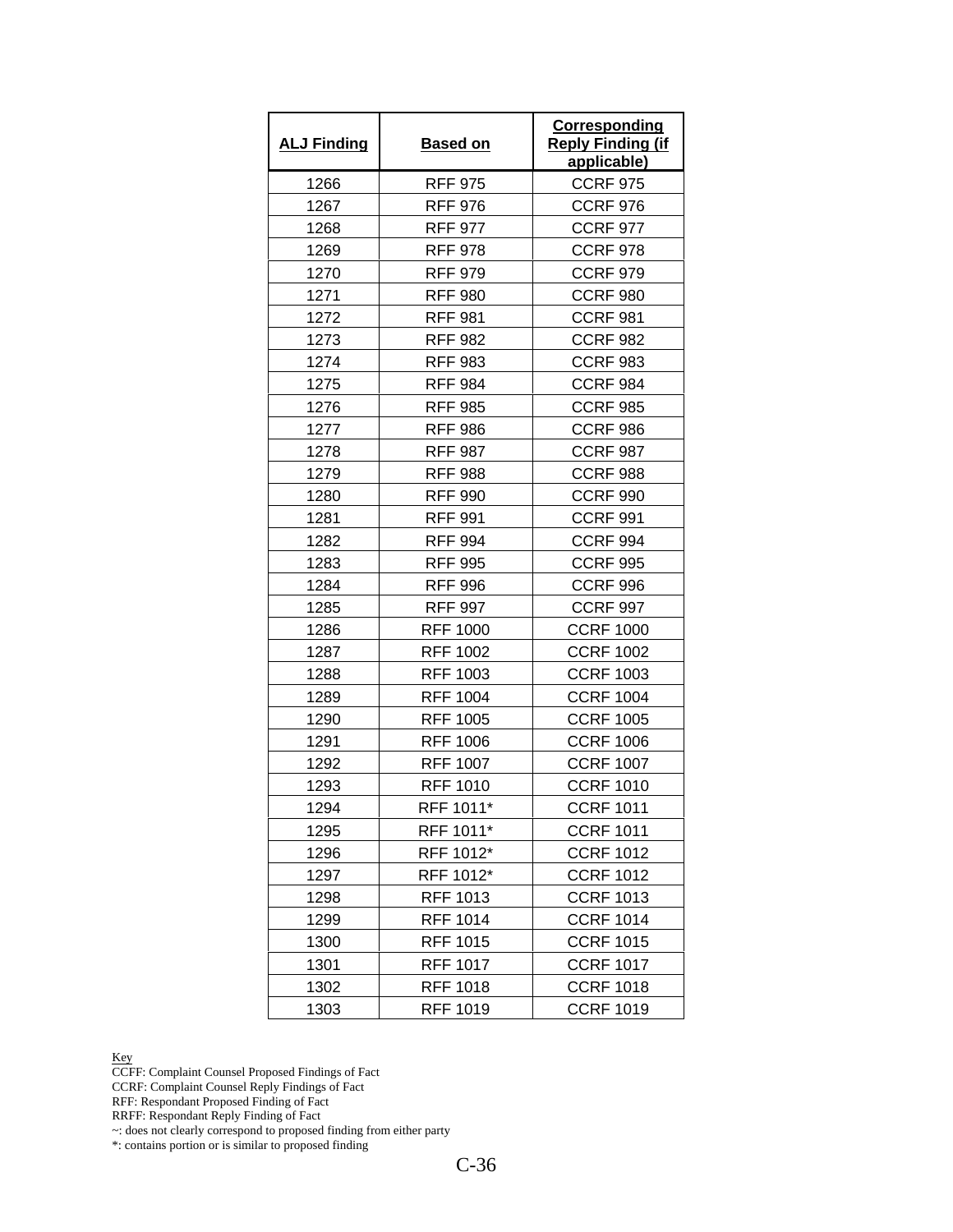| <b>ALJ Finding</b> | <b>Based on</b> | Corresponding<br><b>Reply Finding (if</b><br>applicable) |
|--------------------|-----------------|----------------------------------------------------------|
| 1304               | <b>RFF 1020</b> | <b>CCRF 1020</b>                                         |
| 1305               | <b>RFF 1021</b> | <b>CCRF 1021</b>                                         |
| 1306               | <b>RFF 1022</b> | <b>CCRF 1022</b>                                         |
| 1307               | <b>RFF 1025</b> | <b>CCRF 1025</b>                                         |
| 1308               | <b>RFF 1026</b> | <b>CCRF 1026</b>                                         |
| 1309               | <b>RFF 1027</b> | <b>CCRF 1027</b>                                         |
| 1310               | <b>RFF 1028</b> | <b>CCRF 1028</b>                                         |
| 1311               | <b>RFF 1029</b> | <b>CCRF 1029</b>                                         |
| 1312               | <b>RFF 1030</b> | <b>CCRF 1030</b>                                         |
| 1313               | <b>RFF 1031</b> | <b>CCRF 1031</b>                                         |
| 1314               | <b>RFF 1032</b> | <b>CCRF 1032</b>                                         |
| 1315               | RFF 1033        | <b>CCRF 1033</b>                                         |
| 1316               | <b>RFF 1034</b> | <b>CCRF 1034</b>                                         |
| 1317               | <b>RFF 1035</b> | <b>CCRF 1035</b>                                         |
| 1318               | <b>RFF 1038</b> | <b>CCRF 1038</b>                                         |
| 1319               | <b>RFF 1039</b> | <b>CCRF 1039</b>                                         |
| 1320               | RFF 1040        | <b>CCRF 1040</b>                                         |
| 1321               | <b>RFF 1041</b> | <b>CCRF 1041</b>                                         |
| 1322               | <b>RFF 1042</b> | <b>CCRF 1042</b>                                         |
| 1323               | <b>RFF 1045</b> | <b>CCRF 1045</b>                                         |
| 1324               | <b>RFF 1046</b> | <b>CCRF 1046</b>                                         |
| 1325               | <b>RFF 1047</b> | <b>CCRF 1047</b>                                         |
| 1326               | <b>RFF 1048</b> | <b>CCRF 1048</b>                                         |
| 1327               | <b>RFF 1049</b> | <b>CCRF 1049</b>                                         |
| 1328               | <b>RFF 1050</b> | <b>CCRF 1050</b>                                         |
| 1329               | <b>RFF 1051</b> | <b>CCRF 1051</b>                                         |
| 1330               | <b>RFF 1052</b> | <b>CCRF 1052</b>                                         |
| 1331               | <b>RFF 1054</b> | <b>CCRF 1054</b>                                         |
| 1332               | <b>RFF 1055</b> | <b>CCRF 1055</b>                                         |
| 1333               | RFF 1056        | <b>CCRF 1056</b>                                         |
| 1334               | <b>RFF 1057</b> | <b>CCRF 1057</b>                                         |
| 1335               | <b>RFF 1058</b> | <b>CCRF 1058</b>                                         |
| 1336               | <b>RFF 1060</b> | <b>CCRF 1060</b>                                         |
| 1337               | RFF 1062        | <b>CCRF 1062</b>                                         |
| 1338               | RFF 1063        | <b>CCRF 1063</b>                                         |
| 1339               | <b>RFF 1064</b> | <b>CCRF 1064</b>                                         |
| 1340               | <b>RFF 1065</b> | <b>CCRF 1065</b>                                         |
| 1341               | <b>RFF 1066</b> | <b>CCRF 1066</b>                                         |

CCFF: Complaint Counsel Proposed Findings of Fact

CCRF: Complaint Counsel Reply Findings of Fact

RFF: Respondant Proposed Finding of Fact

RRFF: Respondant Reply Finding of Fact

~: does not clearly correspond to proposed finding from either party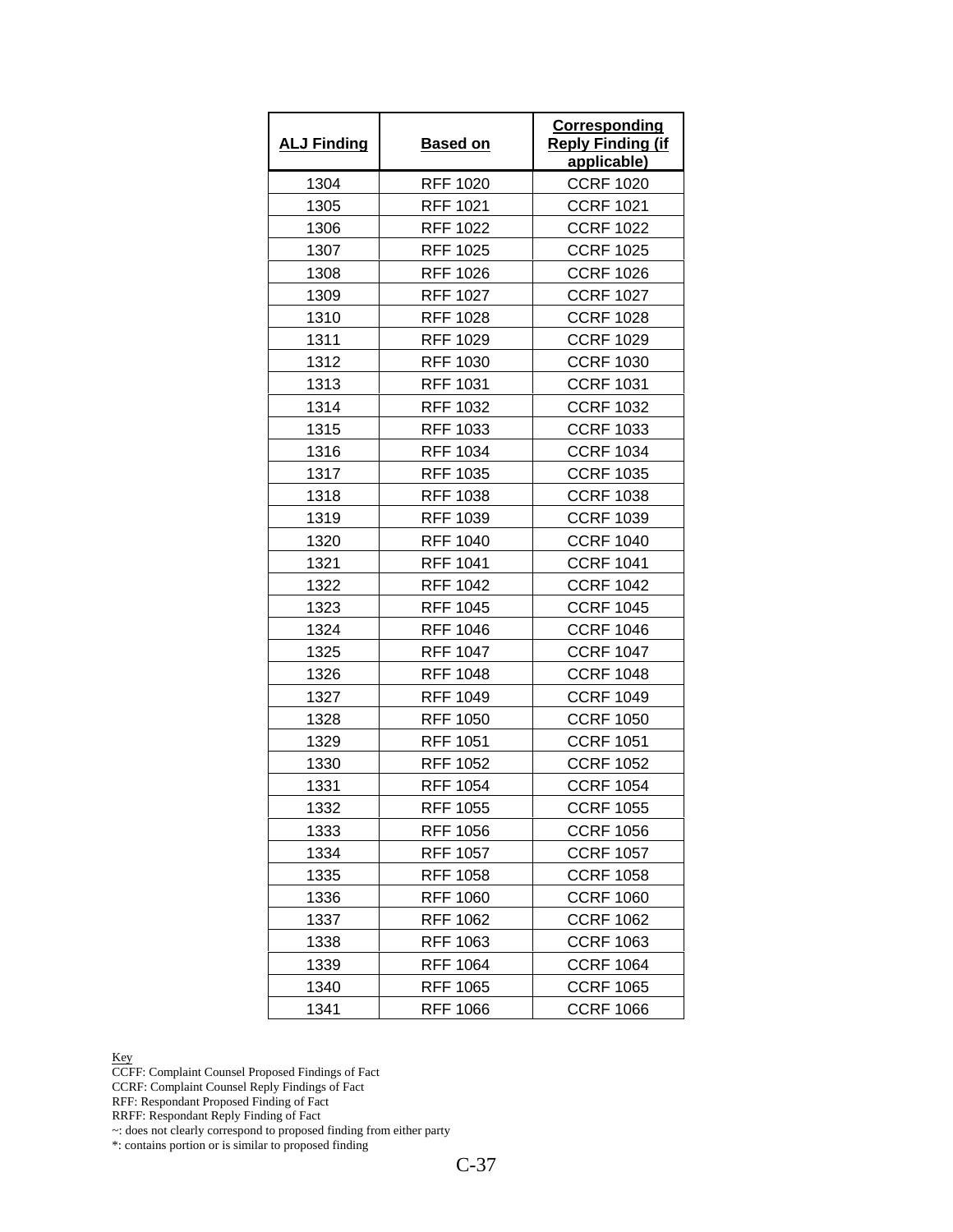| <b>ALJ Finding</b> | <b>Based on</b> | <b>Corresponding</b><br><b>Reply Finding (if</b><br>applicable) |
|--------------------|-----------------|-----------------------------------------------------------------|
| 1342               | <b>RFF 1067</b> | <b>CCRF 1067</b>                                                |
| 1343               | <b>RFF 1070</b> | <b>CCRF 1070</b>                                                |
| 1344               | <b>RFF 1071</b> | <b>CCRF 1071</b>                                                |
| 1345               | <b>RFF 1073</b> | <b>CCRF 1073</b>                                                |
| 1346               | <b>RFF 1074</b> | <b>CCRF 1074</b>                                                |
| 1347               | <b>RFF 1075</b> | <b>CCRF 1075</b>                                                |
| 1348               | <b>RFF 1076</b> | <b>CCRF 1076</b>                                                |
| 1349               | <b>RFF 1077</b> | <b>CCRF 1077</b>                                                |
| 1350               | <b>RFF 1078</b> | <b>CCRF 1078</b>                                                |
| 1351               | <b>RFF 1079</b> | <b>CCRF 1079</b>                                                |
| 1352               | <b>RFF 1080</b> | <b>CCRF 1080</b>                                                |
| 1353               | <b>RFF 1081</b> | <b>CCRF 1081</b>                                                |
| 1354               | <b>RFF 1082</b> | <b>CCRF 1082</b>                                                |
| 1355               | <b>RFF 1083</b> | <b>CCRF 1083</b>                                                |
| 1356               | <b>RFF 1084</b> | <b>CCRF 1084</b>                                                |
| 1357               | <b>RFF 1085</b> | <b>CCRF 1085</b>                                                |
| 1358               | <b>RFF 1086</b> | <b>CCRF 1086</b>                                                |
| 1359               | <b>RFF 1089</b> | <b>CCRF 1089</b>                                                |
| 1360               | <b>RFF 1090</b> | <b>CCRF 1090</b>                                                |
| 1361               | <b>RFF 1091</b> | <b>CCRF 1091</b>                                                |
| 1362               | <b>RFF 1094</b> | <b>CCRF 1094</b>                                                |
| 1363               | <b>RFF 1095</b> | <b>CCRF 1095</b>                                                |
| 1364               | <b>RFF 1096</b> | <b>CCRF 1096</b>                                                |
| 1365               | <b>RFF 1098</b> | <b>CCRF 1098</b>                                                |
| 1366               | <b>RFF 1099</b> | <b>CCRF 1099</b>                                                |
| 1367               | <b>RFF 1100</b> | <b>CCRF 1100</b>                                                |
| 1368               | <b>RFF 1101</b> | <b>CCRF 1101</b>                                                |
| 1369               | <b>RFF 1102</b> | <b>CCRF 1102</b>                                                |
| 1370               | <b>RFF 1103</b> | <b>CCRF 1103</b>                                                |
| 1371               | RFF 1106        | <b>CCRF 1106</b>                                                |
| 1372               | <b>RFF 1107</b> | <b>CCRF 1107</b>                                                |
| 1373               | <b>RFF 1108</b> | <b>CCRF 1108</b>                                                |
| 1374               | RFF 1109        | <b>CCRF 1109</b>                                                |
| 1375               | <b>RFF 1110</b> | <b>CCRF 1110</b>                                                |
| 1376               | RFF 1111*       | <b>CCRF 1111</b>                                                |
| 1377               | RFF 1111*       | <b>CCRF 1111</b>                                                |
| 1378               | RFF 1112        | <b>CCRF 1112</b>                                                |
| 1379               | <b>RFF 1113</b> | <b>CCRF 1113</b>                                                |

CCFF: Complaint Counsel Proposed Findings of Fact

CCRF: Complaint Counsel Reply Findings of Fact

RFF: Respondant Proposed Finding of Fact

RRFF: Respondant Reply Finding of Fact

~: does not clearly correspond to proposed finding from either party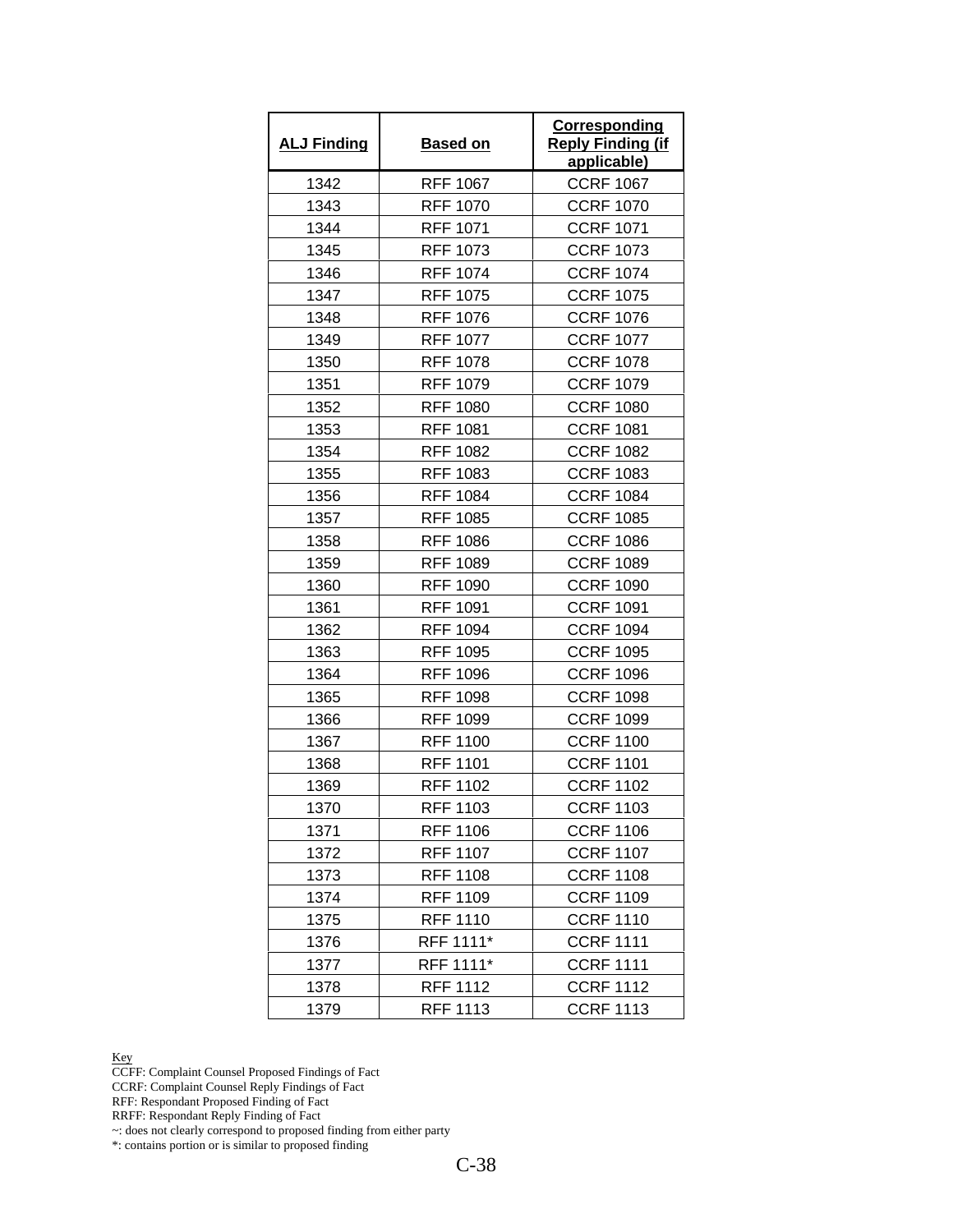| <b>ALJ Finding</b> | <b>Based on</b>  | Corresponding<br><b>Reply Finding (if</b><br>applicable) |
|--------------------|------------------|----------------------------------------------------------|
| 1380               | <b>RFF 1114</b>  | <b>CCRF 1114</b>                                         |
| 1381               | <b>RFF 1115</b>  | <b>CCRF 1115</b>                                         |
| 1382               | <b>RFF 1118</b>  | <b>CCRF 1118</b>                                         |
| 1383               | <b>RFF 1119</b>  | <b>CCRF 1119</b>                                         |
| 1384               | <b>RFF 1120</b>  | <b>CCRF 1120</b>                                         |
| 1385               | <b>CCFF 2411</b> | <b>RRFF 2411</b>                                         |
| 1386               | <b>RRFF 2411</b> |                                                          |
| 1387               | <b>RRFF 2411</b> |                                                          |
| 1388               | <b>RFF 1125</b>  | <b>CCRF 1125</b>                                         |
| 1389               | <b>RFF 1126</b>  | <b>CCRF 1126</b>                                         |
| 1390               | <b>RFF 1127</b>  | <b>CCRF 1127</b>                                         |
| 1391               | <b>RFF 1128</b>  | <b>CCRF 1128</b>                                         |
| 1392               | <b>RFF 1129</b>  | <b>CCRF 1129</b>                                         |
| 1393               | <b>RFF 1130</b>  | <b>CCRF 1130</b>                                         |
| 1394               | <b>RFF 1131</b>  | <b>CCRF 1131</b>                                         |
| 1395               | <b>RFF 1132</b>  | <b>CCRF 1132</b>                                         |
| 1396               | <b>RFF 1133</b>  | <b>CCRF 1133</b>                                         |
| 1397               | <b>RFF 1134</b>  | <b>CCRF 1134</b>                                         |
| 1398               | <b>RFF 1135</b>  | <b>CCRF 1135</b>                                         |
| 1399               | RFF 1136         | <b>CCRF 1136</b>                                         |
| 1400               | <b>RFF 1137</b>  | <b>CCRF 1137</b>                                         |
| 1401               | RFF 1138*        | <b>CCRF 1138</b>                                         |
| 1402               | <b>RFF 1139</b>  | <b>CCRF 1139</b>                                         |
| 1403               | RFF 1148-1149    | <b>CCRF 1148-49</b>                                      |
| 1404               | <b>RFF 1150</b>  | <b>CCRF 1150</b>                                         |
| 1405               | <b>RFF 1151</b>  | <b>CCRF 1151</b>                                         |
| 1406               | <b>RFF 1152</b>  | <b>CCRF 1152</b>                                         |
| 1407               | <b>RFF 1153</b>  | <b>CCRF 1153</b>                                         |
| 1408               | <b>RFF 1154</b>  | <b>CCRF 1154</b>                                         |
| 1409               | <b>RFF 1155</b>  | <b>CCRF 1155</b>                                         |
| 1410               | <b>RFF 1156</b>  | <b>CCRF 1156</b>                                         |
| 1411               | RFF 1157*        | <b>CCRF 1157</b>                                         |
| 1412               | RFF 1157*        | <b>CCRF 1157</b>                                         |
| 1413               | <b>RFF 1158</b>  | <b>CCRF 1158</b>                                         |
| 1414               | RFF 1159*        | <b>CCRF 1159</b>                                         |
| 1415               | RFF 1159*        | <b>CCRF 1159</b>                                         |
| 1416               | <b>RFF 1160</b>  | <b>CCRF 1160</b>                                         |
| 1417               | <b>RFF 1161</b>  | <b>CCRF 1161</b>                                         |

CCFF: Complaint Counsel Proposed Findings of Fact

CCRF: Complaint Counsel Reply Findings of Fact

RFF: Respondant Proposed Finding of Fact

RRFF: Respondant Reply Finding of Fact

~: does not clearly correspond to proposed finding from either party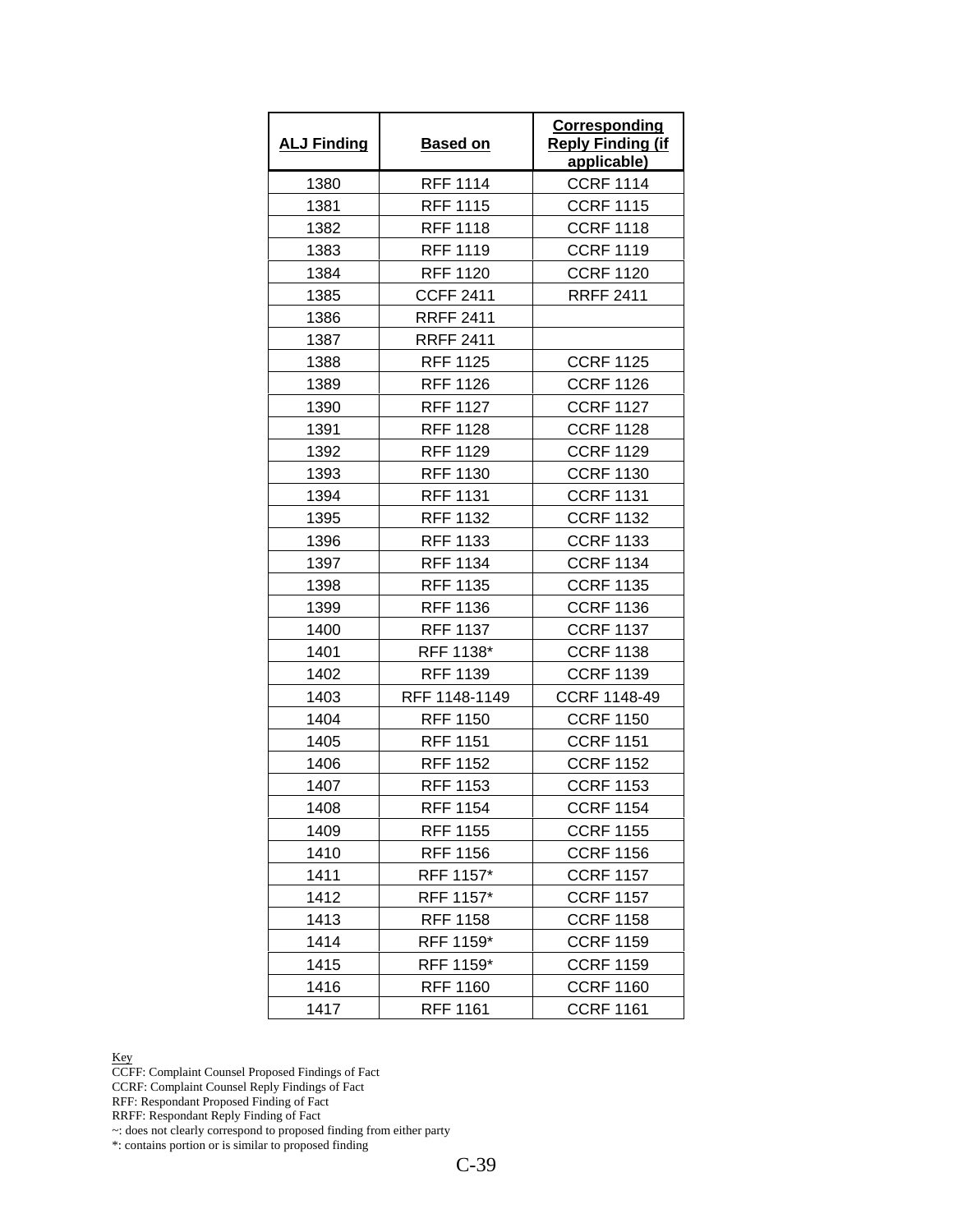| <b>ALJ Finding</b> | <b>Based on</b> | Corresponding<br><b>Reply Finding (if</b><br>applicable) |
|--------------------|-----------------|----------------------------------------------------------|
| 1418               | <b>RFF 1162</b> | <b>CCRF 1162</b>                                         |
| 1419               | <b>RFF 1163</b> | <b>CCRF 1163</b>                                         |
| 1420               | <b>RFF 1165</b> | <b>CCRF 1165</b>                                         |
| 1421               | <b>RFF 1166</b> | <b>CCRF 1166</b>                                         |
| 1422               | <b>RFF 1167</b> | <b>CCRF 1167</b>                                         |
| 1423               | <b>RFF 1168</b> | <b>CCRF 1168</b>                                         |
| 1424               | <b>RFF 1169</b> | <b>CCRF 1169</b>                                         |
| 1425               | <b>RFF 1170</b> | <b>CCRF 1170</b>                                         |
| 1426               | RFF 1172*       | <b>CCRF 1172</b>                                         |
| 1427               | <b>RFF 1173</b> | <b>CCRF 1173</b>                                         |
| 1428               | <b>RFF 1174</b> | <b>CCRF 1174</b>                                         |
| 1429               | <b>RFF 1175</b> | <b>CCRF 1175</b>                                         |
| 1430               | <b>RFF 1176</b> | <b>CCRF 1176</b>                                         |
| 1431               | <b>RFF 1177</b> | <b>CCRF 1177</b>                                         |
| 1432               | <b>RFF 1179</b> | <b>CCRF 1179</b>                                         |
| 1433               | <b>RFF 1180</b> | <b>CCRF 1180</b>                                         |
| 1434               | <b>RFF 1181</b> | <b>CCRF 1181</b>                                         |
| 1435               | <b>RFF 1184</b> | <b>CCRF 1184</b>                                         |
| 1436               | RFF 1186        | <b>CCRF 1186</b>                                         |
| 1437               | <b>RFF 1187</b> | <b>CCRF 1187</b>                                         |
| 1438               | <b>RFF 1188</b> | <b>CCRF 1188</b>                                         |
| 1439               | <b>RFF 1189</b> | <b>CCRF 1189</b>                                         |
| 1440               | <b>RFF 1191</b> | <b>CCRF 1191</b>                                         |
| 1441               | RFF 1192        | <b>CCRF 1192</b>                                         |
| 1442               | <b>RFF 1193</b> | <b>CCRF 1193</b>                                         |
| 1443               | <b>RFF 1194</b> | <b>CCRF 1194</b>                                         |
| 1444               | <b>RFF 1195</b> | <b>CCRF 1195</b>                                         |
| 1445               | <b>RFF 1196</b> | <b>CCRF 1196</b>                                         |
| 1446               | <b>RFF 1197</b> | <b>CCRF 1197</b>                                         |
| 1447               | <b>RFF 1198</b> | <b>CCRF 1198</b>                                         |
| 1448               | <b>RFF 1199</b> | <b>CCRF 1199</b>                                         |
| 1449               | RFF 1200        | <b>CCRF 1200</b>                                         |
| 1450               | <b>RFF 1201</b> | <b>CCRF 1201</b>                                         |
| 1451               | RFF 1203        | <b>CCRF 1203</b>                                         |
| 1452               | RFF 1204        | <b>CCRF 1204</b>                                         |
| 1453               | <b>RFF 1207</b> | <b>CCRF 1207</b>                                         |
| 1454               | <b>RFF 1208</b> | <b>CCRF 1208</b>                                         |
| 1455               | RFF 1213        | <b>CCRF 1213</b>                                         |

CCFF: Complaint Counsel Proposed Findings of Fact

CCRF: Complaint Counsel Reply Findings of Fact

RFF: Respondant Proposed Finding of Fact

RRFF: Respondant Reply Finding of Fact

~: does not clearly correspond to proposed finding from either party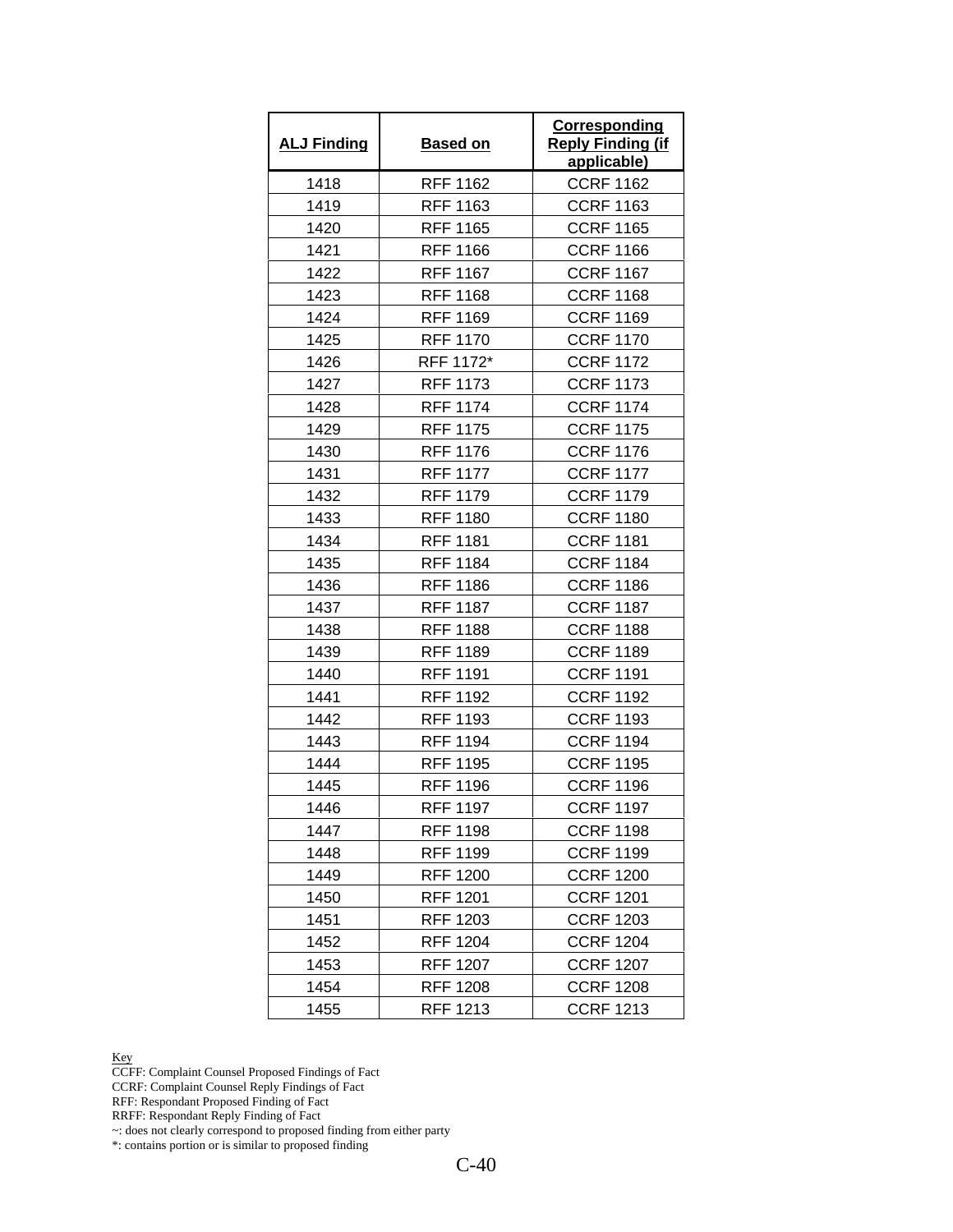| <b>ALJ Finding</b> | <b>Based on</b>  | Corresponding<br><b>Reply Finding (if</b><br>applicable) |
|--------------------|------------------|----------------------------------------------------------|
| 1456               | <b>RFF 1210</b>  | <b>CCRF 1210</b>                                         |
| 1457               | <b>RFF 1211</b>  | <b>CCRF 1211</b>                                         |
| 1458               | <b>RFF 1212</b>  | <b>CCRF 1212</b>                                         |
| 1459               | RFF 1213         | <b>CCRF 1213</b>                                         |
| 1460               | <b>RFF 1214</b>  | <b>CCRF 1214</b>                                         |
| 1461               | <b>RFF 1215</b>  | <b>CCRF 1215</b>                                         |
| 1462               | <b>RFF 1216</b>  | <b>CCRF 1216</b>                                         |
| 1463               | <b>RFF 1217</b>  | <b>CCRF 1217</b>                                         |
| 1464               | RFF 1219*        | <b>CCRF 1219</b>                                         |
| 1465               | RFF 1219*        | <b>CCRF 1219</b>                                         |
| 1466               | <b>RFF 1220</b>  | <b>CCRF 1220</b>                                         |
| 1467               | RFF 1221         | <b>CCRF 1221</b>                                         |
| 1468               | <b>RFF 1223</b>  | <b>CCRF 1223</b>                                         |
| 1469               | <b>RFF 1225</b>  | <b>CCRF 1225</b>                                         |
| 1470               | <b>RFF 1226</b>  | <b>CCRF 1226</b>                                         |
| 1471               | <b>RFF 1227</b>  | <b>CCRF 1227</b>                                         |
| 1472               | <b>RFF 1228</b>  | <b>CCRF 1228</b>                                         |
| 1473               | <b>RFF 1229</b>  | <b>CCRF 1229</b>                                         |
| 1474               | <b>RFF 1230</b>  | <b>CCRF 1230</b>                                         |
| 1475               | <b>RFF 1231</b>  | <b>CCRF 1231</b>                                         |
| 1476               | <b>RFF 1232</b>  | <b>CCRF 1232</b>                                         |
| 1477               | RFF 1233         | <b>CCRF 1233</b>                                         |
| 1478               | <b>RFF 1234</b>  | <b>CCRF 1234</b>                                         |
| 1479               | <b>RFF 1235</b>  | <b>CCRF 1235</b>                                         |
| 1480               | <b>RFF 1238</b>  | <b>CCRF 1238</b>                                         |
| 1481               | <b>RFF 1239</b>  | <b>CCRF 1239</b>                                         |
| 1482               | <b>RFF 1240</b>  | <b>CCRF 1240</b>                                         |
| 1483               | RFF 1243*        | <b>CCRF 1243</b>                                         |
| 1484               | RFF 1243*        | <b>CCRF 1243</b>                                         |
| 1485               | RFF 1244         | <b>CCRF 1244</b>                                         |
| 1486               | <b>RFF 724</b>   | <b>CCRF 724</b>                                          |
| 1487               | <b>RFF 725</b>   | <b>CCRF 725</b>                                          |
| 1488               | <b>RFF 726</b>   | <b>CCRF 726</b>                                          |
| 1489               | <b>RFF 727</b>   | <b>CCRF 727</b>                                          |
| 1490               | <b>RFF 728</b>   | <b>CCRF 728</b>                                          |
| 1491               | <b>RFF 730</b>   | <b>CCRF 730</b>                                          |
| 1492               | <b>CCFF 3230</b> | <b>RRFF 3230</b>                                         |
| 1493               | <b>RFF 740</b>   | <b>CCRF 740</b>                                          |

CCFF: Complaint Counsel Proposed Findings of Fact

CCRF: Complaint Counsel Reply Findings of Fact

RFF: Respondant Proposed Finding of Fact

RRFF: Respondant Reply Finding of Fact

~: does not clearly correspond to proposed finding from either party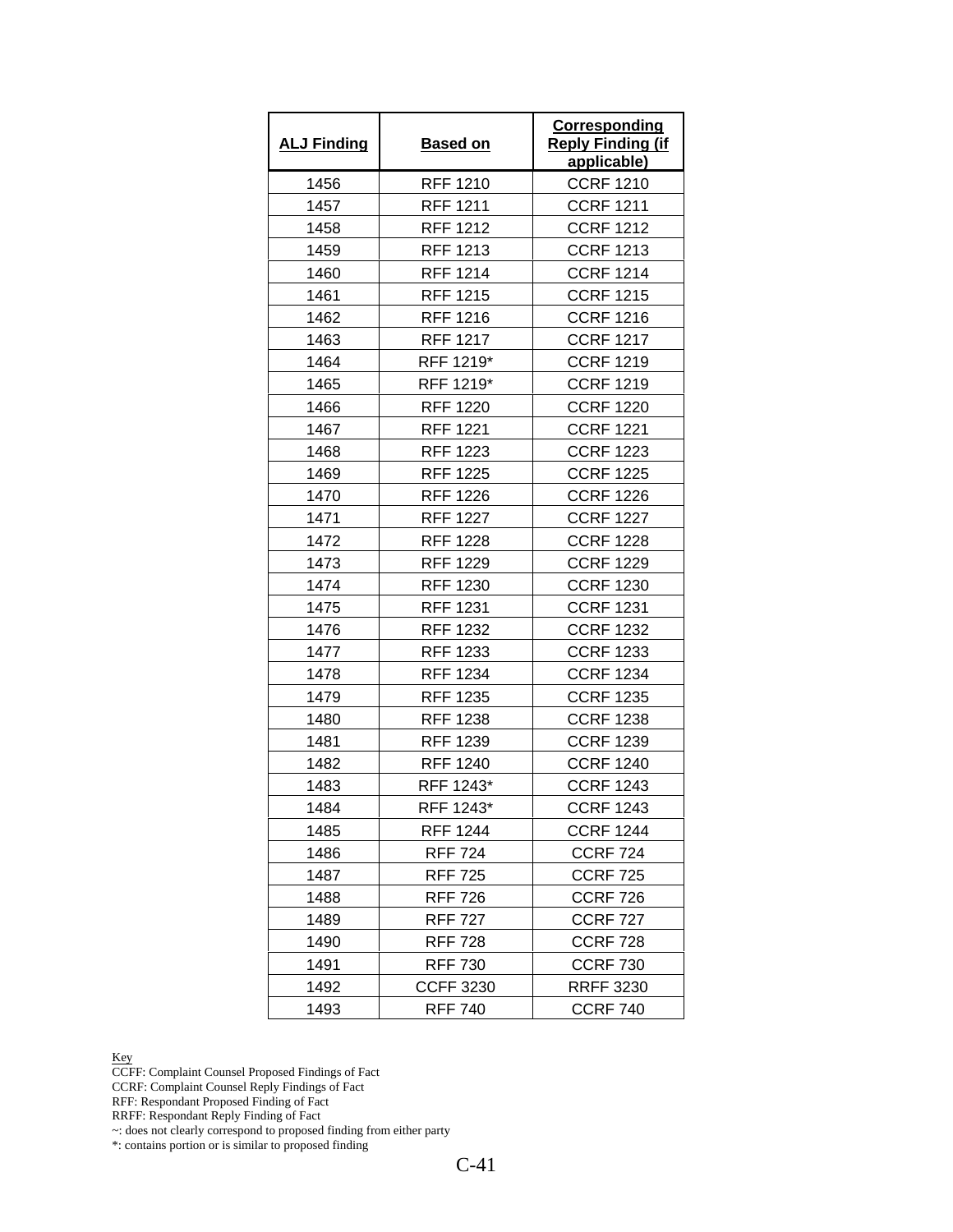| <b>ALJ Finding</b> | <b>Based on</b> | <b>Corresponding</b><br><b>Reply Finding (if</b><br>applicable) |
|--------------------|-----------------|-----------------------------------------------------------------|
| 1494               | <b>RFF 741</b>  | <b>CCRF 741</b>                                                 |
| 1495               | <b>RFF 734</b>  | <b>CCRF 734</b>                                                 |
| 1496               | <b>RFF 735</b>  | <b>CCRF 735</b>                                                 |
| 1497               | <b>RFF 736</b>  | <b>CCRF 736</b>                                                 |
| 1498               | <b>RFF 737</b>  | <b>CCRF 737</b>                                                 |
| 1499               | <b>RFF 738</b>  | <b>CCRF 738</b>                                                 |
| 1500               | <b>RFF 747</b>  | <b>CCRF 747</b>                                                 |
| 1501               | <b>RFF 748</b>  | <b>CCRF 748</b>                                                 |
| 1502               | <b>RFF 742</b>  | <b>CCRF 742</b>                                                 |
| 1503               | <b>RFF 743</b>  | <b>CCRF 743</b>                                                 |
| 1504               | <b>RFF 744</b>  | <b>CCRF 744</b>                                                 |
| 1505               | <b>RFF 749</b>  | <b>CCRF 749</b>                                                 |
| 1506               | <b>RFF 750</b>  | <b>CCRF 750</b>                                                 |
| 1507               | <b>RFF 751</b>  | <b>CCRF 751</b>                                                 |
| 1508               | <b>RFF 752</b>  | <b>CCRF 752</b>                                                 |
| 1509               | <b>RFF 753</b>  | <b>CCRF 753</b>                                                 |
| 1510               | <b>RFF 755</b>  | <b>CCRF 755</b>                                                 |
| 1511               | <b>RFF 756</b>  | <b>CCRF 756</b>                                                 |
| 1512               | <b>RFF 757</b>  | <b>CCRF 757</b>                                                 |
| 1513               | <b>RFF 758</b>  | <b>CCRF 758</b>                                                 |
| 1514               | <b>RFF 759</b>  | <b>CCRF 759</b>                                                 |
| 1515               | <b>RFF 760</b>  | <b>CCRF 760</b>                                                 |
| 1516               | <b>RFF 761</b>  | <b>CCRF 761</b>                                                 |
| 1517               | <b>RFF 762</b>  | <b>CCRF 762</b>                                                 |
| 1518               | <b>RFF 763</b>  | <b>CCRF 763</b>                                                 |
| 1519               |                 |                                                                 |
| 1520               |                 |                                                                 |
| 1521               | RFF 766*        | <b>CCRF 766</b>                                                 |
| 1522               | RFF 766*        | <b>CCRF 766</b>                                                 |
| 1523               | <b>RFF 769</b>  | <b>CCRF 769</b>                                                 |
| 1524               | <b>RFF 770</b>  | <b>CCRF 770</b>                                                 |
| 1525               | <b>RFF 771</b>  | <b>CCRF 771</b>                                                 |
| 1526               | <b>RFF 772</b>  | <b>CCRF 772</b>                                                 |
| 1527               | <b>RFF 773</b>  | <b>CCRF 773</b>                                                 |
| 1528               | <b>RFF 774</b>  | <b>CCRF 774</b>                                                 |
| 1529               | RFF 775         | <b>CCRF 775</b>                                                 |
| 1530               | <b>RFF 776</b>  | <b>CCRF 776</b>                                                 |
| 1531               | <b>RFF 777</b>  | <b>CCRF 777</b>                                                 |

CCFF: Complaint Counsel Proposed Findings of Fact

CCRF: Complaint Counsel Reply Findings of Fact

RFF: Respondant Proposed Finding of Fact

RRFF: Respondant Reply Finding of Fact

~: does not clearly correspond to proposed finding from either party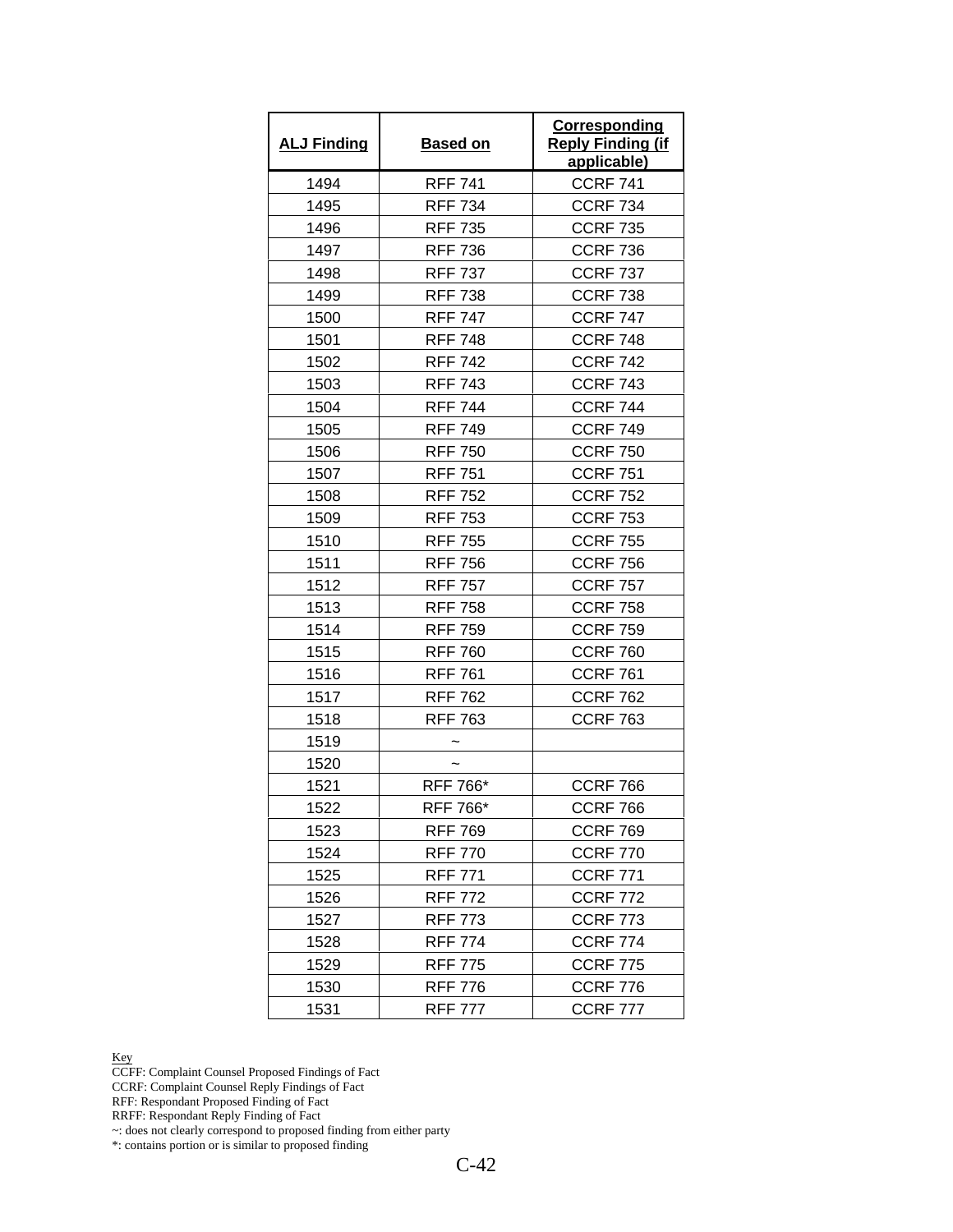| <b>ALJ Finding</b> | <b>Based on</b> | Corresponding<br><b>Reply Finding (if</b><br>applicable) |
|--------------------|-----------------|----------------------------------------------------------|
| 1532               | <b>RFF 778</b>  | <b>CCRF 778</b>                                          |
| 1533               | <b>RFF 779</b>  | <b>CCRF 779</b>                                          |
| 1534               | <b>RFF 780</b>  | <b>CCRF 780</b>                                          |
| 1535               | <b>RFF 781</b>  | <b>CCRF 781</b>                                          |
| 1536               | <b>RFF 1365</b> | <b>CCRF 1365</b>                                         |
| 1537               | <b>RFF 1366</b> | <b>CCRF 1366</b>                                         |
| 1538               | <b>RFF 1367</b> | <b>CCRF 1367</b>                                         |
| 1539               | <b>RFF 1368</b> | <b>CCRF 1368</b>                                         |
| 1540               | <b>RFF 1369</b> | <b>CCRF 1369</b>                                         |
| 1541               | <b>RFF 1370</b> | <b>CCRF 1370</b>                                         |
| 1542               | <b>RFF 1372</b> | <b>CCRF 1372</b>                                         |
| 1543               | <b>RFF 1373</b> | <b>CCRF 1373</b>                                         |
| 1544               | <b>RFF 1374</b> | <b>CCRF 1374</b>                                         |
| 1545               | <b>RFF 1375</b> | <b>CCRF 1375</b>                                         |
| 1546               | RFF 1377*       | <b>CCRF 1377</b>                                         |
| 1547               | RFF 1377*       | <b>CCRF 1377</b>                                         |
| 1548               | <b>RFF 1378</b> | <b>CCRF 1378</b>                                         |
| 1549               | <b>RFF 1379</b> | <b>CCRF 1379</b>                                         |
| 1550               | <b>RFF 1380</b> | <b>CCRF 1380</b>                                         |
| 1551               | <b>RFF 1381</b> | <b>CCRF 1381</b>                                         |
| 1552               | <b>RFF 1382</b> | <b>CCRF 1382</b>                                         |
| 1553               | <b>RFF 1383</b> | <b>CCRF 1383</b>                                         |
| 1554               | <b>RFF 1384</b> | <b>CCRF 1384</b>                                         |
| 1555               | <b>RFF 1385</b> | <b>CCRF 1385</b>                                         |
| 1556               | <b>RFF 1386</b> | <b>CCRF 1386</b>                                         |
| 1557               | <b>RFF 1392</b> | <b>CCRF 1392</b>                                         |
| 1558               | <b>RFF 1393</b> | <b>CCRF 1393</b>                                         |
| 1559               | <b>RFF 1395</b> | <b>CCRF 1395</b>                                         |
| 1560               | <b>RFF 1396</b> | <b>CCRF 1396</b>                                         |
| 1561               | RFF 1398        | <b>CCRF 1398</b>                                         |
| 1562               | RFF 1399        | <b>CCRF 1399</b>                                         |
| 1563               | <b>RFF 1400</b> | <b>CCRF 1400</b>                                         |
| 1564               | <b>RFF 1402</b> | <b>CCRF 1402</b>                                         |
| 1565               | <b>RFF 1403</b> | <b>CCRF 1403</b>                                         |
| 1566               | <b>RFF 1404</b> | <b>CCRF 1404</b>                                         |
| 1567               |                 |                                                          |
| 1568               | <b>RFF 1406</b> | <b>CCRF 1406</b>                                         |
| 1569               | <b>RFF 1407</b> | <b>CCRF 1407</b>                                         |

CCFF: Complaint Counsel Proposed Findings of Fact

CCRF: Complaint Counsel Reply Findings of Fact

RFF: Respondant Proposed Finding of Fact

RRFF: Respondant Reply Finding of Fact

~: does not clearly correspond to proposed finding from either party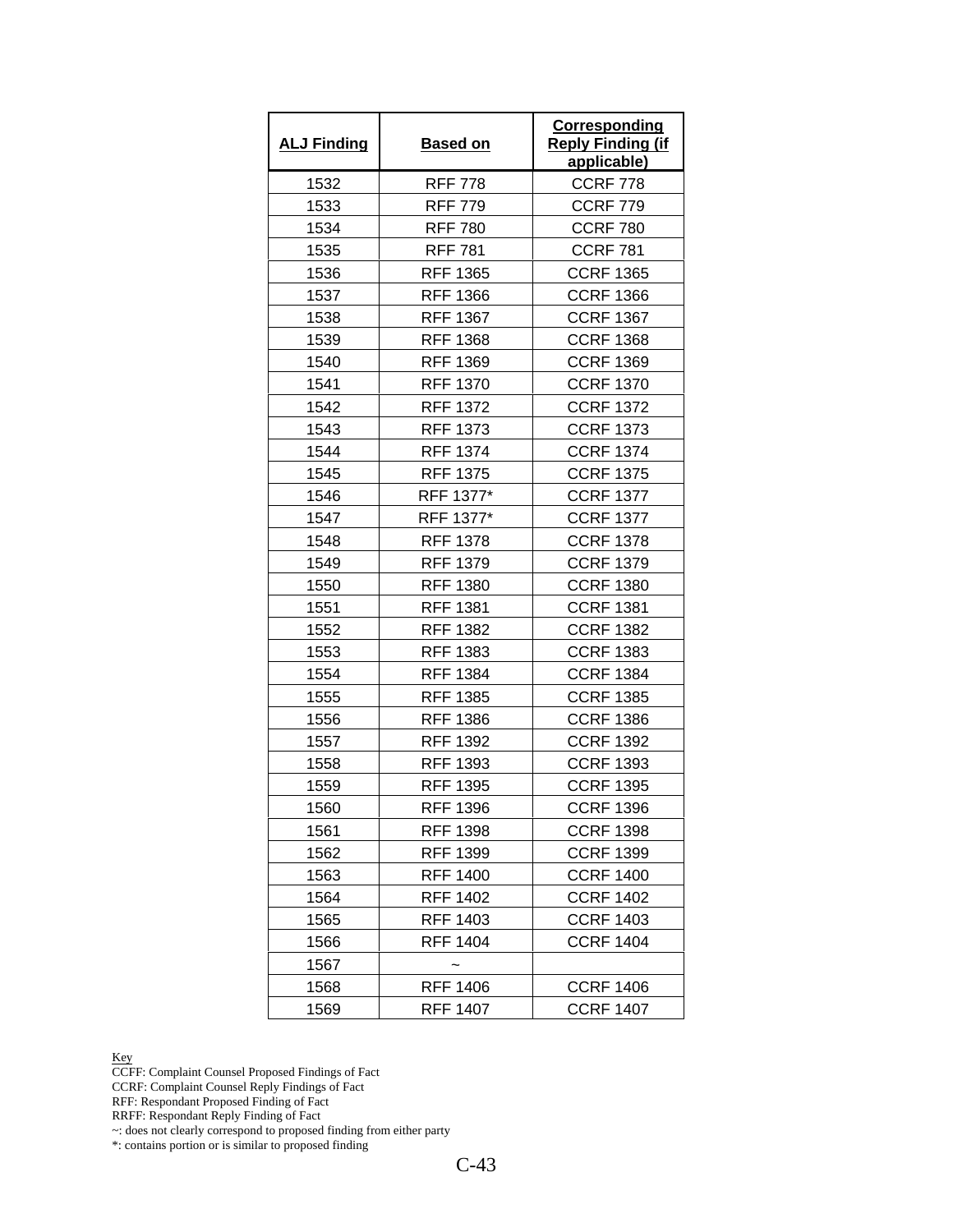| <b>ALJ Finding</b> | <b>Based on</b> | Corresponding<br><b>Reply Finding (if</b><br>applicable) |
|--------------------|-----------------|----------------------------------------------------------|
| 1570               | <b>RFF 1408</b> | <b>CCRF 1408</b>                                         |
| 1571               | <b>RFF 1409</b> | <b>CCRF 1409</b>                                         |
| 1572               | <b>RFF 1410</b> | <b>CCRF 1410</b>                                         |
| 1573               | <b>RFF 1411</b> | <b>CCRF 1411</b>                                         |
| 1574               | <b>RFF 1412</b> | <b>CCRF 1412</b>                                         |
| 1575               | <b>RFF 1415</b> | <b>CCRF 1415</b>                                         |
| 1576               | <b>RFF 1416</b> | <b>CCRF 1416</b>                                         |
| 1577               | <b>RFF 1417</b> | <b>CCRF 1417</b>                                         |
| 1578               | <b>RFF 1418</b> | <b>CCRF 1418</b>                                         |
| 1579               | <b>RFF 1419</b> | <b>CCRF 1419</b>                                         |
| 1580               | <b>RFF 1420</b> | <b>CCRF 1420</b>                                         |
| 1581               | <b>RFF 1421</b> | <b>CCRF 1421</b>                                         |
| 1582               | <b>RFF 1260</b> | <b>CCRF 1260</b>                                         |
| 1583               | <b>RFF 1261</b> | <b>CCRF 1261</b>                                         |
| 1584               | <b>RFF 1262</b> | <b>CCRF 1262</b>                                         |
| 1585               | <b>RFF 1263</b> | <b>CCRF 1263</b>                                         |
| 1586               | <b>RFF 1268</b> | <b>CCRF 1268</b>                                         |
| 1587               | <b>RFF 1269</b> | <b>CCRF 1269</b>                                         |
| 1588               | <b>RFF 1270</b> | <b>CCRF 1270</b>                                         |
| 1589               | <b>RFF 1271</b> | <b>CCRF 1271</b>                                         |
| 1590               | <b>RFF 1272</b> | <b>CCRF 1272</b>                                         |
| 1591               | <b>RFF 1273</b> | <b>CCRF 1273</b>                                         |
| 1592               | <b>RFF 1274</b> | <b>CCRF 1274</b>                                         |
| 1593               | <b>RFF 1275</b> | <b>CCRF 1275</b>                                         |
| 1594               | <b>RFF 1276</b> | <b>CCRF 1276</b>                                         |
| 1595               | <b>RFF 1277</b> | <b>CCRF 1277</b>                                         |
| 1596               | <b>RFF 1279</b> | <b>CCRF 1279</b>                                         |
| 1597               | <b>RFF 1280</b> | <b>CCRF 1280</b>                                         |
| 1598               | <b>RFF 1281</b> | <b>CCRF 1281</b>                                         |
| 1599               | <b>RFF 1282</b> | <b>CCRF 1282</b>                                         |
| 1600               | <b>RFF 1283</b> | <b>CCRF 1283</b>                                         |
| 1601               | <b>RFF 1284</b> | <b>CCRF 1284</b>                                         |
| 1602               | <b>RFF 1285</b> | <b>CCRF 1285</b>                                         |
| 1603               | <b>RFF 1286</b> | <b>CCRF 1286</b>                                         |
| 1604               | RFF 1288        | <b>CCRF 1288</b>                                         |
| 1605               | <b>RFF 1289</b> | <b>CCRF 1289</b>                                         |
| 1606               | RFF 1290        | <b>CCRF 1290</b>                                         |
| 1607               | <b>RFF 1291</b> | <b>CCRF 1291</b>                                         |

CCFF: Complaint Counsel Proposed Findings of Fact

CCRF: Complaint Counsel Reply Findings of Fact

RFF: Respondant Proposed Finding of Fact

RRFF: Respondant Reply Finding of Fact

~: does not clearly correspond to proposed finding from either party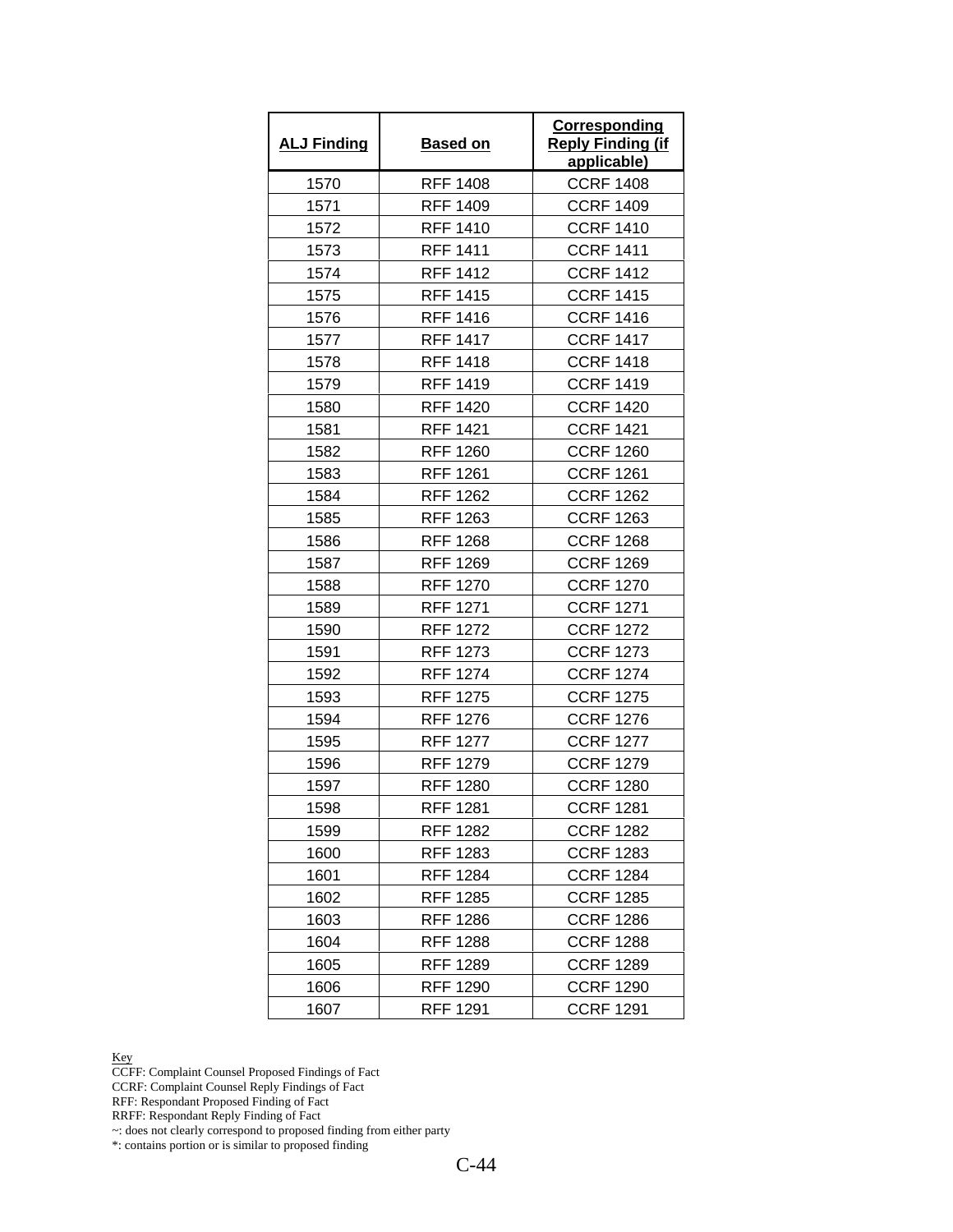| <b>ALJ Finding</b> | <b>Based on</b> | <b>Corresponding</b><br><b>Reply Finding (if</b><br>applicable) |
|--------------------|-----------------|-----------------------------------------------------------------|
| 1608               | <b>RFF 1292</b> | <b>CCRF 1292</b>                                                |
| 1609               | RFF 1293        | <b>CCRF 1293</b>                                                |
| 1610               | <b>RFF 1294</b> | <b>CCRF 1294</b>                                                |
| 1611               | <b>RFF 1295</b> | <b>CCRF 1295</b>                                                |
| 1612               | <b>RFF 1296</b> | <b>CCRF 1296</b>                                                |
| 1613               | <b>RFF 1297</b> | <b>CCRF 1297</b>                                                |
| 1614               | <b>RFF 1298</b> | <b>CCRF 1298</b>                                                |
| 1615               | <b>RFF 1299</b> | <b>CCRF 1299</b>                                                |
| 1616               | <b>RFF 1300</b> | <b>CCRF 1300</b>                                                |
| 1617               | <b>RFF 1301</b> | <b>CCRF 1301</b>                                                |
| 1618               | <b>RFF 1302</b> | <b>CCRF 1302</b>                                                |
| 1619               | <b>RFF 1303</b> | <b>CCRF 1303</b>                                                |
| 1620               | <b>RFF 1304</b> | <b>CCRF 1304</b>                                                |
| 1621               | <b>RFF 1305</b> | <b>CCRF 1305</b>                                                |
| 1622               | <b>RFF 1306</b> | <b>CCRF 1306</b>                                                |
| 1623               | <b>RFF 1307</b> | <b>CCRF 1307</b>                                                |
| 1624               | <b>RFF 1309</b> | <b>CCRF 1309</b>                                                |
| 1625               | <b>RFF 1311</b> | <b>CCRF 1311</b>                                                |
| 1626               | <b>RFF 1312</b> | <b>CCRF 1312</b>                                                |
| 1627               | <b>RFF 1313</b> | <b>CCRF 1313</b>                                                |
| 1628               | <b>RFF 1314</b> | <b>CCRF 1314</b>                                                |
| 1629               | <b>RFF 1315</b> | <b>CCRF 1315</b>                                                |
| 1630               | <b>RFF 1316</b> | <b>CCRF 1316</b>                                                |
| 1631               | <b>RFF 1317</b> | <b>CCRF 1317</b>                                                |
| 1632               | <b>RFF 1318</b> | <b>CCRF 1318</b>                                                |
| 1633               | <b>RFF 1319</b> | <b>CCRF 1319</b>                                                |
| 1634               | <b>RFF 1320</b> | <b>CCRF 1320</b>                                                |
| 1635               | <b>RFF 1321</b> | <b>CCRF 1321</b>                                                |
| 1636               | <b>RFF 1322</b> | <b>CCRF 1322</b>                                                |
| 1637               | RFF 1323        | <b>CCRF 1323</b>                                                |
| 1638               | <b>RFF 1324</b> | <b>CCRF 1324</b>                                                |
| 1639               | <b>RFF 1325</b> | <b>CCRF 1325</b>                                                |
| 1640               | <b>RFF 1326</b> | <b>CCRF 1326</b>                                                |
| 1641               | <b>RFF 1327</b> | <b>CCRF 1327</b>                                                |
| 1642               | RFF 1328        | <b>CCRF 1328</b>                                                |
| 1643               | <b>RFF 1329</b> | <b>CCRF 1329</b>                                                |
| 1644               | RFF 1331        | <b>CCRF 1331</b>                                                |
| 1645               | RFF 1332        | <b>CCRF 1332</b>                                                |

CCFF: Complaint Counsel Proposed Findings of Fact

CCRF: Complaint Counsel Reply Findings of Fact

RFF: Respondant Proposed Finding of Fact

RRFF: Respondant Reply Finding of Fact

~: does not clearly correspond to proposed finding from either party